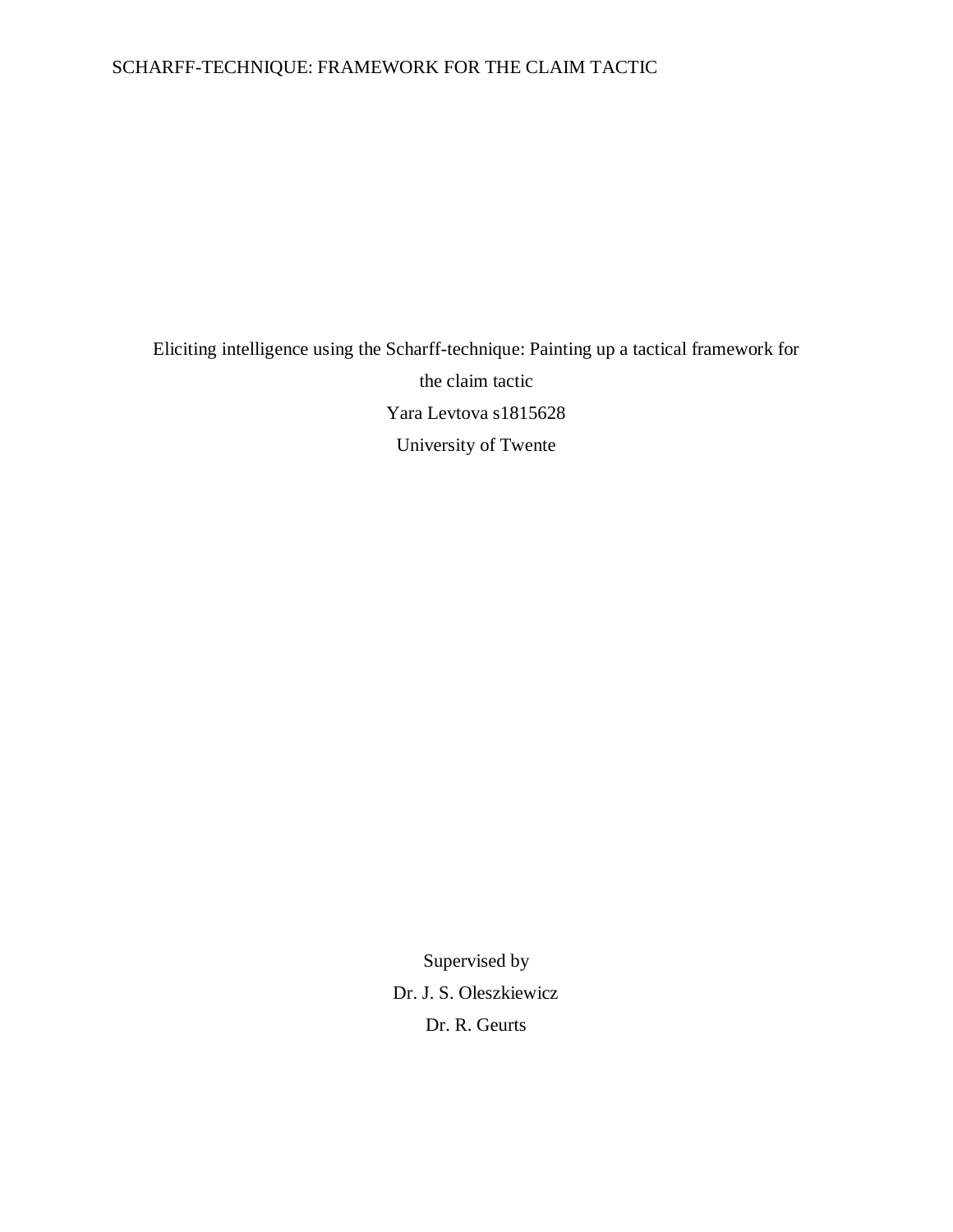#### Abstract

The current study examined the change in phrasing of the claim tactic aimed at intelligence gathering from human sources. We compared the change on two dimensions (1) response seeking, and (2) certainty when using the Scharff technique, to commonly used phrasing in the Scharff technique and to the Direct Approach. Participants  $(N = 252)$  received background information and took on the role as a source in an online interrogation. As predicted, the differently phrased claim showed superiority compared to the Direct Approach, on the ability to hide the information objective and increase the perceived amount of the interviewer's knowledge. Thus, the newly developed online perception paradigm was validated. Furthermore, the results indicated that the information objectives were hidden better when using high response seeking and low certainty. This research provides empirical support for the superiority of the Scharff technique when compared to the Direct Approach and sets the first steps to the development of a tactical framework for the claim tactic.

*Keywords:* Scharff technique, claim tactic, human intelligence gathering, interrogation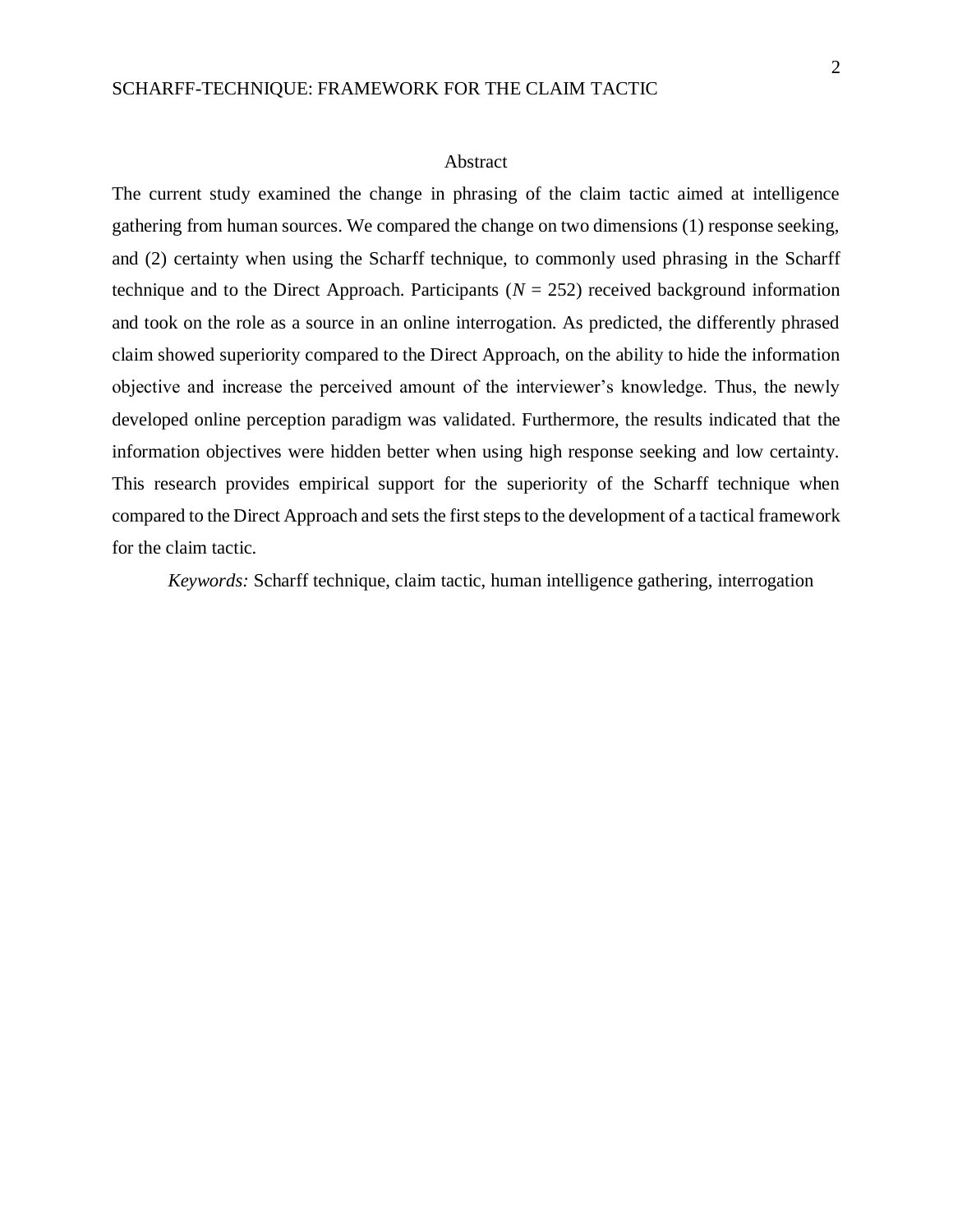# Eliciting Intelligence Using the Scharff-Technique: Painting up a Tactical Framework for the Claim Tactic

At the present time, no nation in the world is a stranger to terrorist threats. Media in Europe and North-America periodically inform about terroristic attacks that were and also were not prevented. A major task in the battle against terrorism is, first of all, the prevention of terroristic attacks. Prevention of terror plots can be credited to human intelligence (HUMINT). HUMINT is a form of information gathering targeting human sources (Evans, Meissner, Brandon, Russano, & Kleinman, 2010). Human sources can include, informants, prisoners of war (POWs), detainees, suspects, or witnesses. A specific form of human intelligence gathering is *information elicitation* (Justice, Bhatt, Brandon, & Kleinman, 2010). The goal of this method is gathering information with two objectives in mind. Firstly, that the source underestimates her/his contribution of new information. Secondly, that the source remains unaware of the interviewer's information interests. Specifically, the source should not be (fully) aware of providing information which is crucial to the exchange (Justice et al., 2010). The rationale is that if information elicitation is performed successfully the source might be more likely to provide crucial entities of information and get in contact with the interviewee again and thus prevent future terrorist attacks.

Although HUMINT is a crucial element in ensuring societal security, scientific evidence in this field is scarce. Only in recent years, researchers have begun to develop and evaluate methods for gathering human intelligence (e.g. Alison, Alison, Noone, Elntib & Christiansen, 2013; Evans et al., 2013; Oleszkiewicz, Granhag, & Montecinos, 2014). One of the methods, namely the Scharff technique was designed to elicit specific pieces of information without the suspect realizing that the interviewer was interested in these pieces of information (Oleszkiewicz, 2016). This technique was developed by Hanns Joachim Scharff. It is known to have been very effective during Hanns' time at the German Luftwaffe during World War 2. Due to the promising anecdotal success of the Scharff technique more research has focused on the investigation of its efficacy in the past years.

Hanns Joachim Scharff (1907-1992) started developing the Scharff technique after having observed ineffective interview procedures. His technique identified *counter-interrogation strategies* and involves *perspective taking.* Counter-interrogation strategies are the suspect's attempts to withstand an interrogation successfully and appear convincing (Granhag, Clemens, &

3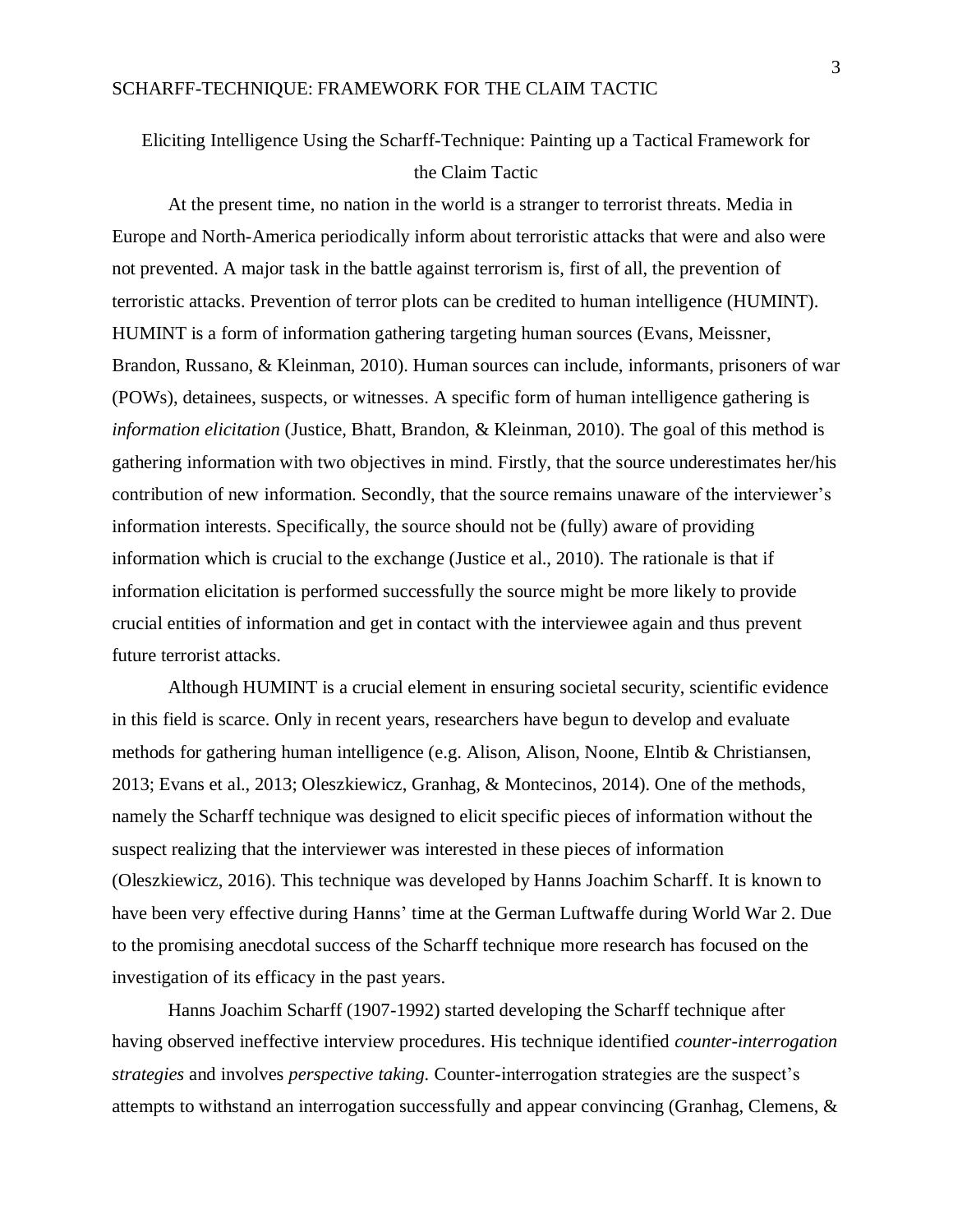Strömwall, 2009). Scharff identified at least three general counter-interrogation strategies that POWs used: (1) I will not tell you very much; (2) I will try to figure out what they are after and not provide that information; and (3) It is meaningless to deny/withhold what they already know (Toliver, 1997). Consequently, Scharff formed his tactics to counter the POWs strategies. As Scharff identified counter-interrogation strategies by putting himself in the POWs shoe, his technique is based on the psychological concept of *perspective-taking*: the cognitive capacity to consider the world from another's viewpoint, which helps to anticipate other people's behaviour and reactions (Galinsky, Maddux, Gilin, & White, 2008).

Researchers investigating the efficacy of the Scharff technique brought vital findings to the field of comparative efficacy of techniques for gathering human intelligence, as only little research has previously focused on it (e.g. Evans et al., 2013). This research is striving to provide more insight into the use of the Scharff technique.

#### **Scharff tactics**

In recent years, researchers started to conceptualize, and test the Scharff technique, and identified several tactics (e.g. Granhag, Kleinman, & Oleszkiewicz, 2016; May, Granhag, & Oleszkiewicz, 2014; Oleszkiewicz, Granhag, & Kleinman, 2017).

The first tactic was the *friendly approach* in which Scharff allowed for a socially warm and comfortable atmosphere by showing understanding for the suspects' situation (Toliver, 1997). The second tactic is *not pressing for information*. Whereas other interrogators intimidated their suspects and asked direct questions to get information, Scharff rarely asked questions. Instead, Scharff presented the to him known information giving the prisoner the opportunity to add (missing) details or correct errors (Toliver, 1997).

The third tactic is *the illusion of knowing it all*. At the beginning of each interrogation, Scharff often stated that there is little chance that the suspect will be able to provide information that Scharff did not already know (Toliver, 1997). Afterwards, he presented all the information gathered by the intelligence services in a long and detailed story to the prisoner (Toliver, 1997). As the suspect has to reveal a minimal amount of information to be seen as cooperative, this tactic limits the suspect from providing already known information and also gives the impression that the interrogator knows "everything". Because of this framing, the prisoner might overestimate the amount of information the interrogator hold and unconsciously provide new information.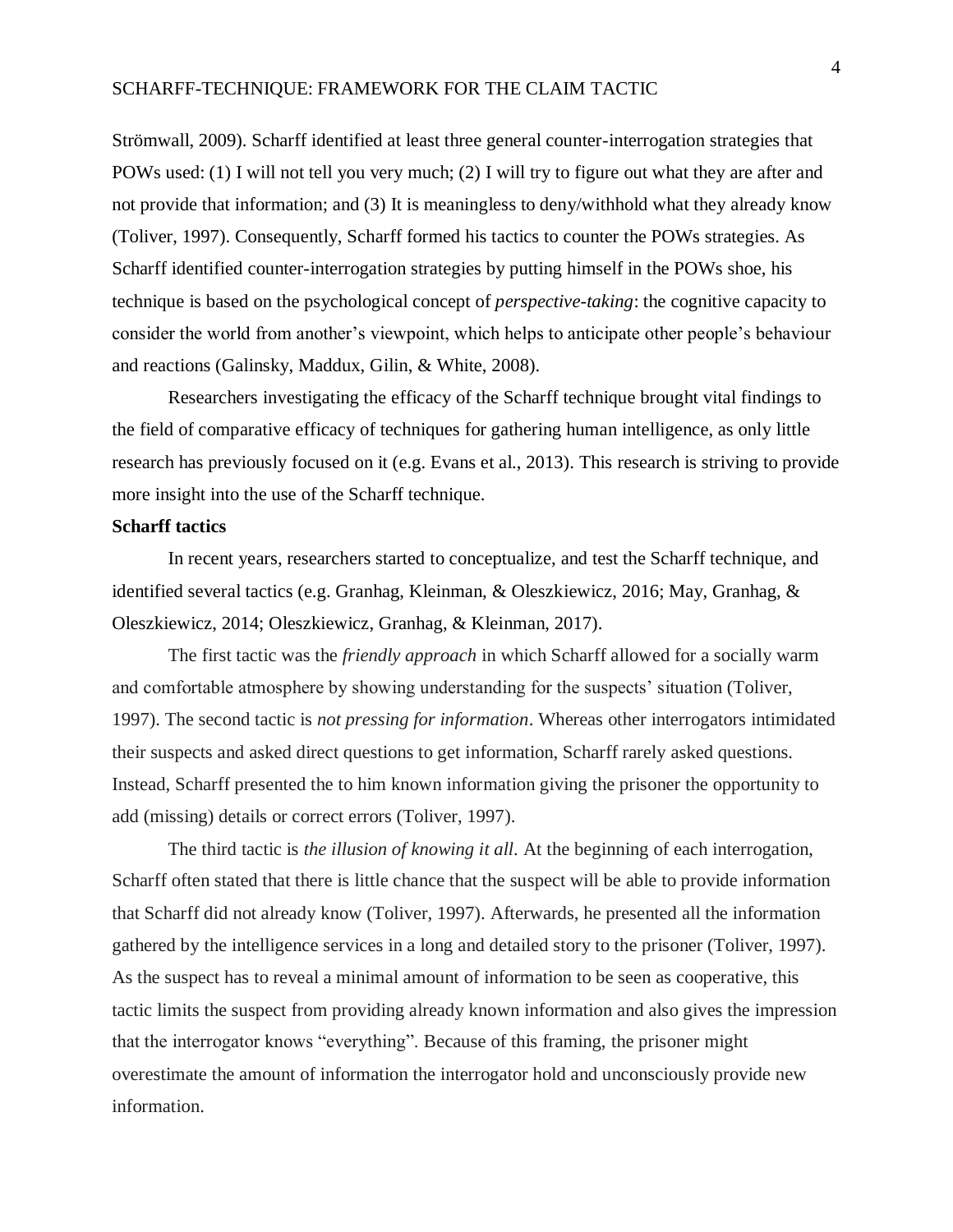The fourth tactic is to *ignore new information*. In moments where vital or critical information is provided by the source, the interrogator downplays it as unimportant, irrelevant or already known to mask the importance of the provided information. This enables the interrogator to hide his information objective (Toliver, 1997).

The fifth and the tactic that this research will be focusing on is the *claim tactic*. It is assumed that using claims will have the advantage of the source experiencing (dis)confirming the claim as less compliant since new information is not actively provided but merely (dis)confirmed what 'was already known' (May et al., 2014). When, for example, the interviewer would want to know a specific piece of information e.g. the location of the attack and would have information pointing towards it being the Amsterdam Central station, (s)he would claim "We know that the attack will take place at Amsterdam Central station" rather than asking "What is the location of the attack?". Thus, the suspect might perceive the information of the location as already known to the interrogator and confirms it rather than answering a question about such vital information.

#### **Previous research on the Scharff technique**

A series of studies compared the Scharff technique (Granhag et al., 2016), against the direct approach. Overall, these studies resulted in five consistent findings (Granhag et al., 2016): The Scharff-technique (I) elicits comparatively more new information, (II) lets the source underestimate how much new information they revealed, (III) lets the source perceive the interviewer as more knowledgeable about the topic, (IV) makes the source overestimate how much information the interviewer holds, and (V) makes it relatively more difficult to read the interviewer's information objectives. These results can, firstly, be attributed to the source needing to provide information beyond the interviewer's knowledge, which (s)he shares when creating the "illusion of knowing it all" (Granhag et al., 2016). This tactic makes it much more likely to elicit new information. Secondly, the interviewer in the Scharff technique does not respond to new information revealed by the source and the source likely misperceives the information the interviewer already holds (Granhag et al., 2016). Moreover, the difficulty in reading the interviewer's information objective can be attributed to the interviewer neither pressing for information nor posing an explicit question and, as already mentioned, not responding to newly revealed information (Granhag et al., 2016). Importantly, it has to be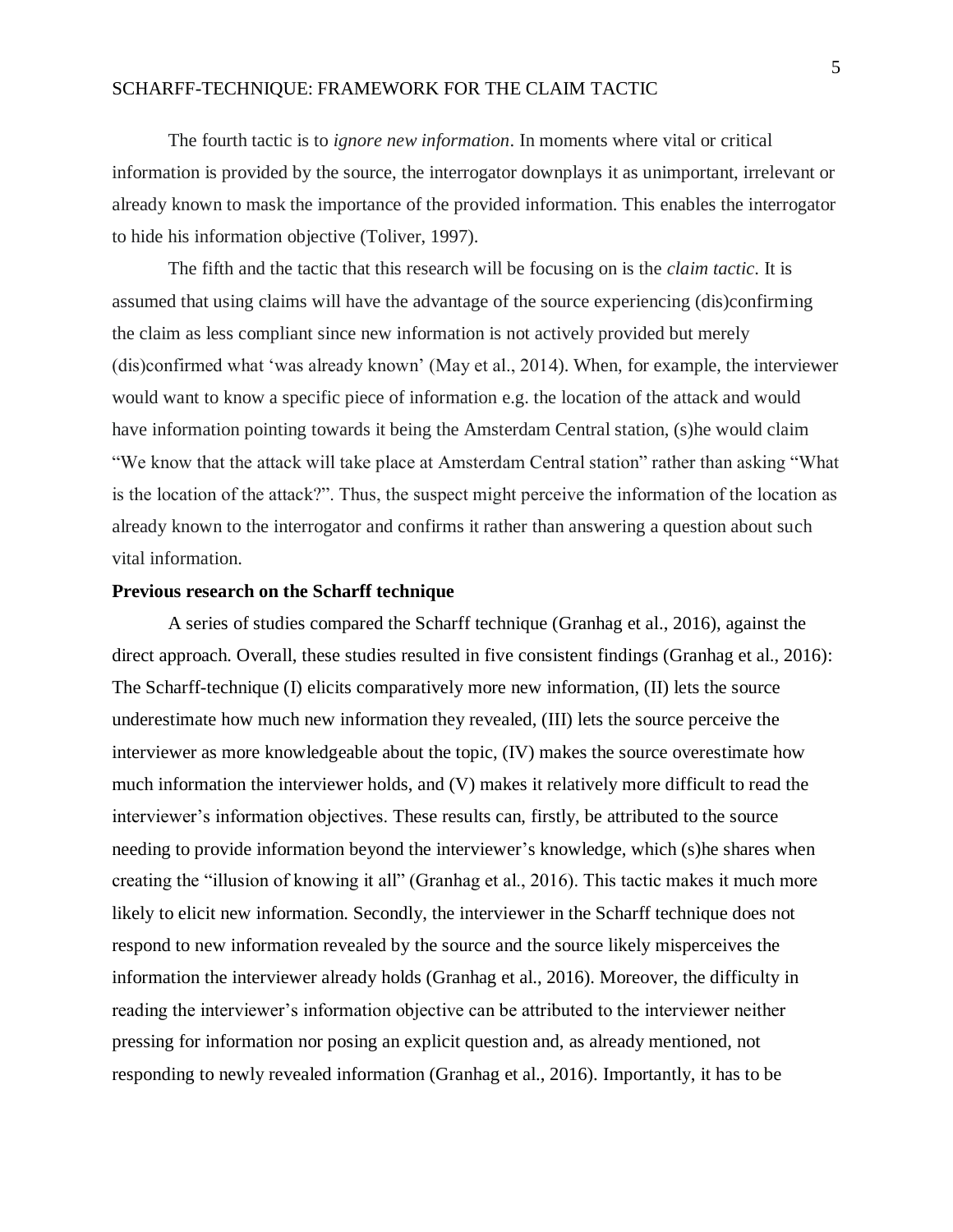mentioned that the option of eliciting specific pieces of information was yet not investigated in previous research.

## **The Direct Approach**

The Direct Approach (United States Army, 2006) is seen as the gold standard of interrogation techniques (Obama, 2009). It consists of open-ended and direct questions which are posed in a business-like manner ('Where will the bombing take place?') (United States Army, 2006). Studies show that the direct approach is one of the most often used strategies by U.S interrogators (Redlich, Kelly, & Miller, 2011). The Army Field Manual (2006) states that 90 percent of the time during World War II the direct approach was effective and that 90 percent or more interrogation subjects cooperate in response to the direct approach, however, there is no empirical evidence supporting this claim. Because of the widely used and believed efficacy of the Direct Approach it was also used as a control comparison for this study.

### **Information gathering vs Intelligence gathering**

When gathering intelligence from sources it is of high importance to consider, not only the amount of elicited information, but also its quality (Dawson, Hartwig, Brimbal, & Denisenkov, 2017; Oleszkiewicz, Granhag, & Cancino Montecinos, 2014). As revealing a large amount of information does not equal that this information will be helpful to the interrogation, it is more important to consider gathering accurate and operationally useful information (Hartwig, Meissner, & Semel, 2014). Most commonly effective intelligence gathering includes the interviewing of a variety of individuals, which can provide relevant information (Loftus, 2011). In a lot of cases, one source will not be willing or able to provide the interrogator with all the vital information to e.g. prevent a terrorist attack. Consider a terrorist attack being a puzzle, the interrogator has some information about the attack but not all, so the interrogator has a puzzle with missing pieces and in order to fill these missing pieces he needs to interview sources. While it is quite unlikely that one source will provide the interrogator with all the missing pieces, it might be more effective to only try to gather one piece from one source, one from another and then combine those pieces. Thus, to ensure a more effective outcome, one can interview multiple suspects and set an information objective for each of them. However, when trying to elicit one specific piece of information, the interrogator also has to ensure that the information objective does not become apparent to the suspect.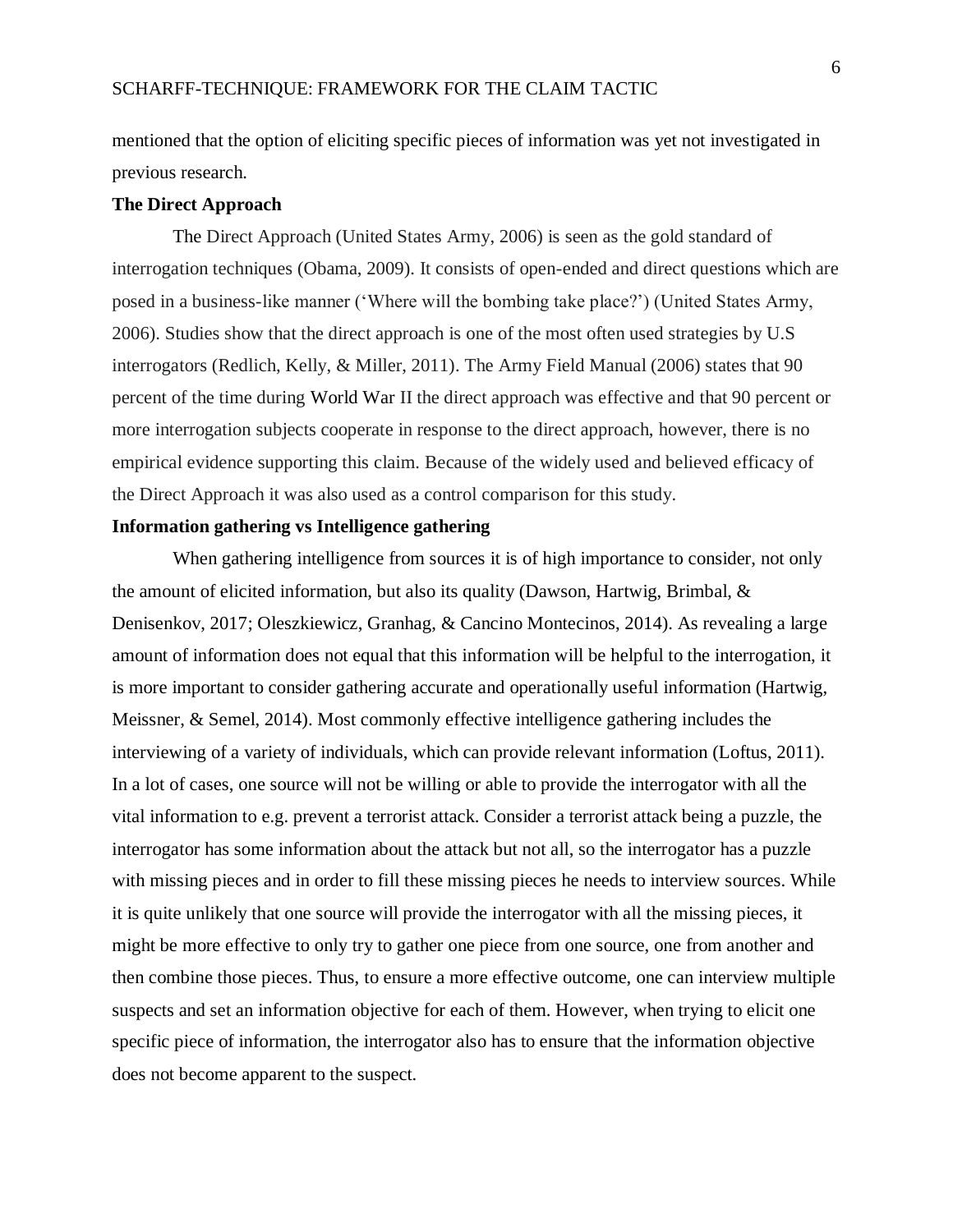Throughout this paper, the term *information gathering* will be used to refer to 'collecting information with the focus on eliciting a high amount' and the term *intelligence gathering* will be used to refer to 'collecting isolated pieces of information'.

## **The claim tactic**

Although a considerable amount of research examining the Scharff-technique was conducted, there have been only few studies focusing specifically on the claim tactic. These studies largely compared the effectiveness of the claim tactic using confirmation claims or using confirmation claims vs the disconfirmation claims. Oleszkiewicz, Granhag, & Kleinman (2014) compared the efficacy of the confirmation claims and explicit questions (Direct Approach) and found the confirmation tactic to result in significantly more information. This finding was confirmed by Oleszkiewicz and colleagues (2014) showing the confirmation tactic to elicit a significantly higher amount of new information in comparison to explicit questions. Moreover, it showed that using a combination of confirmation/disconfirmation claims reveals less information than the Direct Approach and significantly less information than when only using confirmation claims.

May and colleagues (2014) then conducted a study focusing systematically on the (dis)confirmation claims and comparing these confirmation and disconfirmation claims in separate conditions with the Direct Approach. This study resulted in the following findings (1) using the (dis)confirmation claims tends to elicit more new information, (2) sources in the confirmation condition perceived the interviewer to be more knowledgeable compared to sources in both disconfirmation and Direct Approach condition, (3) sources in the Scharff condition believed to have revealed significantly less new information than they objectively did, (4) using confirmation claims masks the interviewer's objective more effectively than disconfirmation claims. May *et al.,* (2014) have argued that the (dis)confirmation claims did not elicit more information in the second phase because a two to four times higher amount of information, comparing to the direct approach, was already revealed during the first phase when an openended question was posed. Thus the sources in the direct approach possibly wanted to reveal more information in the second phase to seem cooperative, whereas (dis)confirmation sources tried to reveal less information to reach a balance of revealing and withholding information (May et al., 2014). Following this argument, the effectiveness of the (dis)confirmation tactic could not be confirmed or disconfirmed because of the influence of the first open-ended question.

7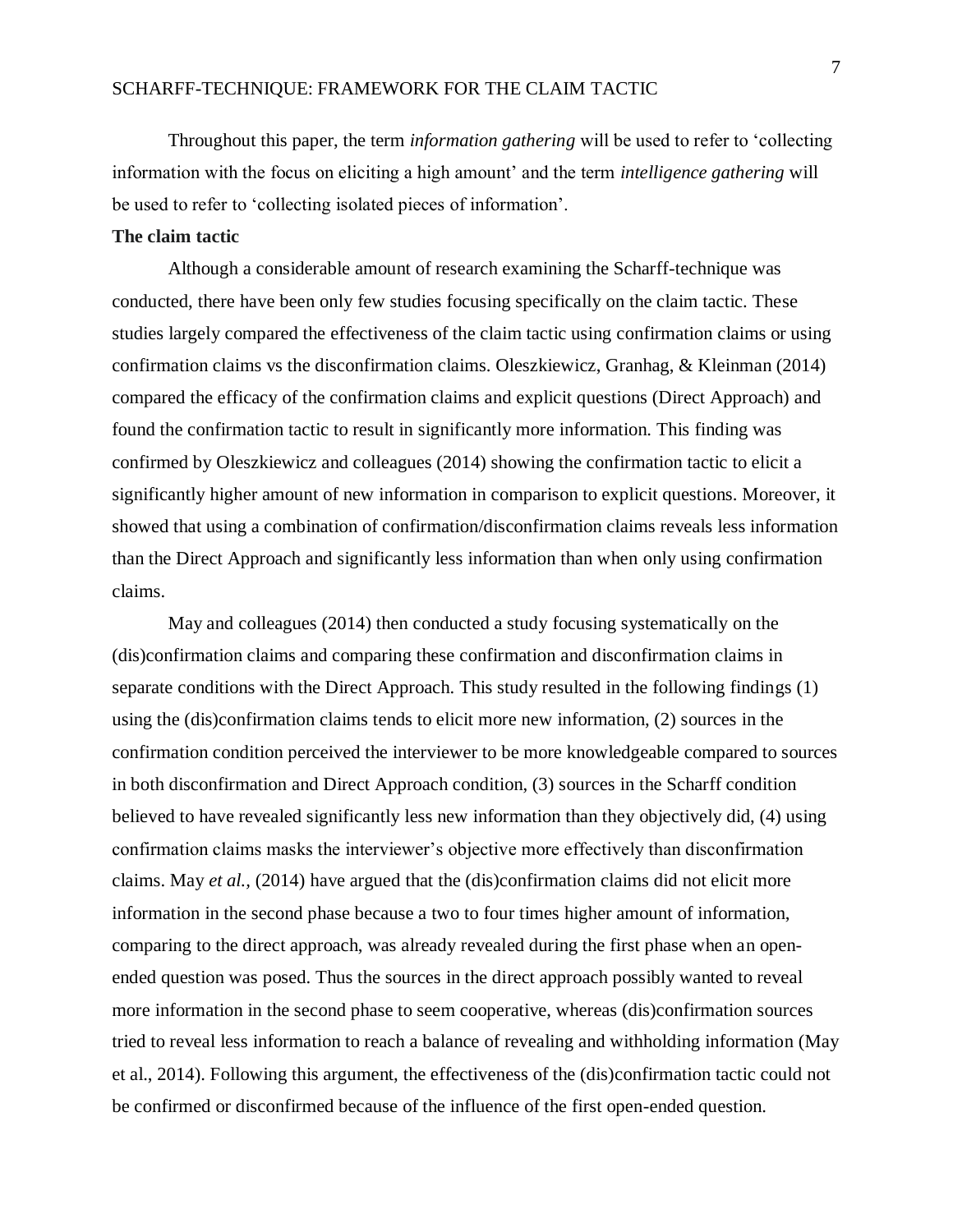It must be noted that in past research the claim tactic was only investigated in the context of information gathering, thus focussing on the amount of collected information and on the overall difficulty to identify the information objective. However, the elicitation of predetermined and specific pieces of information is of high importance, in order to further develop effective intelligence-gathering tactics. When trying to elicit specific pieces of information, it is simultaneously important to ensure that this information objective remains hidden. It is proposed that the claim tactic could be used to target these specific information objectives. Thus, this research is going to implement different types of phrasings for the claim tactic and investigate which type hides the information best when trying to elicit one specific piece of information.

## **The phrasing of the claims – response seeking and certainty**

To investigate the effects of different phrasing of the claims, two dimensions were chosen: (1) *response seeking*, and (2) *certainty*. These will be either low or high (see Table 1 for an overview with examples).

Previous use of the claim tactic solely relied on using low response seeking and high certainty. High certainty ('We *know* ...') was used to pertain the illusion of knowing it all and hide the interviewer's information objective. Moreover, low response seeking was applied, meaning that the interrogator did not actively ask for a response. It was assumed that when presenting information with high certainty and low response seeking the source might perceive it as already known information and will be more likely to confirm it. However, when only using low response seeking the interviewer might run the risk of not receiving any response as (s)he might be perceived as already knowing all the information. As the claim tactic is seeking to elicit crucial entities of information, it is, from high importance to elicit a response from the suspect. Thus, this paper implemented a compromised version between posing a claim and asking a question, namely *high response seeking* ('What would you say if I told you…'). This is done in order to investigate whether participants will respond more positively and share more information than when just hearing a low response seeking claim.

The second dimension, *certainty* was chosen to investigate whether deviating in certainty changes the participants' perception of the interview and responses. Only using high certainty, as has been done in previous research, might give the participant the impression that the interviewer knows the presented information, and is not interested in additional information, low certainty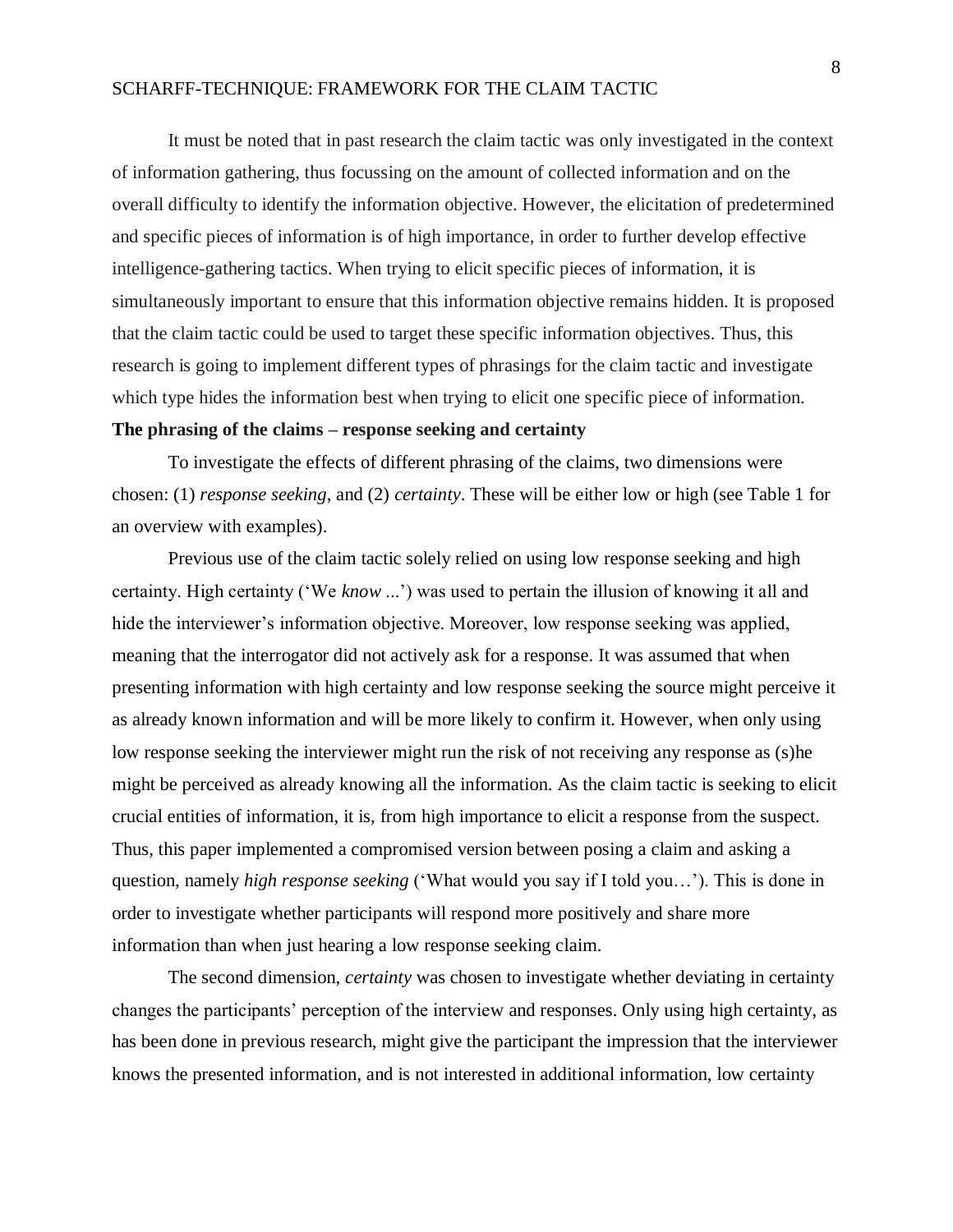might be perceived as the interviewer being unsure about the validity of the information. A framework with assumed participant's perceptions can be found in Table 2.

As the confirmation tactic was shown to be more effective compared to the disconfirmation tactic (May et al., 2014), this study will only use confirmation claims and test these based on the two dimensions. This study will be comparing five conditions: *low response seeking - low certainty (LR-LC), low response seeking - high certainty (LR-HC), high response seeking – low certainty (HR-LC), high response seeking – high certainty (HR-HC)* and the Direct Approach.

## Table 1

|          |      | Certainty                                  |                                        |
|----------|------|--------------------------------------------|----------------------------------------|
|          |      | High                                       | Low                                    |
| Response | High | What would you say if I told you           | What would you say if I told you       |
| seeking  |      | that <i>we know</i> that they are going to | that we have information that          |
|          |      | blow the bomb at Amsterdam CS              | <i>suggests</i> that they are going to |
|          |      |                                            | blow the bomb at Amsterdam CS          |
|          | Low  | We know that they are going to             | We have information that suggests      |
|          |      | blow the bomb at Amsterdam CS              | that they are going to blow the        |
|          |      |                                            | bomb at Amsterdam CS                   |

*Examples of claim phrasing based on the different levels of the two dimensions*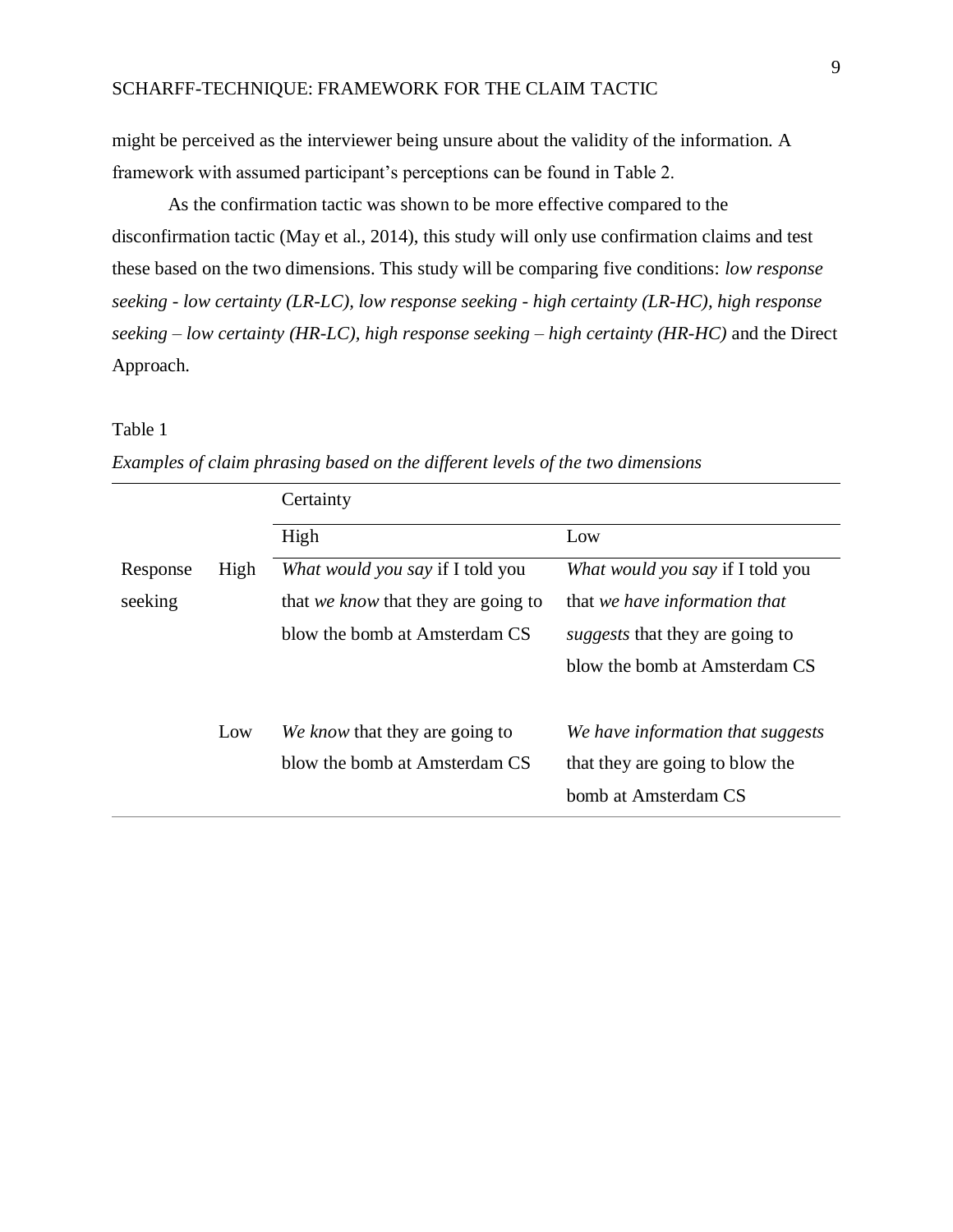|          |      | Certainty                                                                 |                                                                                   |
|----------|------|---------------------------------------------------------------------------|-----------------------------------------------------------------------------------|
|          |      | High                                                                      | Low                                                                               |
| Response | High | Source experiences the interviewer                                        | Source expects that interviewer is                                                |
| seeking  |      | as interested in a confirmation                                           | very interested in a confirmation                                                 |
|          | Low  | Source experiences the interviewer<br>as not interested in a confirmation | Source experiences the interviewer<br>as somewhat interested in a<br>confirmation |

*Expected participant's perception when hearing the claims* 

# **The present study**

Table 2

The major aim of this study is exploring new aspects of the Scharff technique, specifically the possibility of a tactical framework for phrasing claims. Specifically, how interviewers can strategize when formulating claims based on two dimensions: (*low-high) certainty* and (*low-high) response seeking*. This is done, in order to investigate which phrasing can both hide the information objective best and result in more perceived interviewers' knowledge.

In comparison to past research which has used an interactive paradigm, in which participants interact with the interrogator in real-life, this study implemented a perception paradigm in the form of an online study. The focus of a perception paradigm lies in the investigation of possible changes in the sources perceptions. Besides this change the experimental set-up is largely based on Oleszkiewicz *et al.,* 2014. All conditions will consist of an introductory phase, claims/direct questions and a final checklist where participants can decide which pieces of information to reveal. Within the Scharff conditions the third claims have a combination of low-high response seeking and low-high certainty, while claims surrounding the third claim are low on response seeking and have a high certainty.

The effects of the different phrasing of the claims will be tested on two outcome measures, namely (1) *perceived the interviewer's knowledge*, and (2) *perceived interviewer's information objective*. As mentioned by Justice and colleagues (2010), successful information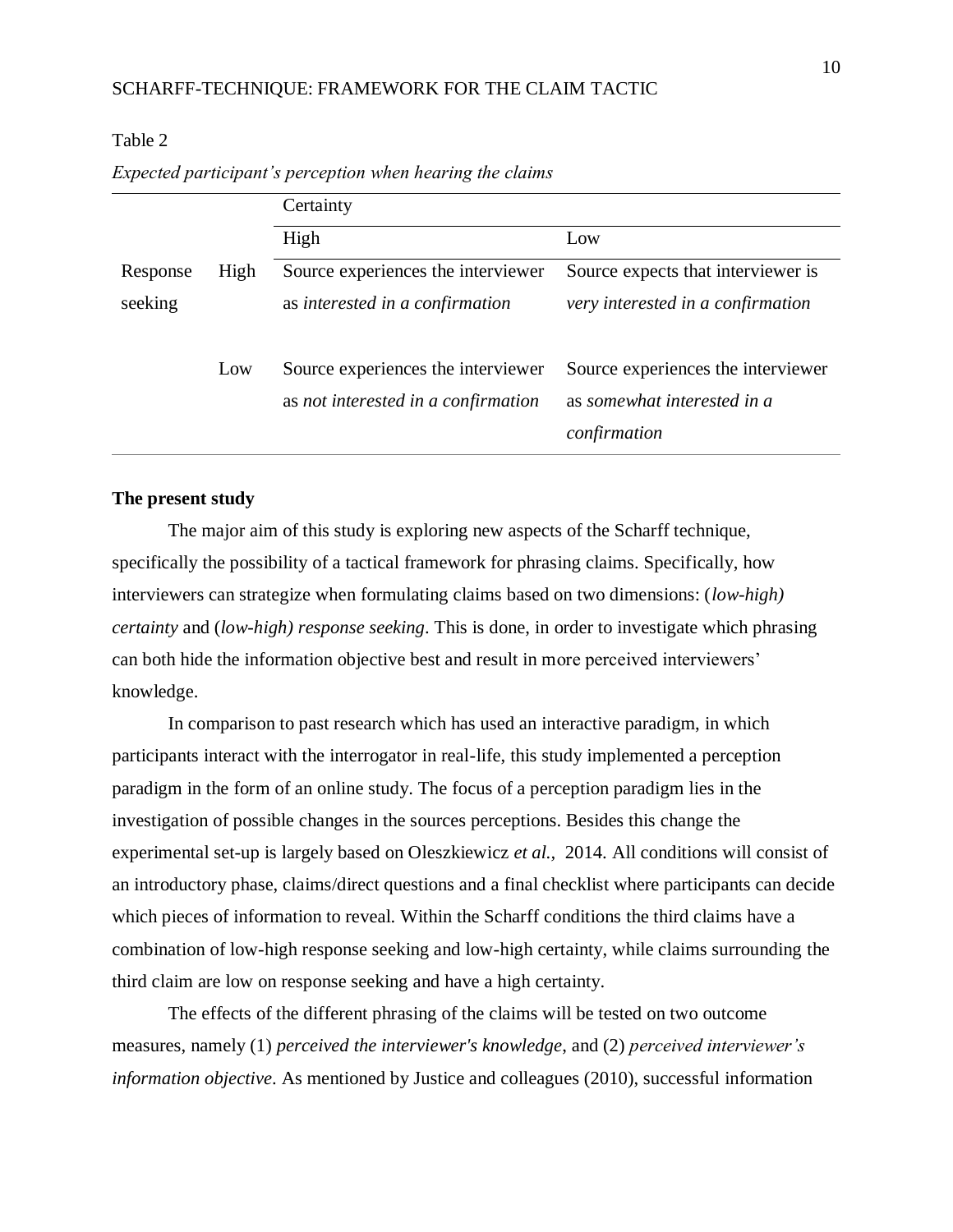elicitation must ensure that the suspect remains unaware of the interviewer's information interests, thus the outcome measure *information objective* was chosen. The second outcome measure *perceived interviewer's knowledge* was chosen as it presumed that sources that perceive the interviewer as more knowledgeable about certain pieces of information, will be more likely to confirm those pieces of information (Granhag et al., 2016).

#### **Perception paradigm**

In order to ensure that this perception paradigm is as valid as previous studies which tested the efficacy of the Scharff technique using an interactive paradigm, the following aspects will be attempted to replicate: (Hypothesis 1) Sources in all Scharff conditions perceive the interviewer as significantly more knowledgeable previously to the interview compared to sources in the Direct Approach. (Hypothesis 2) Sources in all Scharff conditions will have a less clear understanding of the interviewer's information objective, compared to sources in the Direct Approach.

## **Perceived interviewer's knowledge**

Concerning the effects of the different claim phrasing, (Hypothesis 3) it was predicted that participants facing an LR-LC claim will perceive the interviewer as significantly more knowledgeable about the information presented in the claim compared to the Direct Approach and the Scharff control condition (LR-HC). This is based on the rationale that, as the interviewer is not seeking a response, it will be perceived that he does not necessarily want input.

# **Information objective**

It was, further, predicted (Hypothesis 4) that participants in condition LR-LC perceive the interviewer's objective as the area of the attack to a significantly lower amount than the DA and Scharff control participants. This is based on the rationale that as the interviewer uses low response seeking and low certainty, participants will be less likely to think that he is interested in the information.

#### **Methods**

### **Design**

The study employed a between-subject design in which each participant took part in one of five conditions. Experimental conditions included the low seeking response, low certainty (LR-LC) condition, the high seeking response, high certainty (HR-HC) conditions and the "low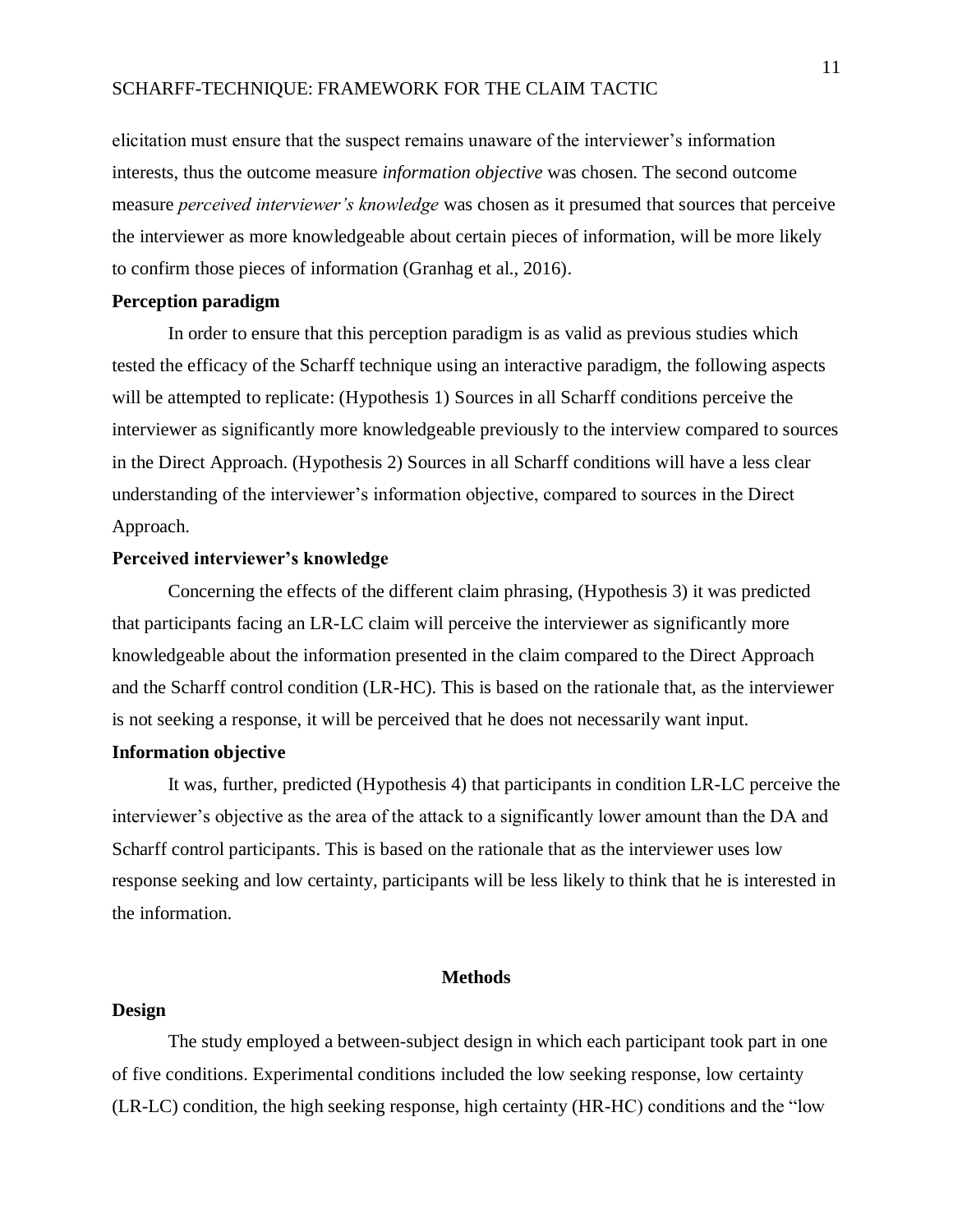seeking response, low certainty" (LR-LC) condition. Moreover, a control condition "low seeking response, high certainty (LR-HC) and a hanging control, the Direct Approach (DA), were included. The independent measures were comprised of the different conditions. The two dependent outcomes measures for this study were (1) the participant's perception of which information units the interviewer knew already before the interrogation and (2) the participant's perception of the interviewer's information objective.

#### **Participants**

The sample consisted of 292 participants, of which 40 participants had to be excluded due to incorrect responses on the memory tests  $(N = 40)$ . The final cohort consisted of 252 participants (66% female, 33.2% male, 0.8% other) between the ages of 14 to 78 years old ( $M =$ 24.4). Condition LR-LC had 49 participants, 55 were in condition LR-HC, 42 in condition HR-LC, 46 in condition HR-HC, and 60 in condition DA. The participants were recruited based on the premise that they would be taking part in a police interrogation as a police informant, through an online study. The study took place over the online survey site Qualtrics. The participants were recruited through the Behavioural, Management and Social Sciences subject test pool at the University of Twente (SONA), social media, SurveySwap, and via personal contacts. Participation was on a voluntary basis. The participants recruited through SONA were compensated with course credit for their participation. Due to the nature of the study, non-fluent English speakers were excluded from participating. Furthermore, potential participants were informed about the fact that the study might include socially stressful situations and is thus not suitable for socially anxious individuals. This study was approved by the BMS Ethics committee of the University of Twente.

#### **Procedure**

The participants were informed that the purpose of the study was to examine decision making when acting as an informant during a fictional interrogation. They were then further informed regarding the procedure of the study and were shown an informed consent which included the risks or discomforts and participant rights.

**Phase one: Background and planning.** First, the participants in each condition received identical instructions to take on the role of an individual with some knowledge of an upcoming terrorist attack due to personal ties with a member of the radical group. Specifically, the participants were informed that a radical political group was planning a bombing at Amsterdam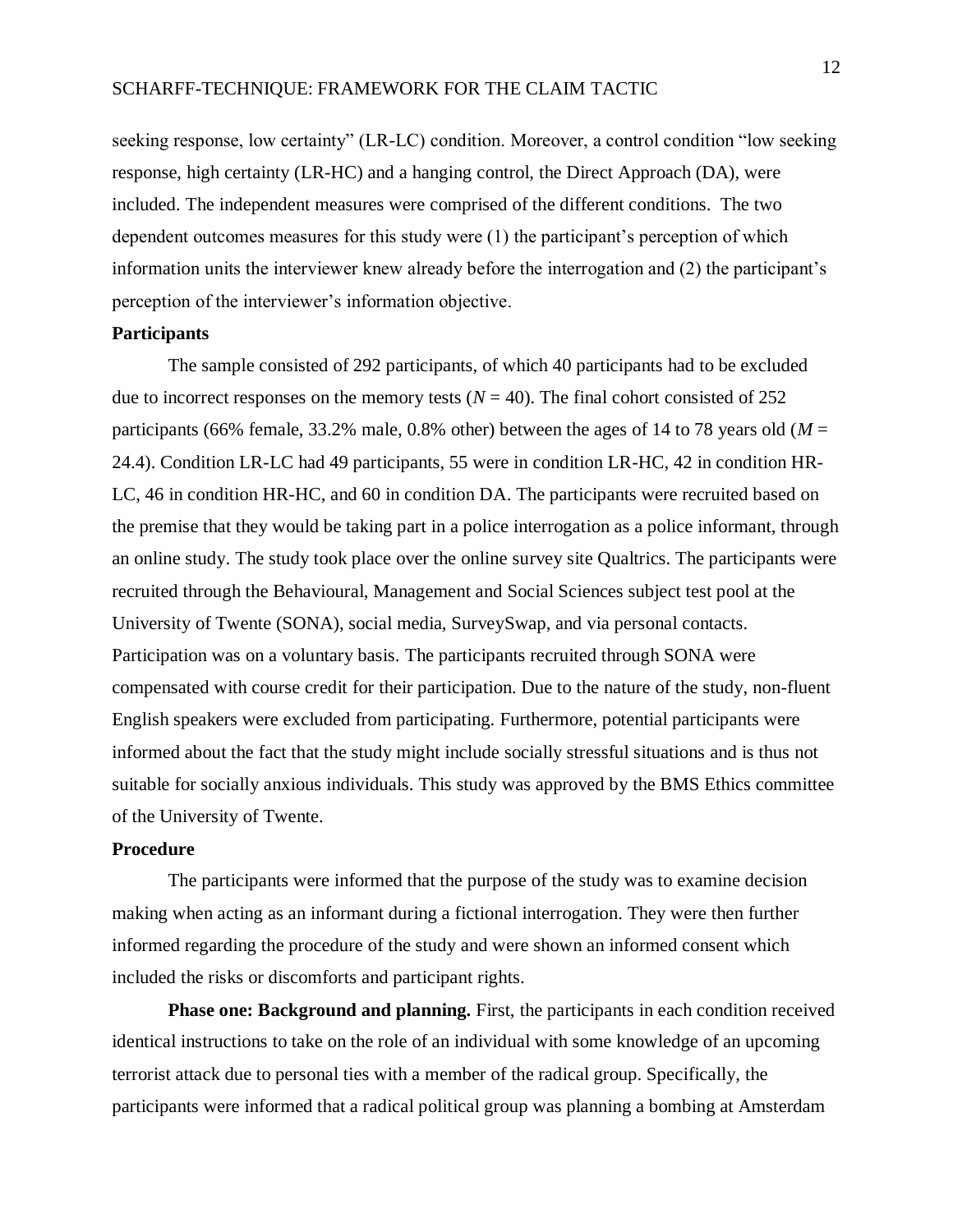Central Station. In total, the participants received 22 pieces of background information regarding the group, a previous attack, and the upcoming attack (see Appendix A). Of this information, the interrogator knew 18 pieces of the total information. The participants were informed that the police *possibly* held some prior information, but received no specific information about this.

 Furthermore, the participants were presented with a dilemma, namely to strike a balance between giving not revealing too much information and not revealing too little information. The participants were motivated, on the one hand, by knowing their role had taken part in a bank robbery, and giving the police enough information would secure free conduct out of the country with the stolen money (no legal consequences). On the other hand, they were told their role had sympathy with the group's beliefs and members, specifically, one member who was a close friend and thus not wanting to give up too much information. Additionally, giving up too much information included the risk of the group knowing who "ratted" them out, and consequently having the group come after the informant.

All participants were instructed to memorize the information as well as possible. After this, each participant took a memory test (see Appendix B) to verify that the participants had read the information, how well the information was retained, and to ensure participants who were withholding information, did so on purpose and not due to forgetting the correct information. If the participants gave the incorrect response, in the memory tests, regarding the place and date of the attack (as these were the two key pieces of information sought after in the claim tactic), they were excluded from the analysis. Finally, an example of how the claims/questions were going to be presented, and how to answer these claims/questions was given. The participants were then informed the interrogation was about to begin and instructed to confirm they were ready.

**Phase two: The interview.** Participants were randomly assigned to one of the five conditions. All participants started off listening to an introductory audio file from the interrogator. A 37-year-old male with experience in interrogation research the audio files using a recording device and an interview protocol (please find the interview protocol for the Scharff condition in Appendix C and for the Direct approach in Appendix D) for each condition. Next, the interaction between the interrogator and source occurred in four rounds. The participants received an audio file and had 15 seconds to respond in each of the four rounds. Interview protocols differed in line with the condition the participants were in. The interviews ended similarly with the participants receiving the question, whether they want to share additional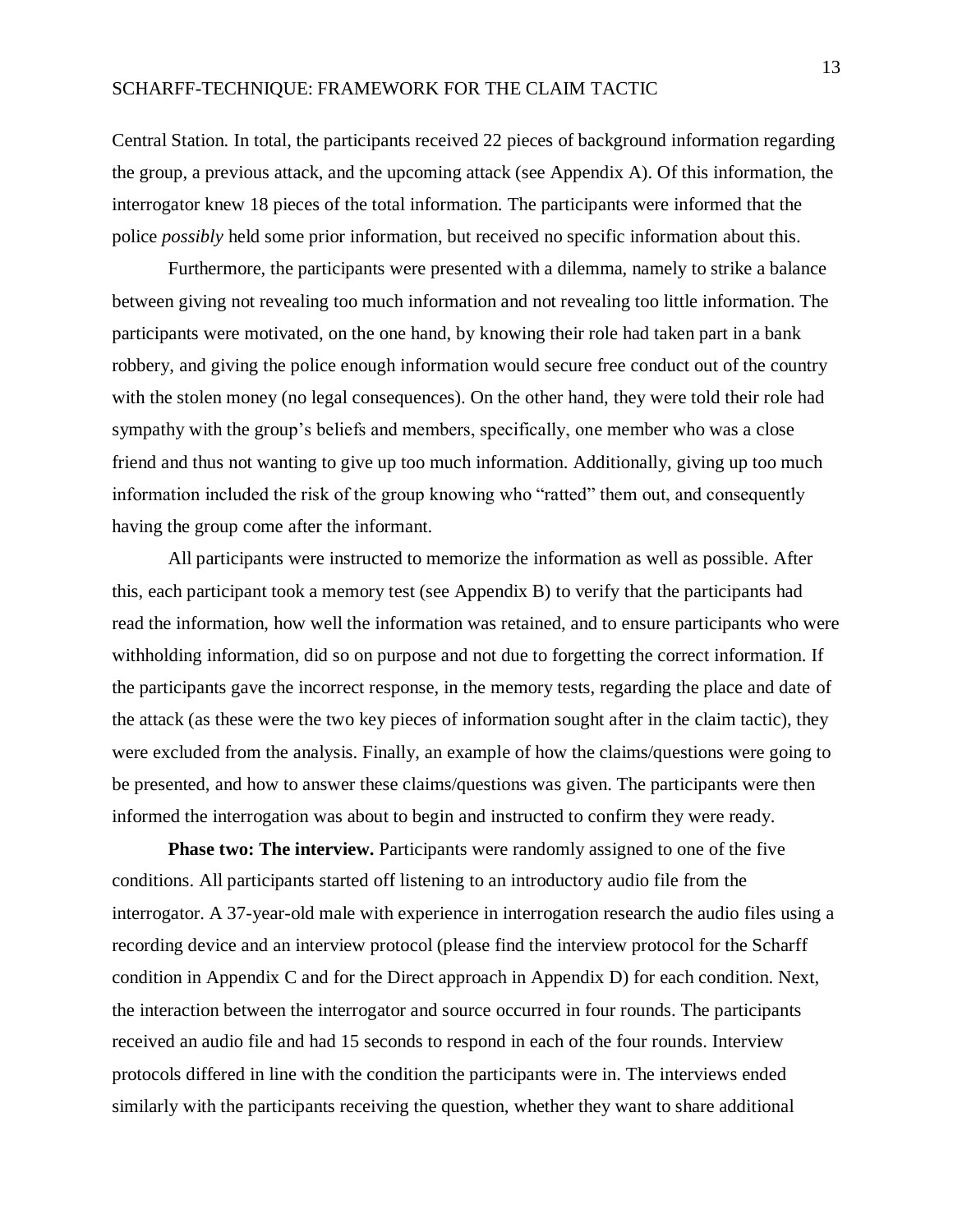information with the interrogator by checking it off a checklist (see Appendix E). The following section will give an overview of the differences between the interview protocol in each condition.

*The Scharff claim conditions.* Scharff conditions were identical in the introductory phase and the first, second and last claims that were presented to the participants. During the introductory phase, the interrogator used the friendly approach-tactic, by empathizing with the participants' situation ('…before we start let me point out that I understand you are in a difficult situation…'). Moreover, the interrogator also made clear that his interest lies in preventing the attack ('...you must understand that we cannot accept this bomb attack to take place…'). Next, the interrogator presented the known pieces of information to the source in a narrative format ('Okay, if I should get more to the point, we know that five persons are involved in the current planning…'). After outlining the already known information the interviewer again showed understanding for the informant's situation ('I want to once again point out that I am aware of the situation you are in and that you feel threatened, but I hope you understand that I have no plans to sell you out…'). This first contact was then concluded by the interrogator acknowledging that he told the informant what was already known to them and that he was interested to hear what information the informant was holding. The interviewer then went on to present four claims which the participant could respond to. Claims in each condition concerned the same information (date of the planned attack, device to detonate the bomb, location of the planned attack and location of the bomb). The participants were able to choose between standardized responses from a 7-point- scale (for an overview see Table 3).

The manipulations were distinct on the level of response seeking and certainty of the third claim. For an overview of the differences between the conditions for claim three, please see Table 3 below.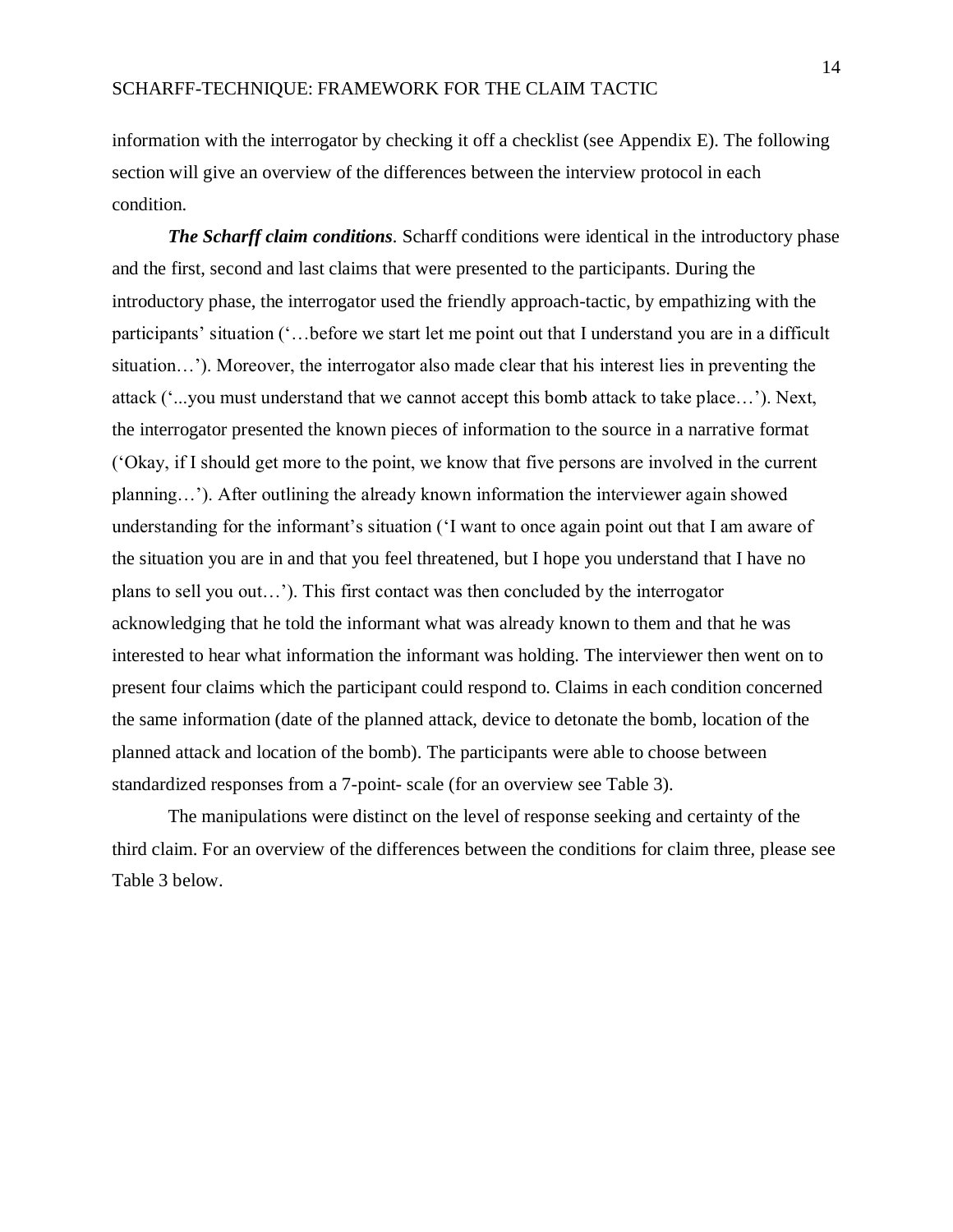# Table 3

| Condition      | Manipulation<br>LR-LC                                                                                                   | <b>Manipulation HR-</b><br>LC                                                                                                                                         | <b>Manipulation HR-</b><br>HС                                                                                                        | Control LR-HC                                                                           |
|----------------|-------------------------------------------------------------------------------------------------------------------------|-----------------------------------------------------------------------------------------------------------------------------------------------------------------------|--------------------------------------------------------------------------------------------------------------------------------------|-----------------------------------------------------------------------------------------|
|                | Low response<br>seeking - low<br>certainty                                                                              | High response<br>seeking - low<br>certainty                                                                                                                           | High response<br>seeking - high<br>certainty                                                                                         | Low response<br>seeking - high<br>certainty                                             |
| Claim<br>three | "We have<br>information that<br>suggests that<br>they are going to<br>blow the bomb<br>at Amsterdam<br>central station" | "What would you<br>say if I told you<br>that we have<br>information which<br>suggests that they<br>are going to blow<br>the bomb at<br>Amsterdam central<br>station?" | "What would you<br>say if I told you that<br>we know that they<br>are going to blow<br>the bomb at<br>Amsterdam central<br>station?" | "We know that<br>they are going to<br>blow the bomb at<br>Amsterdam central<br>station" |

*Overview of the differences between the third claim in each condition*

*The Direct Approach.* The interviewer in the direct approach greeted the participants and showed direct interest in starting the interrogation 'Shall we start talking about what we are supposed to talk about?'. Then, the participant received four audio files subsequently with a question from the interrogator regarding the same information as in the Scharff conditions (date of the planned attack, device to detonate the bomb, location of the planned attack and location of the bomb). For each of the questions, the participant could choose a standardized response from a 7-point scale (for an overview see Table 4). The interview was concluded with 'If you would like to share any other information with the interrogator, please tick the boxes corresponding to the information you would like to share'. All conditions were concluded with a final memory test, identical to the first memory test.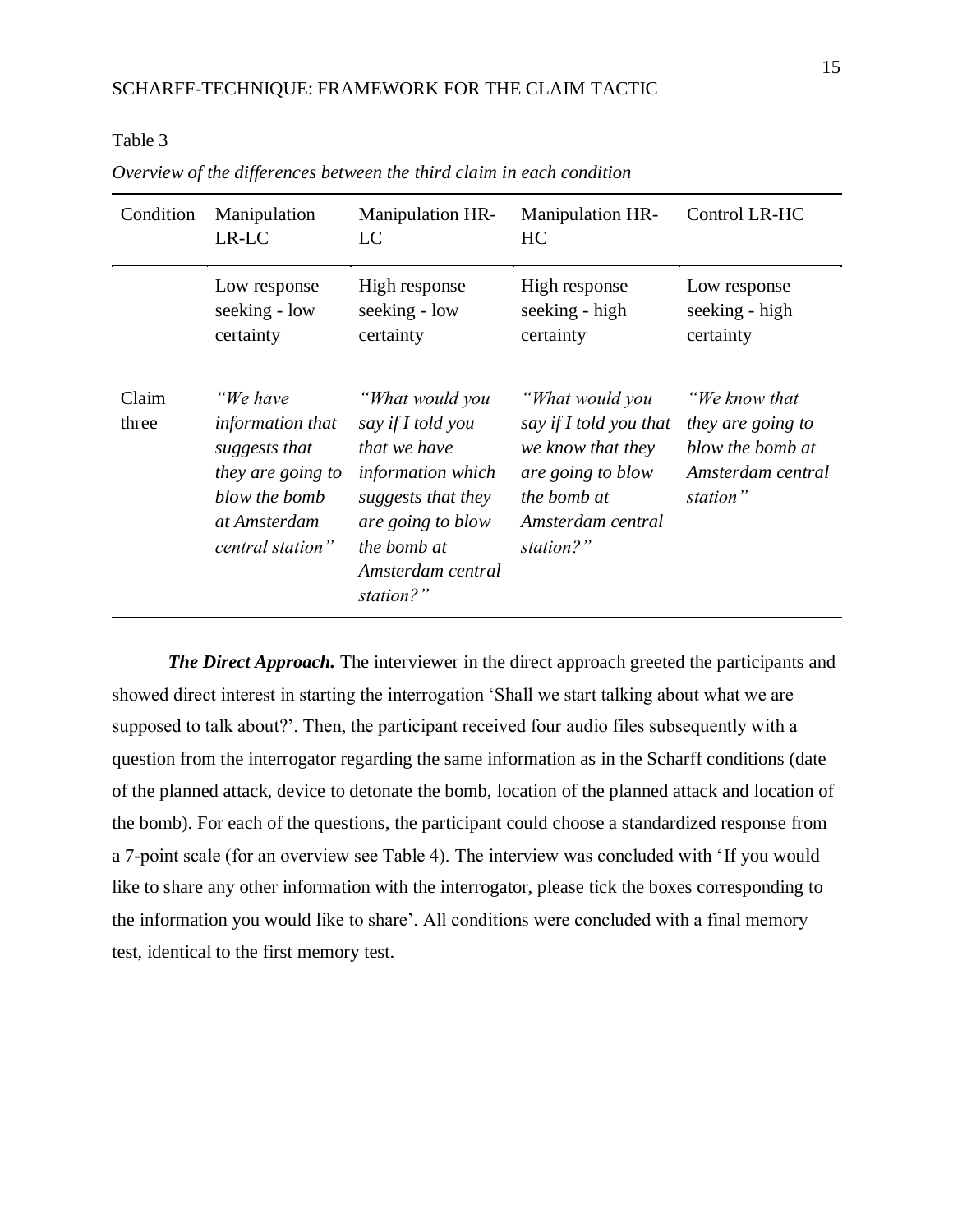Table 4

| Likert-scale | Scharff conditions                                | Direct Approach                                            |
|--------------|---------------------------------------------------|------------------------------------------------------------|
| 7            | That's correct                                    | King's Day $(27th$ of April)                               |
| 6            | That's what I heard too but I am<br>not sure      | I heard something about King's Day but I<br>am not sure    |
| 5            | All I know is that it will be<br>around that week | All I know is it will be around the last<br>week in April  |
| 4            | I only heard it will be sometime<br>in April      | I only heard it will be sometime in April                  |
| 3            | I haven't really heard anything<br>about that     | I haven't really heard anything about that                 |
| 2            | I would say that is quite unlikely                | They were talking about some different<br>options          |
| 1            | That is incorrect                                 | *You provide a wrong alternative* to<br>mislead the police |

*Example for standardized answers (using the first claim)*

**Phase 3: Post-questionnaire.** The post-questionnaire consisted of three sequentially presented questionnaires (see Appendix F). At first, participants were asked for demographic information such as gender, age, and occupation. Secondly, the participants were further asked about their perceptions of the interview (e.g. How much information do you think your contact person had about the attack prior to your conversation?) and their motivation (e.g. How motivated were you to complete the "mission"?). The scale was on a 7-point-likert scale (e.g. *1 not nervous at all* to *7 very nervous).* Moreover, participants were asked to briefly list the information they experienced the interrogator wanted them to disclose. The last questionnaire was composed of a checklist with all xx pieces of information. Participants were presented with a checklist to mark the information they perceived their contact person having prior to the conversation. The checklist was identical to the checklist where the participants could share additional information with the interrogator. Before the final debrief, the participants were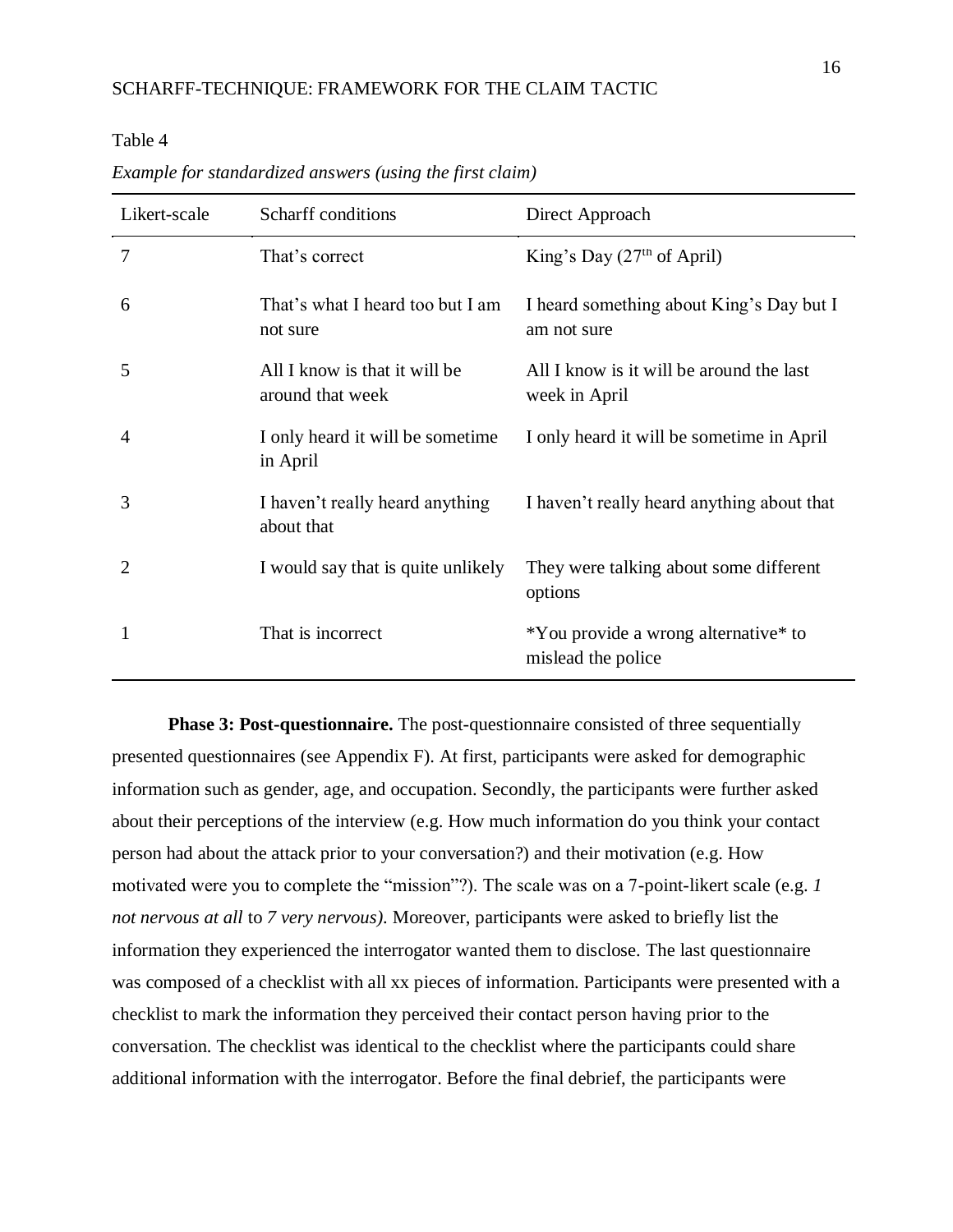allowed to make comments regarding the study, if they so wished. Once the participants were fully debriefed on the objective of the experiment, the experiment was concluded. The participants spent between 10 and 60 minutes completing the experiment ( $M = 24.48$ ,  $SD =$ 8.86).

**Coding of the checklist.** As the third and fourth claim in the manipulation conditions concerned the area of the attack, and the delivery method, these pieces of information from the checklist were categorized. For example, the theme "Area" contained a maximum of four pieces of information, running from no information to information with higher precision. Consequently, "None of the above" was given a score of 1; "In Amsterdam" was given a score of 2; "Somewhere in Amsterdam Center" was given a score of 2; "Amsterdam Central Station" was given a score of 3; and "The east end of Amsterdam Central Station" was given a 3. The score 1 was given the code "Interviewer did not know", score 2 "Interviewer knew something" and score 3 "Interviewer knew". The codes for each theme can be found in Table 5. These scores were used to

#### Table 5

| Disguise             | Date                                                                                                                                        |
|----------------------|---------------------------------------------------------------------------------------------------------------------------------------------|
| None of the above    | None of the above                                                                                                                           |
|                      |                                                                                                                                             |
| Placed in some sort  | Last week in April                                                                                                                          |
| of bag               |                                                                                                                                             |
| Placed in a suitcase | Around King's Day                                                                                                                           |
|                      |                                                                                                                                             |
|                      |                                                                                                                                             |
| Placed in a black    | King's Day, $27th$ of                                                                                                                       |
| suitcase             | April                                                                                                                                       |
|                      |                                                                                                                                             |
|                      |                                                                                                                                             |
|                      |                                                                                                                                             |
|                      | None of the above<br>Amsterdam<br>Somewhere in<br>Amsterdam city<br><b>Amsterdam Central</b><br>The east end of<br><b>Amsterdam Central</b> |

*Used codes and meaning for the information objectives*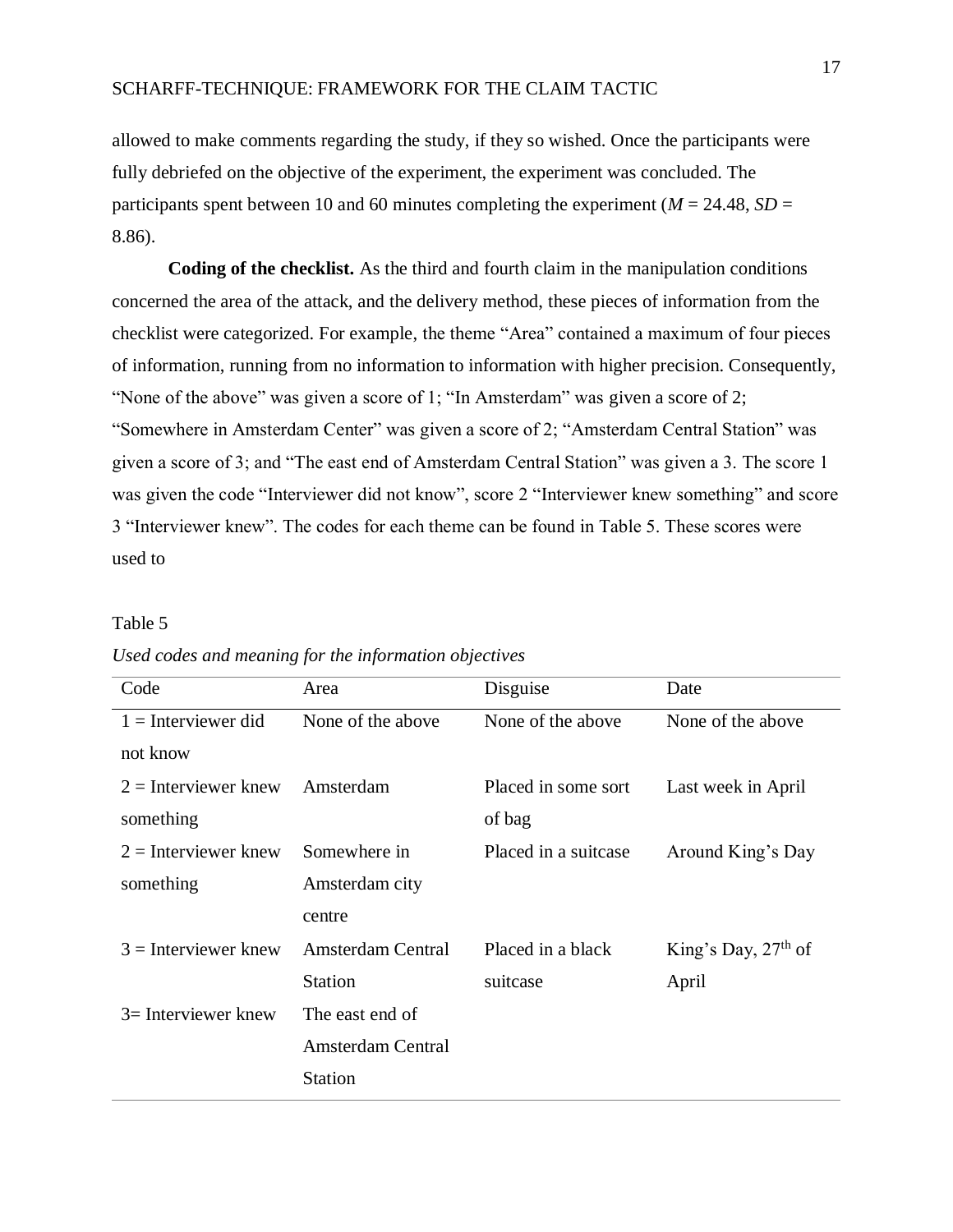**Coding of the information objective.** Participants were asked to list the information they experienced their contact person wanted them to disclose. The list was coded for each participant concerning the date of the attack, detonation device, area of the attack and the bomb disguise. When, for example, the area of the attack was mentioned participants received the code 1, when "area" (or similar) was not mentioned it was coded as a 0. Similarly, when mentioning "bomb disguise" (or similar) participants received a 1 and when not mentioning it they received a 0.

#### **Results**

## **Validation of the experimental paradigm**

**Participant motivation & difficulty.** A one-way analysis of variance (ANOVA) was used to compare the participants' motivation between the five conditions. Results showed that the participants' motivation did not differ significantly between the conditions,  $F(4, 252) =$ 0.903,  $p = 0.463$ ,  $\eta^2 = 0.015$ . The mean score for the motivation of all participants was well above the midpoint of the scale ( $M = 5.62$ ,  $SD = 1.30$ ). Furthermore, it was assessed how difficult participants perceived it putting themselves in the role of an informant. An ANOVA showed no significant difference in perceived difficulty between conditions, *F*(4, 252) = 2.088, *p*   $= 0.083$ ,  $\eta^2 = 0.033$ . The mean score was around the midpoint of the scale (*M* = 4.21, *SD* = 1.68).

Perceived interviewer's knowledge. A Pearson's chi-square test of contingencies (with  $\alpha$  = .05) was used to evaluate whether the condition that the participants were in, is related to their perception on whether the interviewer had knowledge about the area of the attack, prior to the interview. For that the condition was used as an independent variable and whether participants marked, in the checklist, that the interviewer knew nothing, something or knew the area as the dependent variables. The chi-square test was statistically significant,  $\vert^2$  (1, *N* = 252) = 38.19,  $p < .001$ . Further, the association between assigned condition and perceiving the interviewer as not knowledgeable about the attack area was moderate,  $= .45$ . As can be seen in Table 6, participants in the Direct Approach condition were significantly more likely to perceive the interviewer as less knowledgeable about the attack area.

A Pearson chi-square test of contingencies (with a  $($  = .05) was used to assess whether the participant's perception about the interviewer's knowledge on the bomb delivery differs per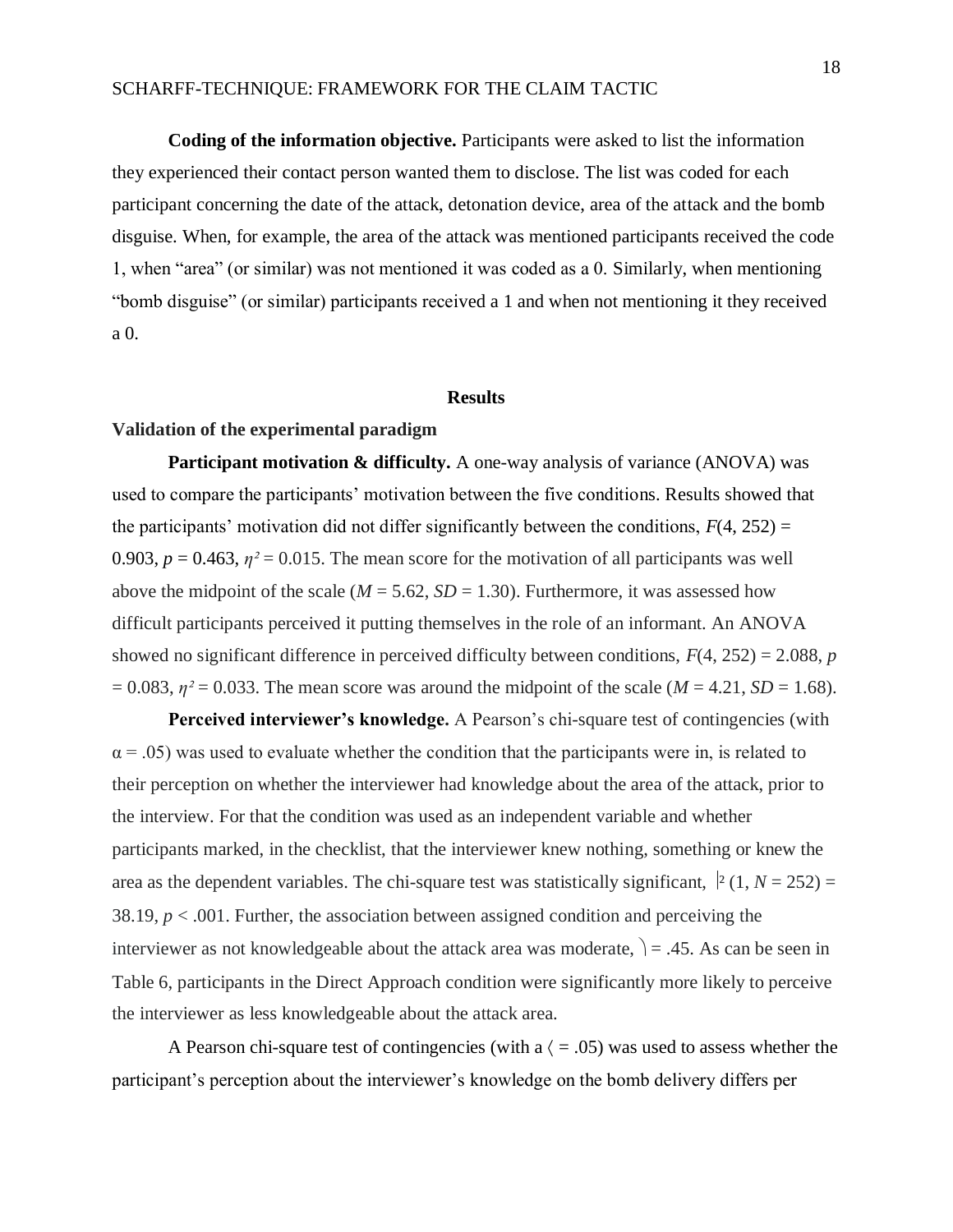condition. The chi-square test was statistically significant,  $\vert z(x, N=252) = 38.19, p < .001$ . As can be seen in Table 6, participants in condition DA were significantly more likely to think that the interviewer did not know about the bomb disguise. Further, the association between assigned condition and perceiving the interviewer as not knowledgeable about the attack area was moderate,  $w = .40$ . Considering the result for both claims, support for hypothesis 1 was found.

**Perceived information objective.** A one-way ANOVA concerning the participants' perception of the interviewer's information objectives revealed a significant effect,  $F(1, 250) =$ 6.17,  $p = 0.014$ ,  $\eta^2 = 0.02$ . As claims in the Scharff conditions were able to hide the information objective significantly better than the Direct Approach, hypothesis 2 found support.

# **Framing of the claims**

**Perception of the interviewer's prior knowledge.** It was predicted that participants in condition LR-LC perceive the interviewer as significantly more knowledgeable regarding the information in the manipulated claim compared to the Direct Approach and the Scharff control condition.

A Kruskal-Wallis ANOVA provided strong evidence of a difference (*p* < 0.001) between the mean ranks of perceived interviewer's knowledge in the LR-LC (*Mean Rank* = 100.13), the Direct Approach (*Mean Rank* = 107.29), and LR-HC control condition (*Mean Rank* = 45.38), *H* (corrected for ties) = 71.492,  $df = 2$ ,  $N = 164$ . The effect can be described as "large" (Cohen's  $f =$ .088). Post hoc analyses using the Mann-Whitney U test indicated that there was no significant difference between the LR-LC (*Mean Rank* = 49.96), and the LR-HC control condition (54.76), meaning that the interviewer was not perceived any more knowledgeable. However, the interviewer in condition LR-LC (*Mean Rank* = 75.17), was perceived as significantly more knowledgeable than the interviewer in the Direct Approach (*Mean Rank* = 38.53),  $U = 481.50$ , *n*  $= 109$ ,  $z = -6.52$  (corrected for ties),  $p < 0.001$ , two-tailed. Thus, only partial support was found for hypothesis three.

#### **Information objective**

It was predicted that participants in condition LR-LC perceive the interviewer's objective as the information presented in the manipulated claim significantly less than the DA and Scharff control participants.

A Kruskal-Wallis ANOVA indicated there was a significant difference in participants, which perceived "area" as the interviewer's information objective between condition LR-LC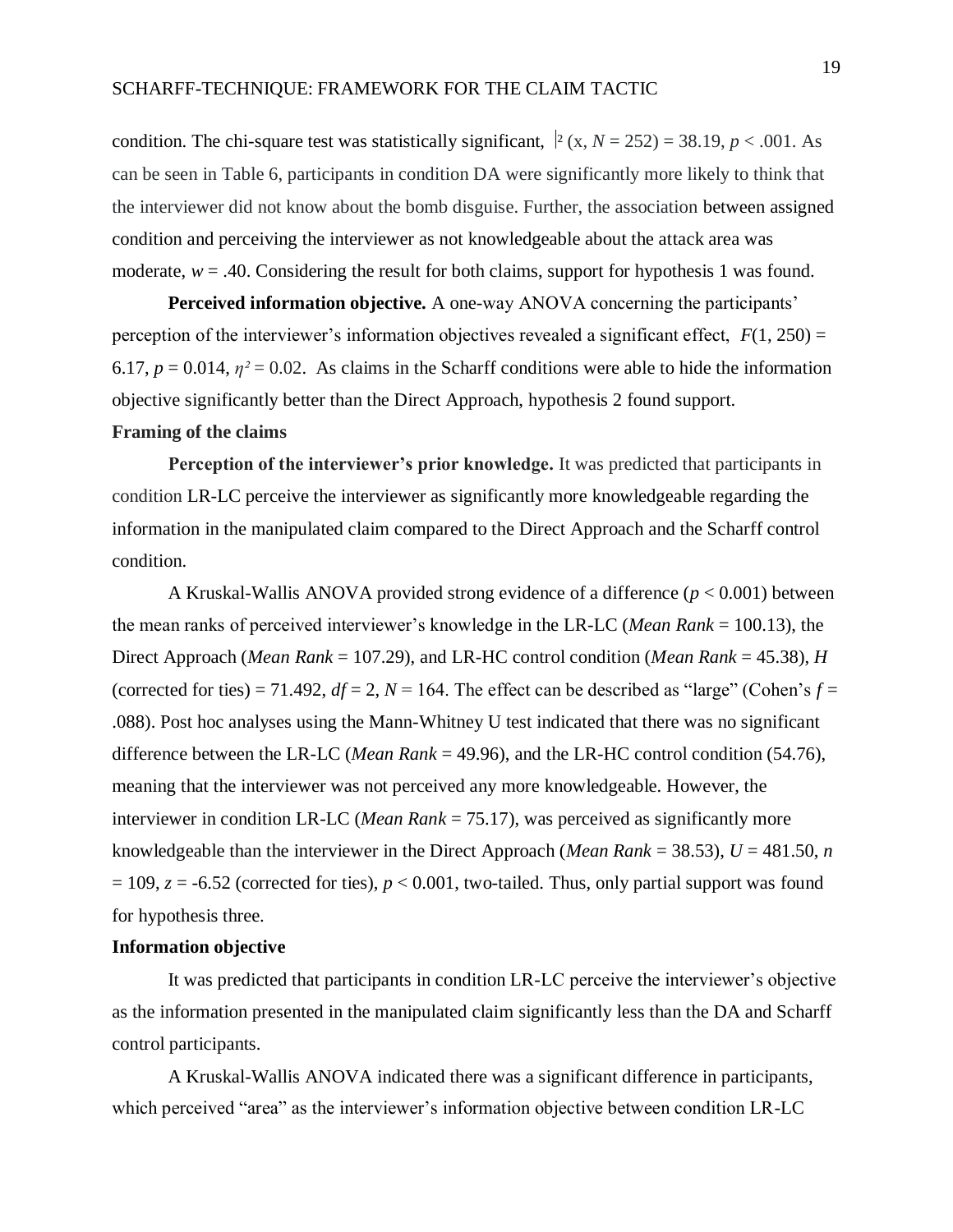(*Mean Rank* = 67.16), DA (*Mean Rank* = 95.33), and LR-HC condition (*Mean Rank* = 82.16). *H*  (corrected for ties) = 14.471,  $df = 2$ ,  $N = 164$ ,  $p = .001$ , with a "medium" effect size Cohen's  $f =$ .31.

Post hoc analyses using the Mann-Whitney U test indicated that participants in condition LR-LC (*Mean Rank* = 44.69), perceived the information objective as "area" significantly less, than in the DA hanging control condition (63.42),  $U = 965$ ,  $n = 109$ ,  $z = -3.8$  (corrected for ties),  $p < 0.001$ , two-tailed. This result indicates that participants in condition LR-LC have more difficulties identifying the information objective, compared to the Direct Approach. Moreover, participants in condition LR-LC (*Mean Rank* = 47.47), did not perceive "area" as the information objective significantly different in comparison to participants in the LR-HC control condition (*Mean Rank* = 56.98),  $U = 1101$ ,  $n = 104$ ,  $z = -1.882$  (corrected for ties),  $p = .06$ , two-tailed. Thus hypothesis four was only partially supported.

#### **Exploratory analysis**

**Perceived interviewer's knowledge.** A Kruskal-Wallis ANOVA indicated that perceived interviewer's knowledge about the bomb delivery (fourth claim) was significantly different (*p* < 0.001) between the HR-HC (*Mean Rank* = 100.58), DA (*Mean Rank* = 48.83), and LR-HC condition (*Mean Rank* = 99.72). *H* (corrected for ties) = 51.623,  $df = 2$ ,  $N = 161$ , with a "medium" effect size Cohen's  $f = .069$ .

Post hoc analyses using the Mann-Whitney U test indicated that participants in condition HR-HC (*Mean Rank* = 74.57), perceived the interviewer as significantly more knowledgeable about the bomb delivery, than in the DA hanging control condition (37.35),  $U = 411$ ,  $n = 106$ ,  $z =$ -6.67 (corrected for ties), *p* < 0.001, two-tailed. Moreover, no significant difference was found between the interviewer's knowledge about the bomb delivery, between condition HR-HC (*Mean Rank* = 49.70), and the LR-HC control condition (*Mean Rank* = 52.09),  $U = 1205$ ,  $n =$ 101,  $z = -0.55$  (corrected for ties),  $p = 0.579$ , two-tailed.

**Perceived interviewer's objective.** A Pearson chi-square test of contingencies (with a  $\langle$ = .05) was used to map out the participant's perception of the interviewer's information objectives per claim/question. Table 7 summarizes the number of participants and whether they thought the interviewer was after information about the date, detonation device, area or bomb disguise in each condition.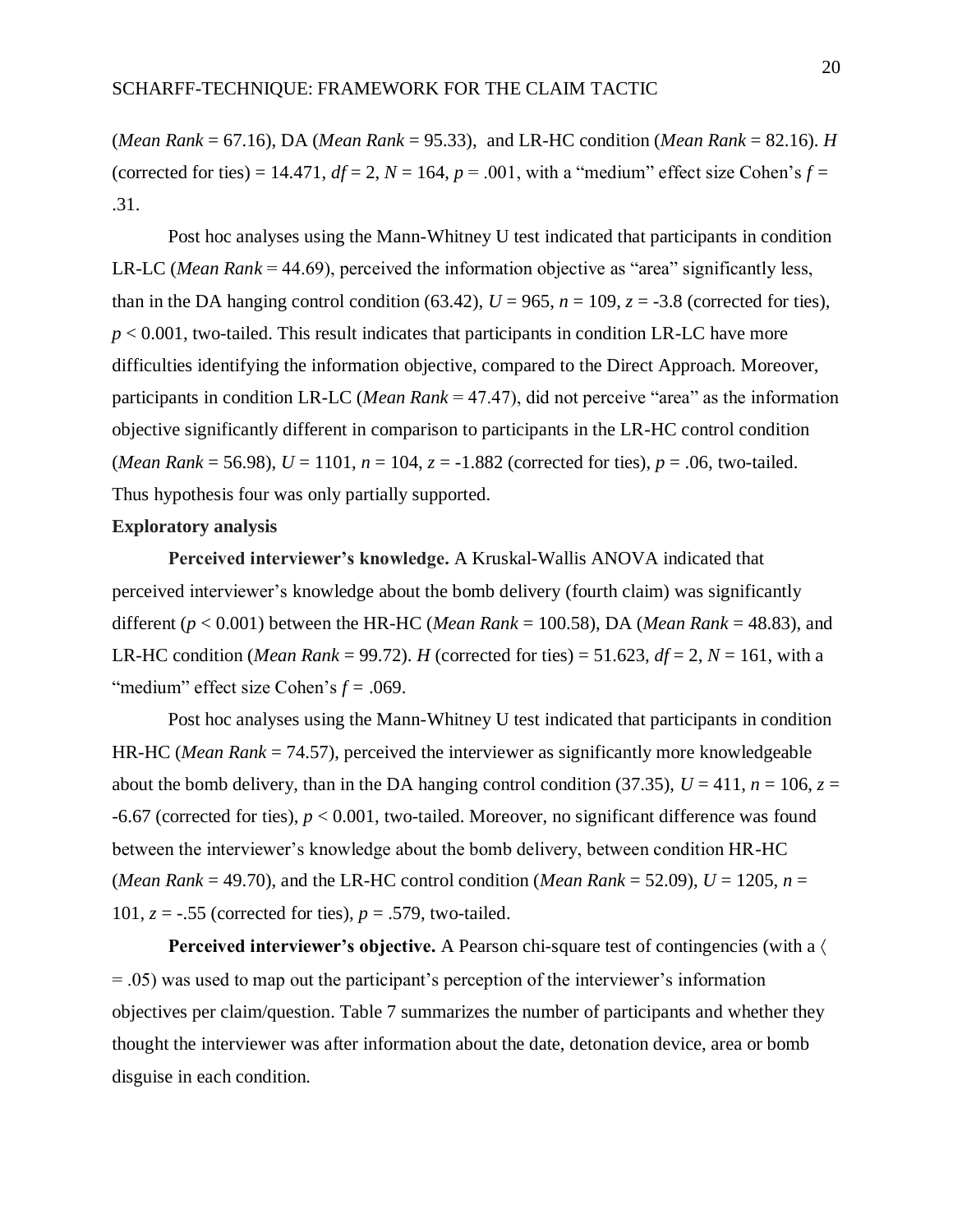Considering the date of the attack, the chi-square test was statistically significant,  $\frac{1}{2}$  (x, *N*  $= 252$ )  $= 31.05$ ,  $p < .001$ . As can be seen in Table 7, participants in condition DA were significantly more likely to think that the interviewer's information objective was the date of the attack. Further, the association between assigned condition and perceiving the interviewer's information objective as the date of the attack was moderate,  $w = .35$  source.

The chi-square test assessing the detonation device was also statistically significant,  $\frac{1}{2}(x, y)$  $N = 252$ ) = 11.5,  $p = 0.021$ . However, further analysis using the Mann-Whitney U test indicated that only condition HR-LC (*Mean Rank* = 45.64),  $U = 1014$ ,  $n = 102$ ,  $z = -2.5$  (corrected for ties),  $p = 0.013$ , two-tailed and HR-HC (*Mean Rank* = 47.46),  $U = 1102$ ,  $n = 106$ ,  $z = -2.7$  (corrected for ties), *p =* 0.008, two-tailed, differed significantly from the Direct Approach (*Mean Rank* = 55.60; 51.13).

Further, the chi-square test assessing the area of the attack was statistically significant,  $\frac{1}{2}$  $(x, N = 252) = 19.35$ ,  $p = .001$ . As can be seen in Table 7, participants in condition DA were more likely to think that the interviewer's information objective was the area of the attack. Further, the association between assigned condition and perceiving the interviewer's information objective as the area of the attack was moderate,  $w = .3$ .

The chi-square test assessing the bomb disguise was not statistically significant,  $\vert^2$  (x, *N* =  $252$ ) = 5.69,  $p = .224$ . However, further analysis showed a significant difference between condition HR-LC and the Direct Approach. As can be seen in Table 7, participants in condition HR-LC tended to perceive the bomb delivery less as the information objective, than participants in the Direct Approach. Further, the association between assigned condition and perceiving the interviewer's information objective as the bomb delivery was small,  $w = .22$ .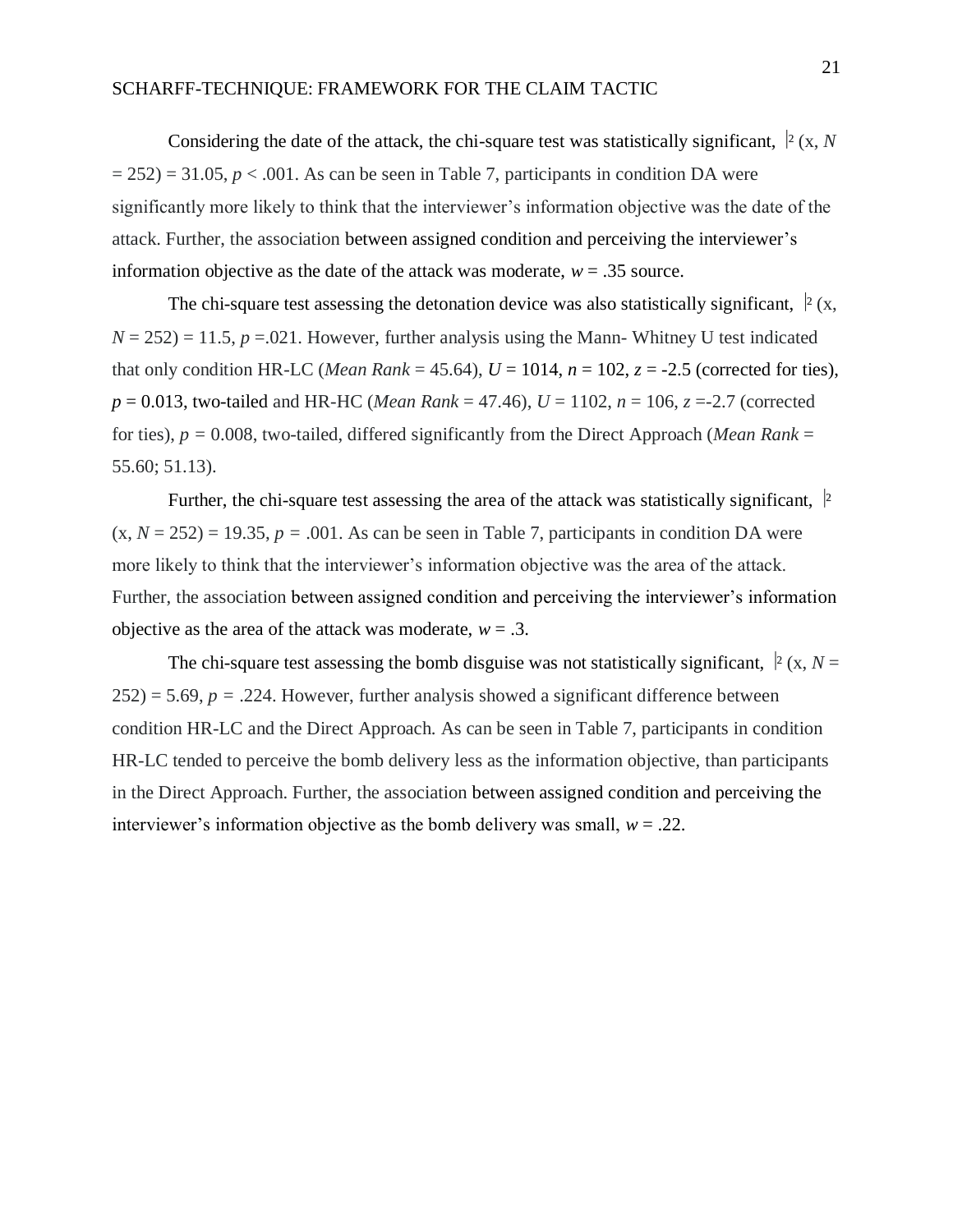# Table 6*.*

*Distribution of answer choices per condition \* shows the difference is significant at the 0.05 level* 

|                                        | Condition |       |              |       |          |  |  |
|----------------------------------------|-----------|-------|--------------|-------|----------|--|--|
|                                        | LR-LC     | LR-HC | <b>HR-LC</b> | HR-HC | DA       |  |  |
| Knew area <sup>a</sup>                 | 69%       | 78%   | 71%          | 74%   | $10\% *$ |  |  |
| Knew something about area <sup>a</sup> | 29%       | 22%   | 24%          | 24%   | 58%*     |  |  |
| Did not know area <sup>a</sup>         | 2%        | 0%    | 5%           | 2%    | $32\% *$ |  |  |
|                                        |           |       |              |       |          |  |  |
| Knew the bomb disguise                 | 78%       | 69%   | 71%          | 72%   | $12\% *$ |  |  |
| Knew something about bomb disguise     | 4%        | 9%    | 5%           | 7%    | 25%*     |  |  |
| Did not know bomb disguise             | 18%       | 22%   | 24%          | 22%   | 65%*     |  |  |

a. manipulated claim

# Table 7

*Overview of perceived information objectives per condition \* shows the difference, compared to all or one Scharff, condition(s) is significant at the 0.05 level* 

| Information objective    | Condition |       |         |         |            |  |  |
|--------------------------|-----------|-------|---------|---------|------------|--|--|
|                          | $LR-LC$   | LR-HC | $HR-LC$ | $HR-HC$ | DA         |  |  |
| Date                     | 22%       | 26%   | 26%     | 24%     | $63\% *$   |  |  |
| <b>Detonation Device</b> | 16%       | 13%   | 6%      | 7%      | $27\%$ *bc |  |  |
| Area <sup>a</sup>        | 49%       | 67%   | 52%     | 52%     | 83%*       |  |  |
| Bomb disguise            | 27%       | 22%   | 12%     | 26%     | $32\% * b$ |  |  |

a. manipulated claim

b. only significantly different to HR-LC

c. only significantly different to HR-HC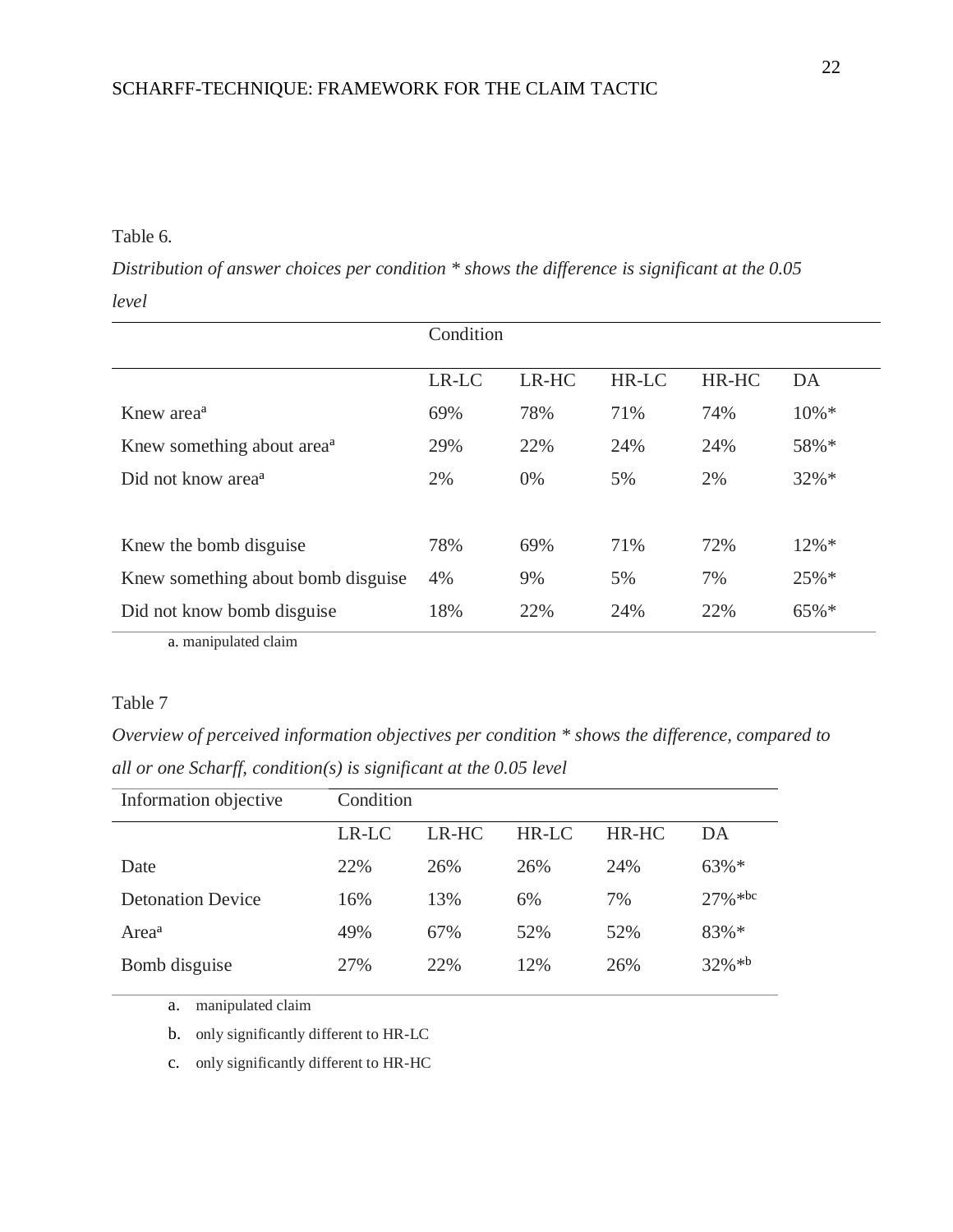# Table 8

*Summary of hypotheses status* 

| Hypotheses                                                                                                                                                                                                    | <b>Status</b>      |
|---------------------------------------------------------------------------------------------------------------------------------------------------------------------------------------------------------------|--------------------|
| H1: Sources in the Scharff conditions perceive the interviewer as<br>holding more information before the interview, compared to sources<br>in the Direct Approach                                             | Accepted           |
| H2: Sources in the Scharff conditions will have a less clear<br>understanding of the interviewer's information objective, compared to<br>sources in the Direct Approach                                       | Accepted           |
| H3: Participants in the LR-LC condition will perceive the interviewer<br>as holding more information before the interview, compared to source<br>in the Scharff control condition (LR-HC) and Direct Approach | Partially accepted |
| H4: Participants in condition LR-LC will perceive the information<br>objective as the area of attack to a lower amount then in the Scharff<br>control condition and Direct Approach.                          | Partially accepted |

Table 9

*Summary of findings from the exploratory analyses* 

Exploratory

Only HR-LC and HR-HC mask the information objective presented before the manipulated claim better than the Direct Approach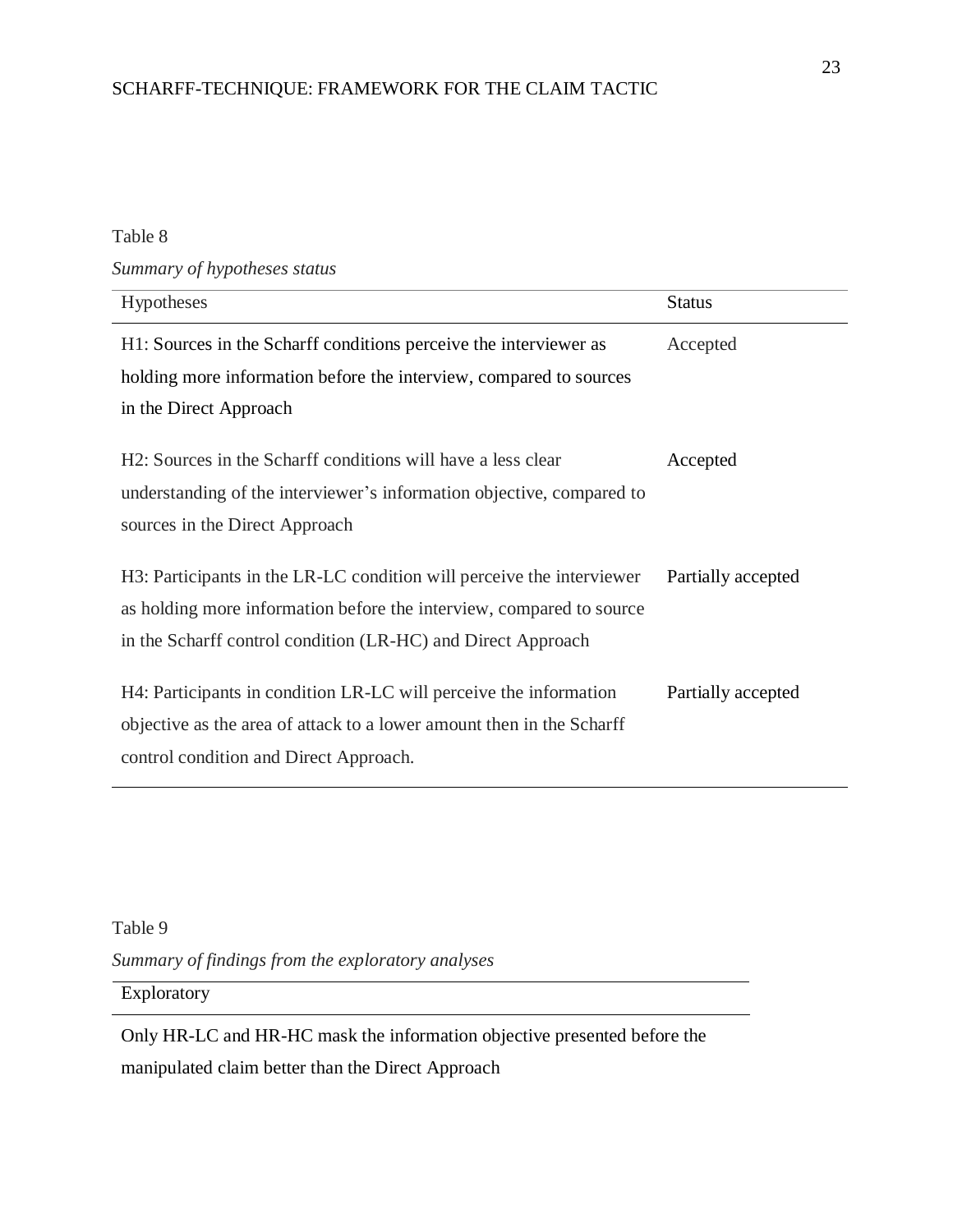Only HR-LC mask the information objective presented after the manipulated claim better than the Direct Approach

# **Discussion**

The main objective of the study was to set the first steps into the framing of the claim tactic as a tactic for intelligence gathering. It was specifically designed to determine the effects of changing the phrasing of claims on two outcome measures: (1) the perceived interviewer's knowledge, and (2) the information objective. The importance lies in the development of different strategies that can be used to influence the perceptions of the suspect, as this is a crucial element of information elicitation (Justice et al., 2010). In essence, this study found support for past findings of the Scharff technique, as all Scharff conditions outperformed the Direct Approach on (1) masking the information objective and (2) perceiving the interviewer as more knowledgeable. Moreover, this study found indications that suggest that the combination of high response seeking and low certainty can mask previous and following information objectives.

# **Experimental paradigm**

The results suggest that the construction of the online experimental paradigm was rather successful in giving the illusion of a real Scharff interrogation. This is indicated by the (1) high motivation of the participants to complete their mission, (2) participants perceiving the task as challenging but not too challenging, and (3) successful replication of previous research, specifically the interrogator in the Scharff conditions being perceived as more knowledgeable and the ability of the interrogator using the Scharff technique to hide the information objective more successfully than in the Direct Approach.

# **Perceived interviewer's knowledge**

Originally, it was predicted that using low response seeking and low certainty leads the participants to perceive the interviewer as knowledgeable. The interviewer is not seeking a response and thus gives the impression of not needing additional information. As predicted using low response seeking and low certainty has led participants to perceive that the interviewer held significantly more information concerning the area of the attack, compared to source in the Direct Approach. However, no difference in the perception in previous knowledge about the area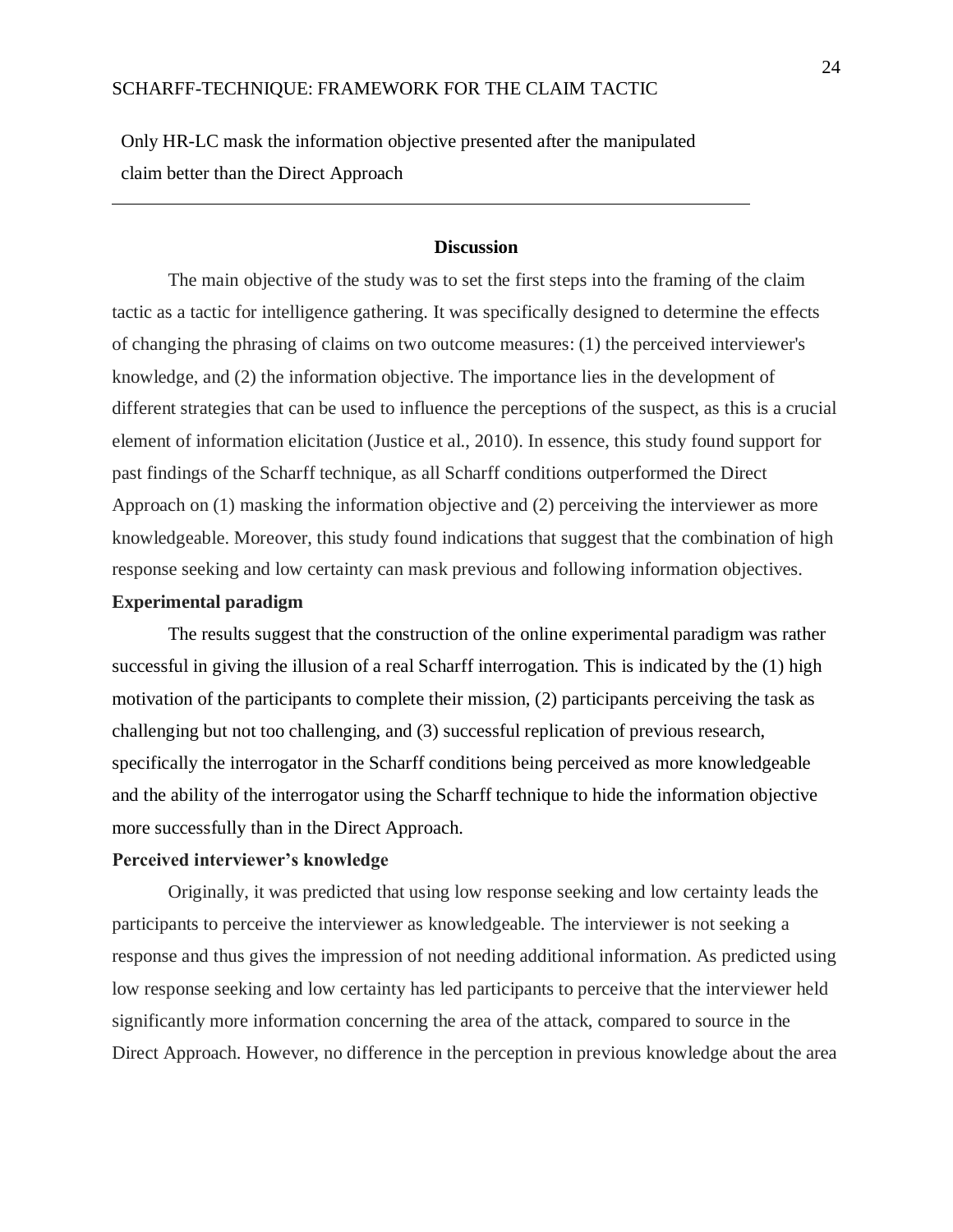of attack was found when comparing low, and high certainty. Thus, the first prediction could only be partially supported.

## **Information objective**

It was predicted that using low certainty will hide the interviewer's information objective more effectively than when using high certainty and when using the Direct Approach. This experiment did not detect any evidence for the prediction that by using low certainty the interviewer would be better at hiding the information objective regarding the area of the attack, compared to the interviewer using high certainty. Nevertheless, the evidence also showed that when using low certainty participants were significantly less likely to perceive the area of the attack as the information objective compared to sources in the Direct Approach. The prediction could therefore only be partially supported.

There are several possible explanations for this result. An overall peak in the participants identifying the third claim as the information objective can be observed, which can be caused by an order effect, the amount of presented claims, or by identifying the information presented in the third claim as crucial. An order effect would suggest that the order in which the themes of the claims were presented (date, detonation device, area, bomb disguise) affects the results. A different order of the presented themes could potentially cause different results. Next, the amount of claims could also influence the results. As most participants identify the third claim as the information objective, the claim tactic might become less effective in masking the information objective when presenting more than two claims. Moreover, although the presented information was controlled for importance, participants could have perceived information about the area of the attack (third claim) as most crucial. Specifically, because the Scharff interrogator mentioned in his introduction that he knew that the attack was happening in Amsterdam (but not Amsterdam Central Station). Therefore, as the interrogator already had some information about the area of the attack but not all, participants might have perceived it as the piece of information he was looking for.

#### **Exploratory tests**

As the predictions did not result in differences between the Scharff conditions, the data was further explored for effects on the information presented before and after the manipulation.

**Perceived interviewer's knowledge.** When looking at the answer choices regarding perceived interviewer's knowledge, one unanticipated finding was that over half of the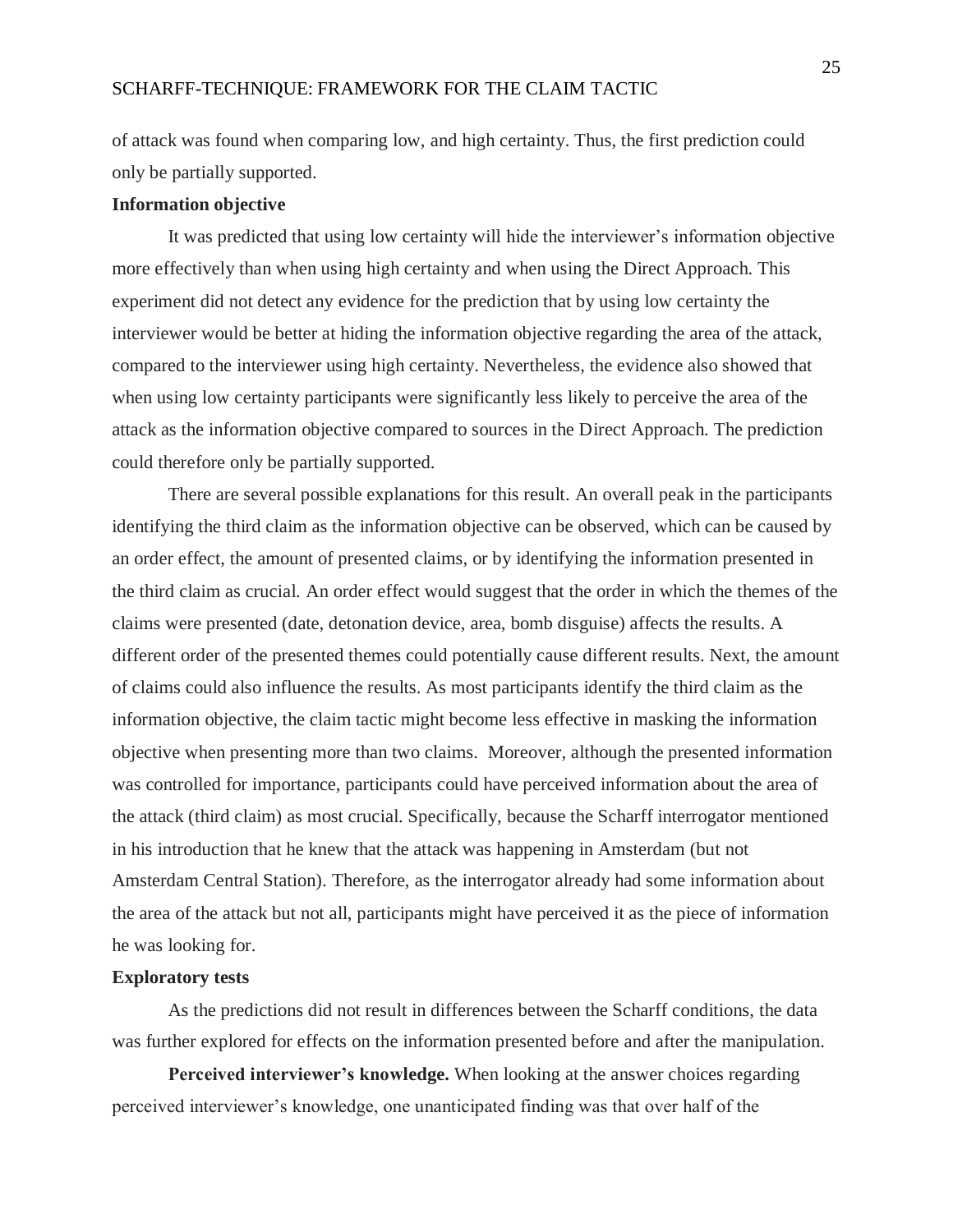participants in the Direct Approach thought that the interviewer had some information about the third presented question, while only a fourth thought that he had some information about the fourth question.

In the instructions, the participants were told that the interrogator knows some information about the attack but not which information. Even though, when phrasing the questions the themes were selected based on similar 'information values' (derived from personal communication with David Neequaye, February 2019), participants might have, perceived information about the area (third question) as more crucial. Specifically, participants might have thought that when not knowing where the attack would take place one does not need to know the bomb disguise and detonation device.

**Perceived information objective.** When looking at the perceived information objective, an interesting trend can be observed. While the Scharff conditions were able to hide the information objective in both the first round and the third, only high response seeking was able to mask the information objective better than the Direct Approach in the second and last round. Specifically, using high response seeking resulted in a better-hidden information objective for the second claim and high response seeking and low certainty resulted in a better-hidden objective in the fourth presented claim. A possible explanation may be that using high response seeking in the third claim resulted in the participants viewing the third claim as the information objective and disregarding the surrounding claims. Furthermore, using low certainty in combination with high response seeking might have strengthened the picture of the third claim as the information objective and thus resulted in the disregard of both the previous and following information objective.

## **Limitations & recommendations**

The generalizability of these results is subject to certain limitations. First, the sample for this study was compromised out of students and it must be noted that real-life sources would be more prone to plan their behaviour before the interview, and thus used counter-interrogation strategies (Soufan, 2011). However, the Scharff-technique is designed to counteract counterinterrogation strategies and thus might perform even better with real-life sources. Second, as the perceived information objectives were only coded by one coder, the results could have low reliability. To avoid this limitation, future research should consider using a checklist for the information objective. Another possibility is to improve the reliability of the coding with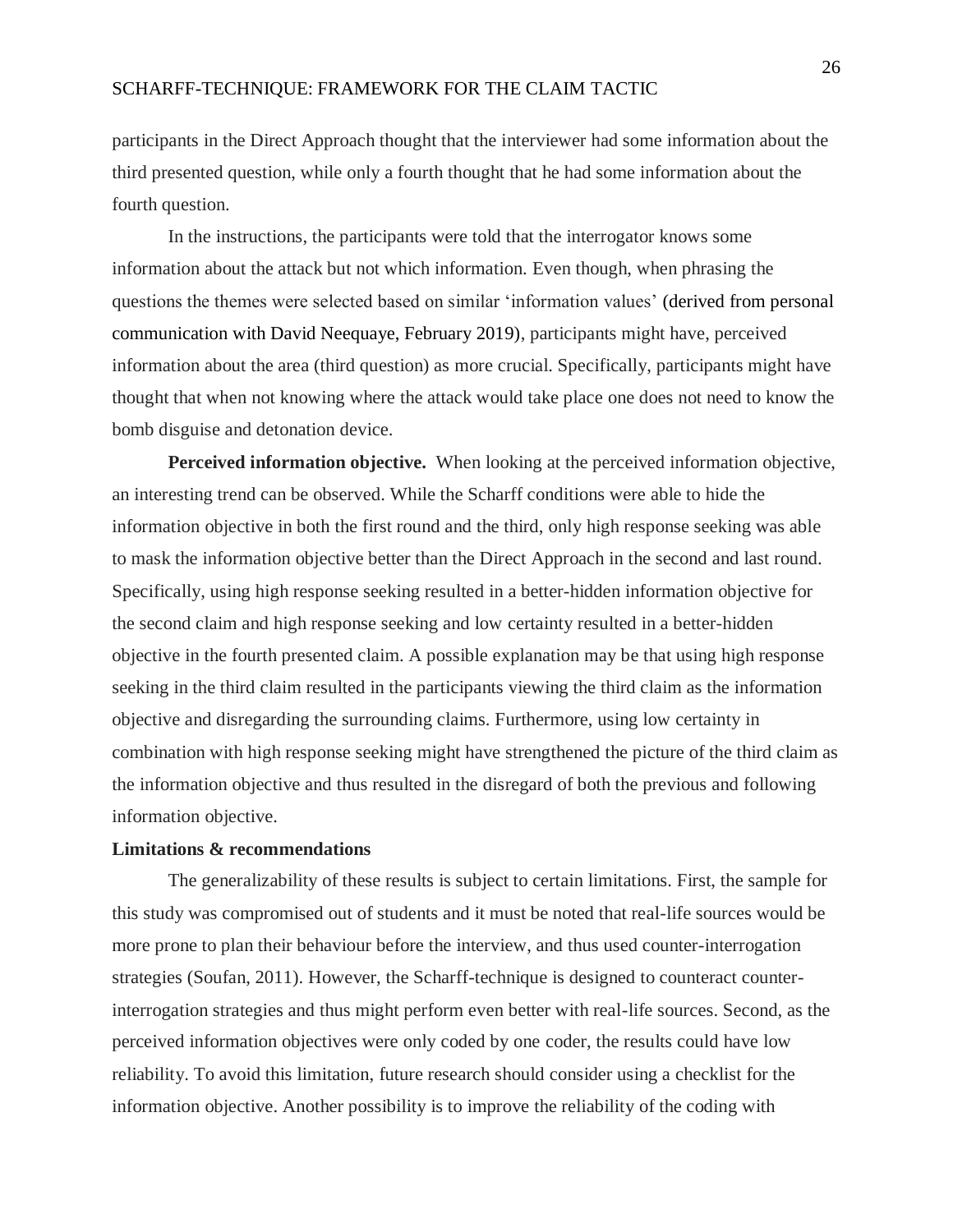multiple coders (Tinsley & Weiss, 2000). Moreover, it is advised to continue testing the efficacy of changing of response seeking and certainty levels, in an interactive set-up. An interactive setup might give clearer results, as participants are required to engage in the experiment without the possibility of taking a break, which might decrease the illusions of the Scharff tactic.

Exploratory analysis showed indications for an interaction effect since the information objectives were hidden better when presented before, and after a high response seeking, low certainty claim. Thus, future research is advised to be focussed on further exploration of this interaction effect. Lastly, as mentioned before, although the presented information was controlled for importance, an order effect might have influenced the results. Future research could benefit from controlling for the presented order of the claims and controlling for the amount of presented claims.

## **Implication**

This research found indications that suggest that phrasing a claim with high response seeking and low certainty may hide the information objective surrounding that claim most successfully. If future research is able to replicate these findings, potentially a tactical framework for intelligence elicitation can be derived from these results. This framework could possibly make use of high response seeking and low certainty phrasing to set a 'fake' information objective and place the actual information objective either before or after the 'fake' information objective claim. In this way, the interrogator could possibly hide the actual information objective and make the source believe that the 'fake' information objective is the actual information objective. Thus, this research added more insight into the development of a tactic for intelligence elicitation.

#### **Conclusion**

Research on effective tactics for intelligence gathering is an emerging field, and this study is one of the first to examine a framework for intelligence elicitation. It is the first study to investigate different phrasing of the claim tactic in the Scharff-technique. The main objective of this research was to explore the effects of changing the level of response seeking and certainty, in a perception paradigm, and examine the effects on the perceived interviewer's knowledge and the perceived information objective. In brief, support was found for the successful implementation of the Scharff-technique in an online perception paradigm. This aspect was reached by (1) the high motivational level of the participants, (2) perceived difficulty of the role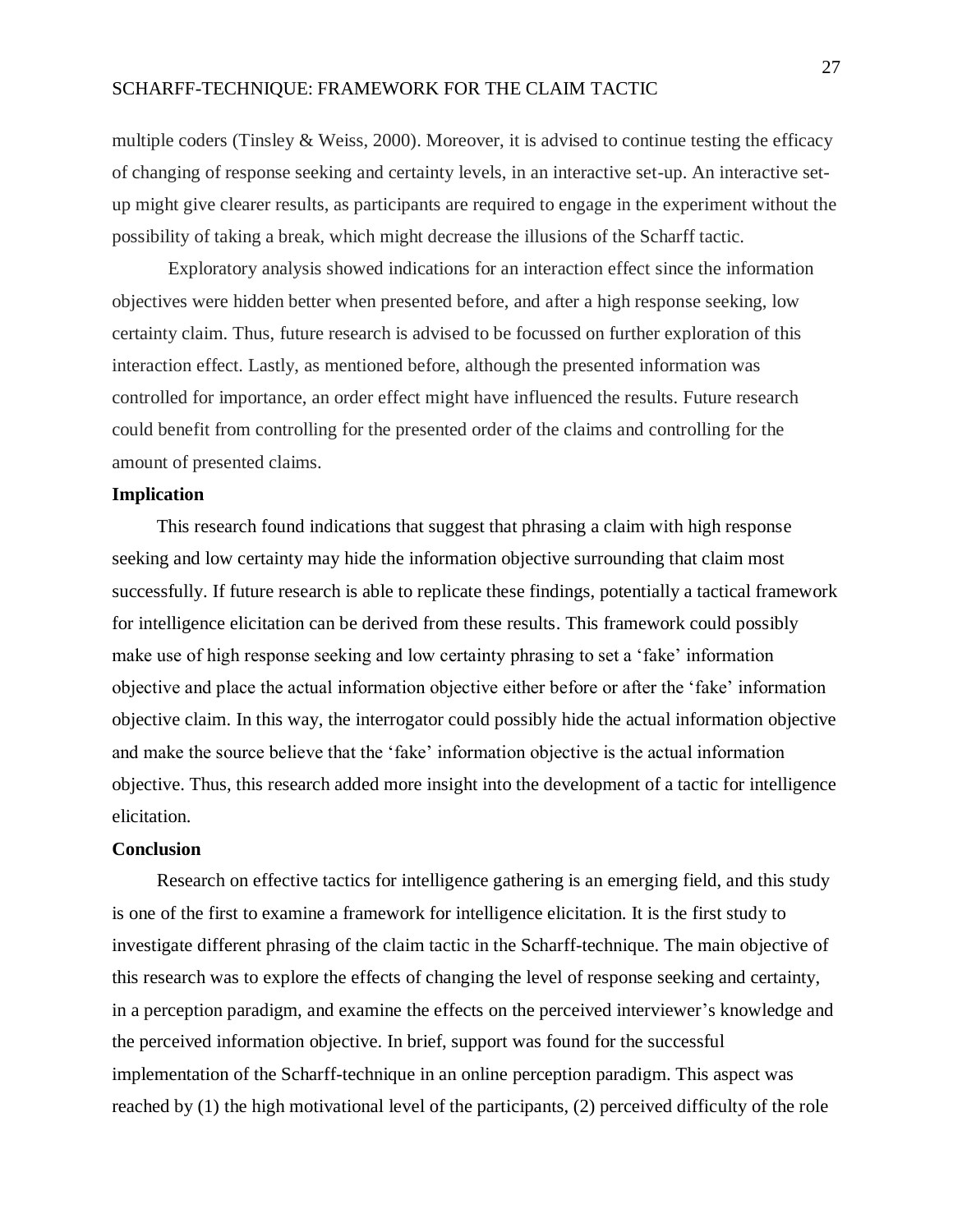and (3) the ability to replicate past research. Moreover, previous research was advanced by investigating the efficacy of hiding the information objective when eliciting specific pieces of information. This resulted in preliminary indications for the advantages of using high response seeking and low certainty to hide a specific information objective. We hope to have set the first steps for the development of a tactical framework for the claim tactic, with potential for future improvements and replications.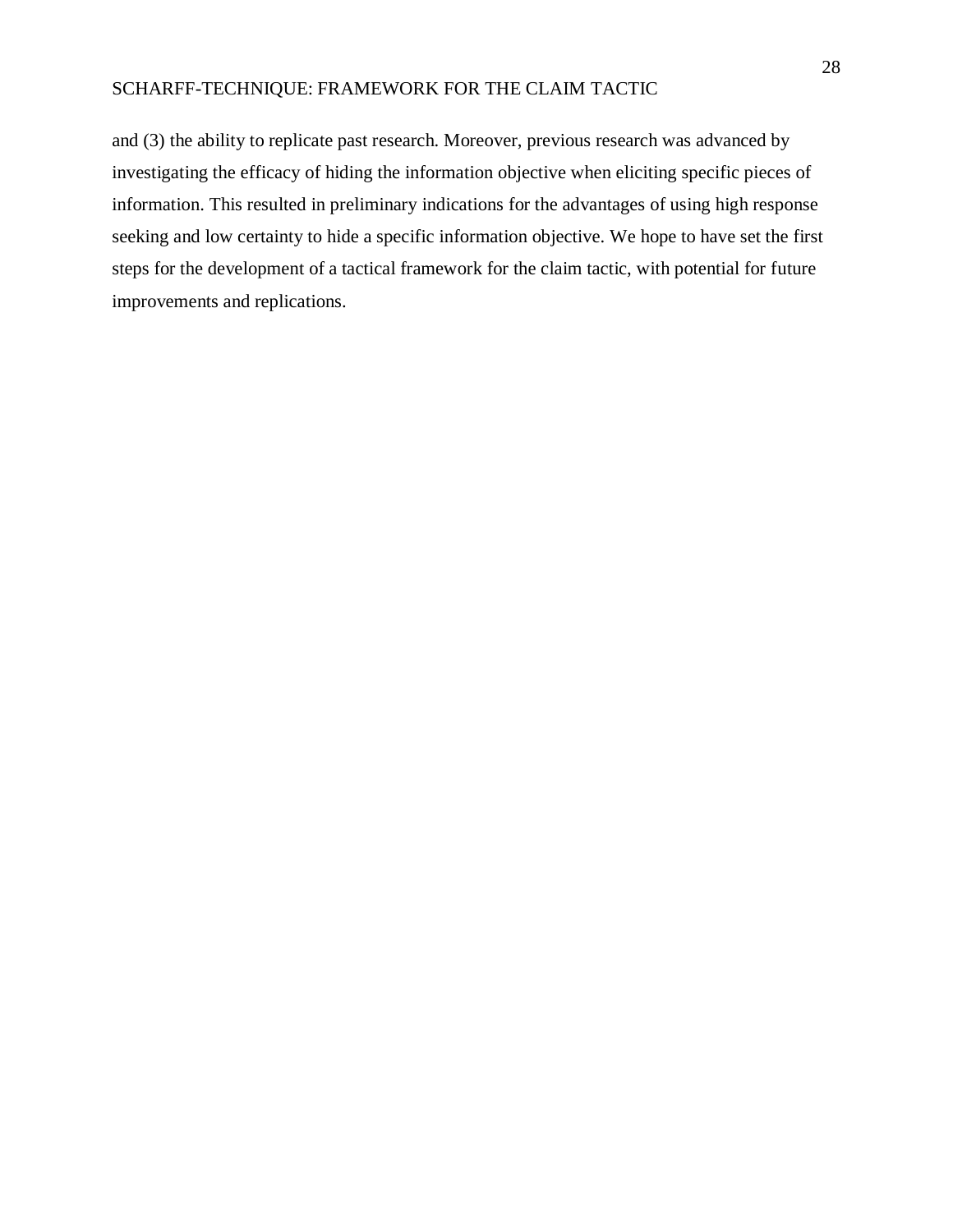#### References

- Alison, L. J., Alison, E. E., Noone, G., Elntib, S., & Christiansen, P. (2013). Why tough tactics fail and rapport gets results: Observing rapport-based interpersonal techniques (ORBIT) to generate useful information from terrorists. *Psychology, Public Policy, and Law, 19*(4), 411-431. doi:10.1037/a0034564
- Dawson, E., Hartwig, M., Brimbal, L., & Denisenkov, P. (2017). A room with a view: Setting influences information disclosure in investigative interviews. *Law and Human Behavior*, *41*(4), 333–343. https://doi.org/10.1037/lhb0000244
- Evans, J. R., Meissner, C. A., Brandon, S. E., Russano, M. B., & Kleinman, S. M. (2010). Criminal versus HUMINT interrogations: The importance of psychological science to improving interrogative practice. *Journal of Psychiatry and Law, 38*(1-2), 215-249. doi:10.1177/009318531003800110
- Galinsky, A. D., Maddux, W. W., Gilin, D., & White, J. B. (2008). Why it pays to get inside the head of your opponent: The differential effects of perspective taking and empathy in negotiations: Research article. *Psychological Science, 19*(4), 378-384. doi:10.1111/j.1467-9280.2008.02096.x
- Granhag, P. A. (2010). *The Scharff-technique: Background and first scientific testing*. Retrieved from Washington, D.C: Professional Development Seminar, High-value Detainee Interrogation Group (HIG, FBI):
- Granhag, P. A., Clemens, F., & Strömwall, L. A. (2009). The usual and the unusual suspects: Level of suspicion and counter-interrogation tactics. *Journal of Investigative Psychology and Offender Profiling, 6*(2), 129-137. doi:10.1002/jip.101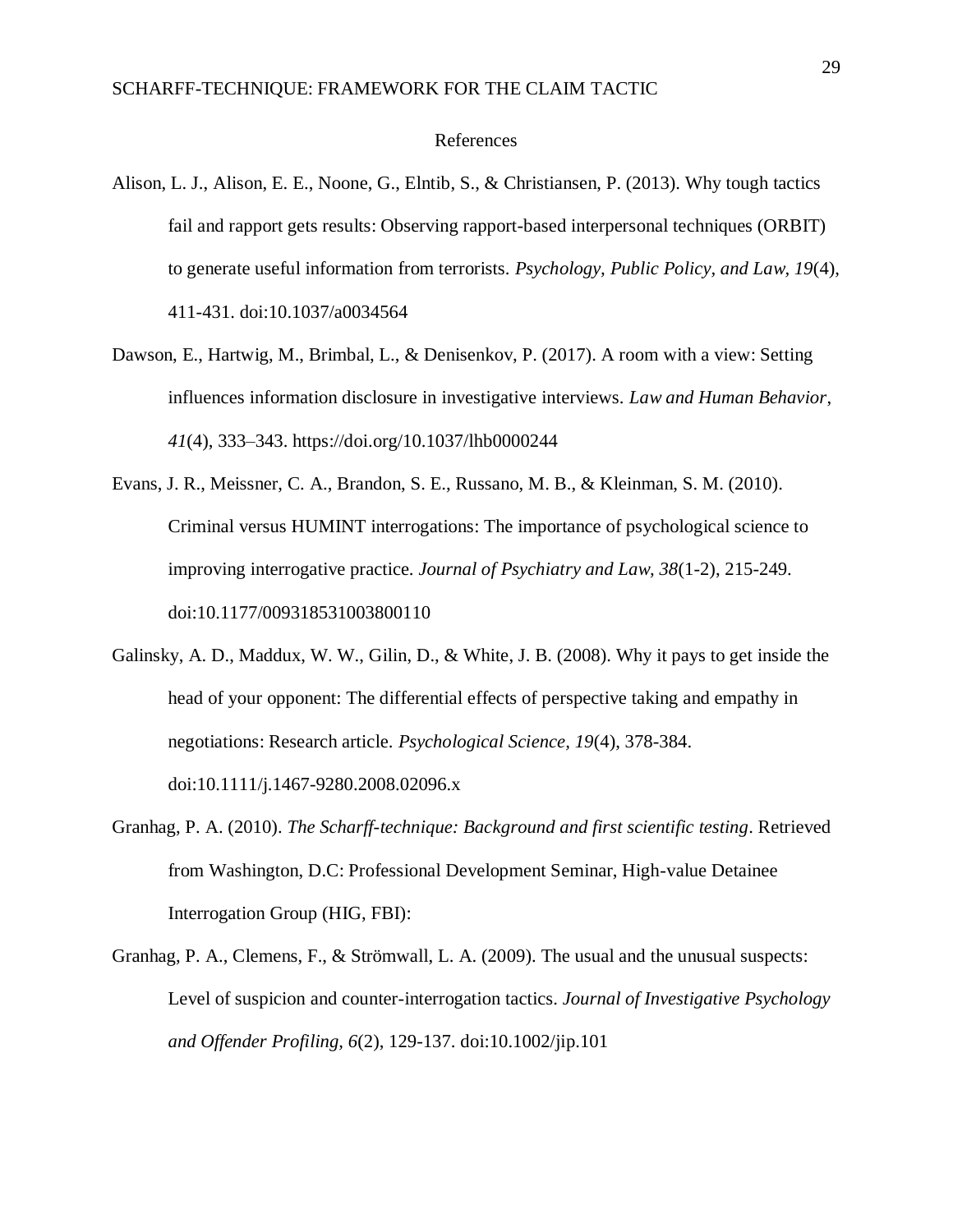- Granhag, P. A., Kleinman, S. M., & Oleszkiewicz, S. (2016). The Scharff Technique: On How to Effectively Elicit Intelligence from Human Sources. *International Journal of Intelligence and CounterIntelligence, 29*(1), 132-150. doi:10.1080/08850607.2015.1083341
- Hartwig, M., Meissner, C. A., & Semel, M. D. (2014). Human Intelligence Interviewing and Interrogation: Assessing the Challenges of Developing an Ethical, Evidence-based Approach. In R. Bull (Ed.), *Investigative Interviewing*(pp. 209–228). New York, NY: Springer New York. https://doi.org/10.1007/978-1-4614-9642-7\_11
- Loftus, E. F. (2011). Intelligence Gathering Post-9/11. *American Psychologist, 66*(6), 532-541. doi:10.1037/a0024614
- May, L., Granhag, P. A., & Oleszkiewicz, S. (2014). Eliciting intelligence using the scharfftechnique: Closing in on the confirmation/disconfirmation-tactic. *Journal of Investigative Psychology and Offender Profiling, 11*(2), 136-150. doi:10.1002/jip.1412
- Obama, B. (2009). *Executive Order 1341: Ensuring lawful interrogations.* Washington: The White House.
- Oleszkiewicz, S. (2016). *Eliciting human intelligence A conceptualization and empirical testing of the Scharff technique* (Doctoral dissertation). Retrieved from https://core.ac.uk/down load/pdf/43561366.pdf
- Oleszkiewicz, S., Granhag, P. A., & Kleinman, S. M. (2014). On Eliciting Intelligence from Human Sources: Contextualizing the Scharff-Technique. *Applied Cognitive Psychology, 28*(6), 898-907. doi:doi:10.1002/acp.3073
- Oleszkiewicz, S., Granhag, P. A., & Montecinos, S. C. (2014). The scharff-technique: Eliciting intelligence from human sources. *Law and Human Behavior, 38*(5), 478-489. doi:10.1037/lhb0000085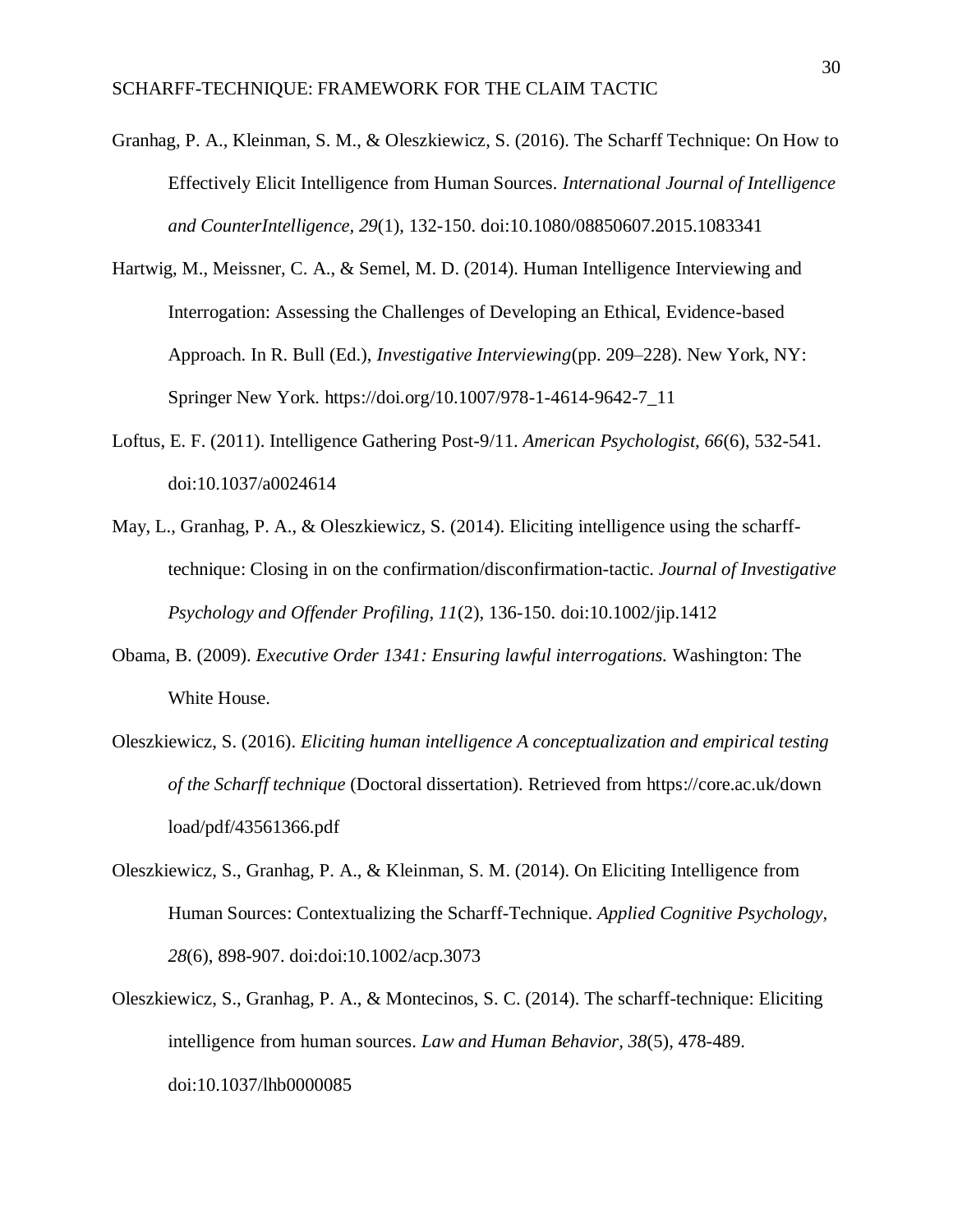- Redlich, A. D., Kelly, C. E., & Miller, J. C. (2011). *Systematic survey of the interview and intelligence community.* Washington, DC: Final report submitted to the Federal Bureau of Investigatin/High-Value Detainee Interrogation Group.
- Soufan, A. H. (2011). The Black Banners: The Inside Story of 9/11 and the War Against al-Qaeda. New York: W. W. Norton & Company.
- Tinsley, H. E. A., & Weiss, D. J. (2000). 4 Interrater Reliability and Agreement. In H. E. A. Tinsley & S. D. Brown (Eds.), *Handbook of Applied Multivariate Statistics and Mathematical Modeling* (pp. 95-124). San Diego: Academic Press.
- Toliver, R. F. (1997). *The interrogator: the story of Hanns Joachim Scharff master interrogator of the Luftwaffe*. Fallbrook, CA: Aero Publishers.
- United States Army. (2006). *Human intelligence collector operations, Field manual*. Retrieved from Washington, DC: Headquarters, Department of the Army: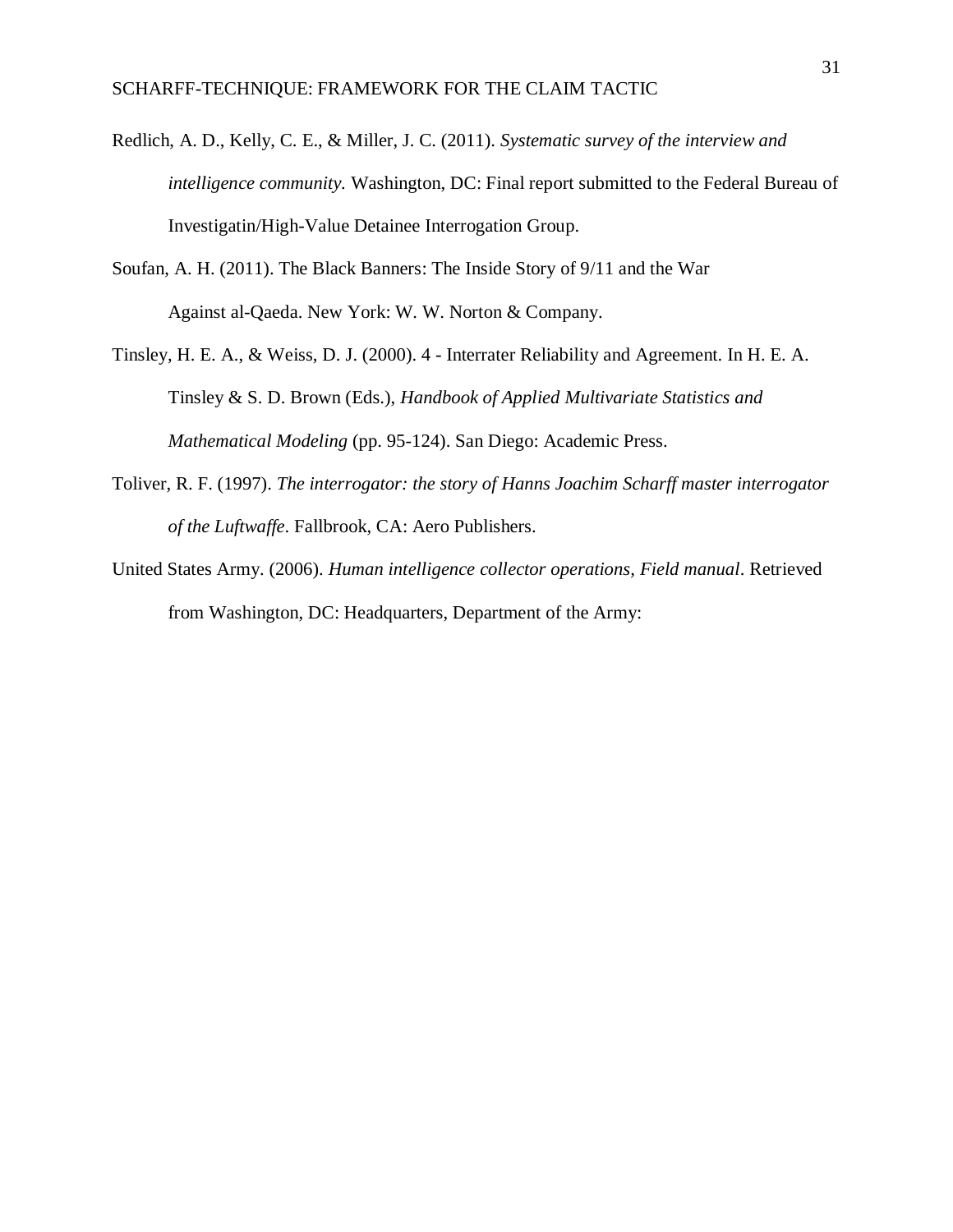Appendix A: Background information

# **Information about the role**

#### **Background**

Imagine that economic problems, not caused by yourself, made you participate in the robbery of a cash transport van in the fall of 2018. The actual robbery went fine, but three months ago, the other three involved in the act got arrested. The only one who is still free is you, but you feel that this is only a matter of time. You know where most of the stash (approximately 4,5 million EUR) is kept. You understand that your time is scarce, and you immediately need to get the stash and move yourself and your money out of the country. Some time ago you got an idea of how it could all be solved, and briefly, your plan is as follows: through a close friend, you have come by information that a radical political group in The Netherlands has future plans to perform a bomb attack in Amsterdam, around King's Day. Your plan is to reveal information about this bomb attack to the special police force (DSI: Dienst Speciale Interventies), and in favour of the information receive free conduct out of The Netherlands. Ten days ago, you contacted the special police (anonymously of course) and carefully asked if there was any interest in talking further about this matter. DSI said that they were very interested in talking more thoroughly with you, and **it is this call you are now about to make**.

The group that is planning this bomb attack is called MDA and consists of a loosely assembled network of approximately 10 members. You are a close friend with one of the members, **and you feel some sympathy for the group's opinions**. After a lot of consideration, you have decided to reveal some information about the planned bomb attack to the police. You do understand that it is possible that the police already have some information about the planning—partly because DSI have conducted their own investigations, and partly because you have heard, from your friend, that a few of the members in MDA suspects that their phones have been tapped (but this is nothing they know for certain). In brief, you don't know what the police actually know about the planned attack (or if they know anything at all).

#### **Dilemma**

But before the phone call, you have a very important additional dilemma to reflect upon:

When speaking to the police you should **absolutely not tell them everything you know**. First of all, you have, to say the least, a negative attitude toward the police. Also, if you would reveal everything you know about the planning, it could jeopardize the entire existence of MDA, including your close friend, and might get them convicted for planning a very serious crime. If you tell too much, there is also an obvious risk that they will find out that it was you who "sold them out," which means that you will be hunted by the entire group (and you are not prepared to go that far). On the other hand, **you cannot reveal too little**, because if you do so, there is a risk that the police won't find your contribution to be significant enough to grant you free conduct out of The Netherlands. In order to be taken seriously, and appear trustworthy, you have to show some degree of goodwill and cooperation. In sum, you need to **find a good balance**—**neither**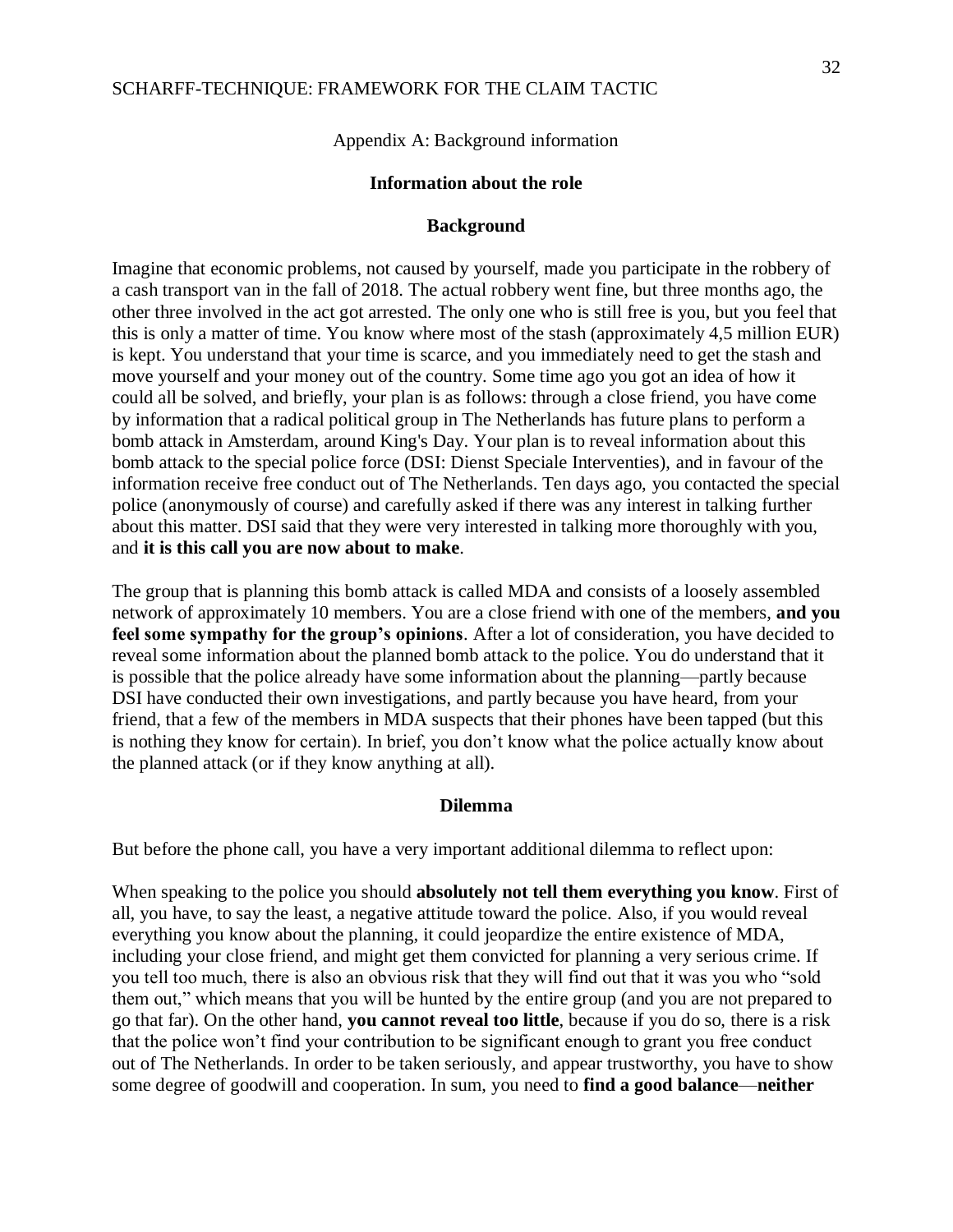## **revealing too much nor too little information**.

In spite of all the effort you have put into thinking this through, you still feel very hesitant about talking to the police at all, but nonetheless, you have decided to give it a try. However, you have not fully decided what specific information (and how much) you will reveal to the police. This decision is partly held open, and you will in some degree allow the development of the upcoming conversation to direct this matter.

What you know about the planning of the upcoming attack is as follows:

# **Information about the attack**

#### **General**

You know that the group planning the attack is called MDA, it consists of approximately 10 members and is based in Amsterdam. You also know that the group has been around since 2015 and came to existence as a result of the various immigration riots across the Netherlands in 2015. You know that the group, in cooperation with two Germans, had plans to execute a bomb attack in a conference centre in The Hague in 2016, where a political top meeting was held at the time. But that operation was cancelled due to internal conflicts. This conflict resulted in one of the leading figures of the group, Niek Jansen, leaving MDA.

#### **Your Relationship to MDA**

David de Vries, who is your close friend, and Niek Jansen founded MDA. You know the names of most of the members of MDA: Martin, Johannes, Erik, Sara, Peter, Saskia, Lisa, but have no further personal information about them. You know the background of the internal conflict that occurred in The Hague. In brief, Niek Jansen wanted to increase the effect of the attack with human casualties, something the Germans refused to go along with. Since the other members sided with the Germans, this dispute led to Niek leaving MDA. Niek and David are currently bitter enemies, as it was David who introduced the Germans to MDA.

#### **Specific Details about the Upcoming Attack**

You know that five persons are working more specifically with the planning of the upcoming attack. Among these five there are two Germans (a male and a female) who are both experts on explosives. You also know that these two German bomb experts participated in the planning of the bomb attack that would have been performed in The Hague (2016), which was cancelled. You know that the train station subjected for the planned attack is Amsterdam Central Station, and you know that the attack will take place on King's day, namely Saturday the 27th of April. You also know that the plan is to plant the bomb during night time and that the bomb will be detonated in the morning at 7AM, remotely via an app on a smartphone. The bomb will be placed in a black suitcase, which will be placed in a locker in the luggage storing area of the station at 2AM on the 27th of April. The luggage storing area where the suitcase will be placed, is on the east end of Amsterdam Central Station. You do not know what kind of bomb it is. You do not know where the bomb is located at the moment (or if it is manufactured yet).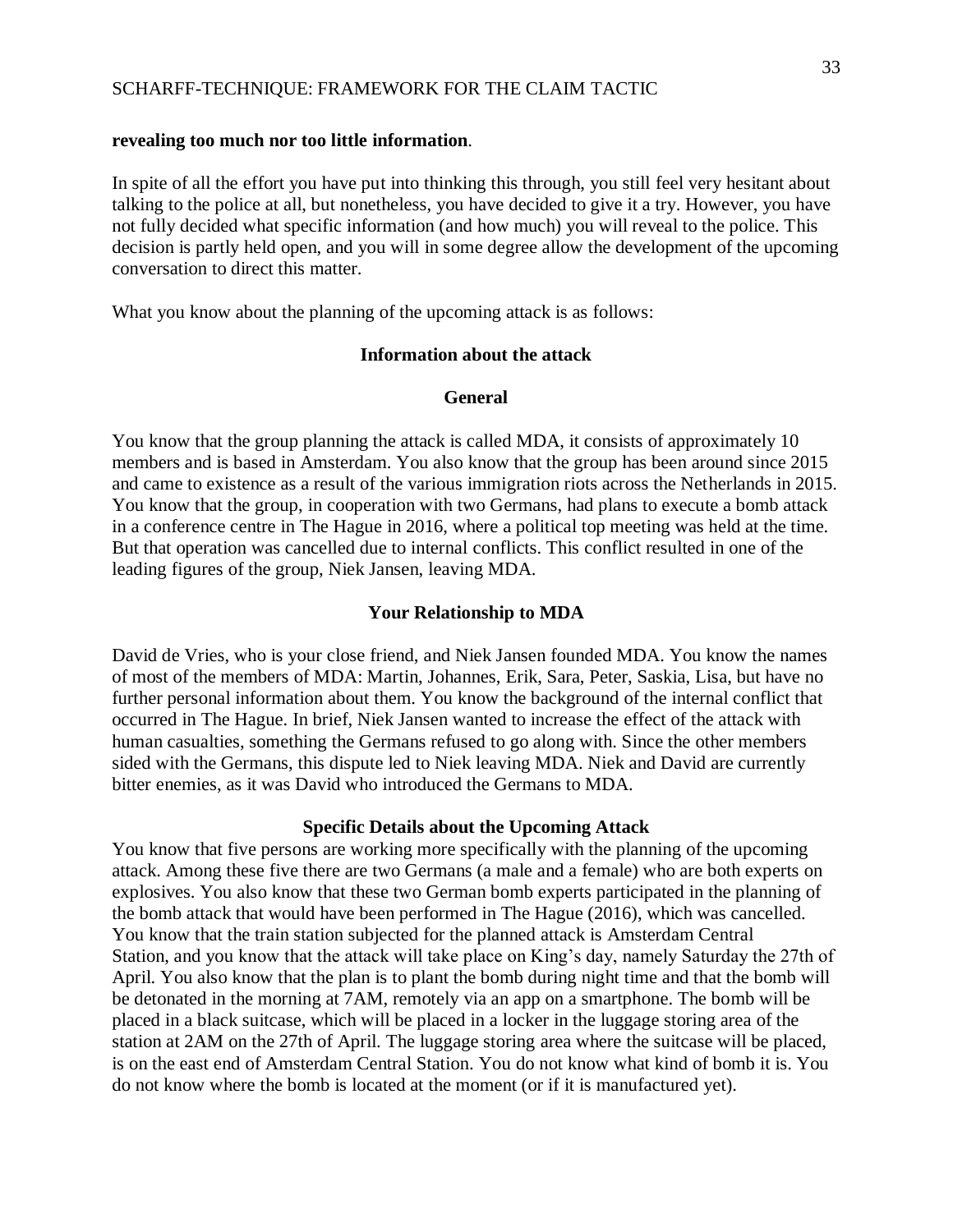#### Appendix B: Memory test

In this section, we will conduct a memory test to see how much information you remember

Please choose the correct statement:

- o The group is called MDA
- o The group is called SDF

Please choose the correct statement:

- o The group is located in Berlin
- o The group is located in Amsterdam

Please choose the correct statement:

- o 3 people are planning the current attack
- o 5 people are planning the current attack

Please choose the correct statement:

- o Two of the people involved are Germans
- o None of the people involved are Germans

Please choose the correct statement:

- o The group has bomb experts
- o The group does not have bomb experts

Please choose the correct statement:

- o Niek Jansen left the group due to internal conflict
- o David de Vries left the group due to internal conflict

Please choose the correct statement:

- o The attack is going to take place at Schipol Train Station
- o The attack is going to take place at Amsterdam Central Station

Please choose the correct statement:

- o The bomb will be planted at the check points
- o The bomb will be planted in the luggage area

Please choose the correct statement:

- $\circ$  The attack is planned for the 26<sup>th</sup> of April
- $\circ$  The attack is planned for King's Day the 27<sup>th</sup> of April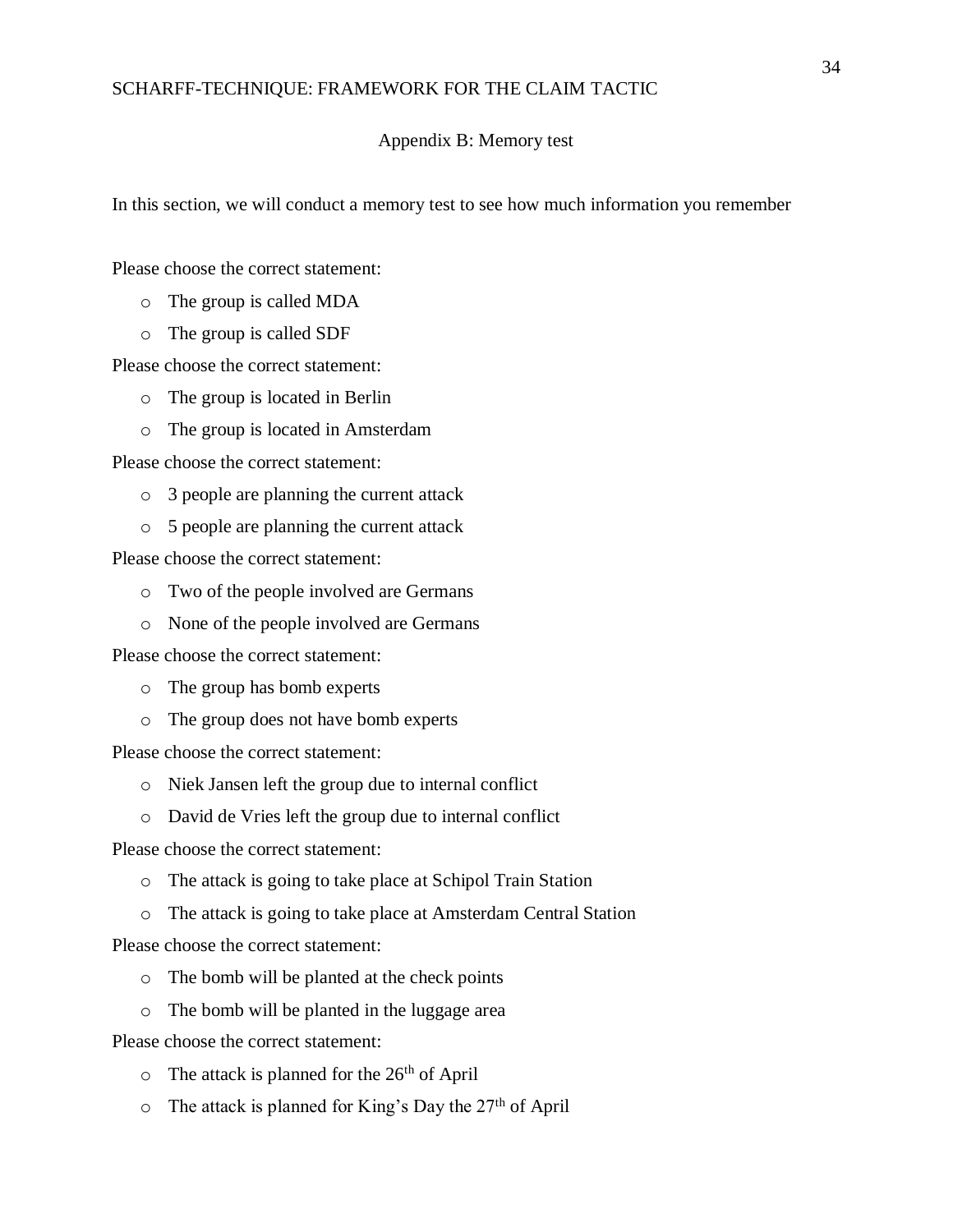### Appendix C: Interview protocol Scharff Technique

#### **Introduction Scharff Conditions**

Hi, good thing you called. How are you?

Okay, well, there is an important reason for you contacting me, but before we start let me point out that I understand you're in a difficult situation, but at the same time you must understand that we cannot accept this bomb attack to take place. As you might understand, we already know quite some things about MDA and their planned attack in Amsterdam. So, I was thinking, in order to make this conversation more effective, I hope you don't mind if I start by sharing some of the information we already hold...

Okay, so we know that you and David are well acquainted and that you have known each other for quite some time; We also know that it was David who founded MDA together with Niek. Well, but now the times have changed. I am sure that you – as well as us – know that Niek is no longer part of the group after all the things that happened in  $2016 - I$  guess this was just a matter of time as Niek never managed to get along with the bomb experts anyways.

Fortunately for the group, the other members did not have any problems with the bomb experts. ... of what we understand, Niek had a completely different philosophy than the bomb experts, when it comes to what and who to blow up so to speak. Yeah, and it was because of this conflict that their previous plans were cancelled.

Anyway, I understand that you have quite a bit of information about their current plans, but first let me share some of the information we already hold, without getting too specific.

We know that MDA is a political group which was formed in 2015 and that they consist of approximately 10 members. We also know that not everyone in the group will be involved in the actual execution of the attack. We understand that the purpose of carrying out this attack is to create political headlines for their cause, which will become quite dramatic as they plan to execute it around a national holiday. As you surely understand, it is of the highest priority for us to prevent this attack, because even if MDA doesn't aim to hurt people, the time and the location of the attack makes it very serious, considering the number of people traveling with trains and being by the station around such a big holiday.

Okay, if I should get more to the point, we know that five persons are involved in the current planning, which of course, includes the man and the woman… yeah the two bomb experts who are essential in running this difficult operation. We also know that they will want to avoid human casualties this time around, as this is more or less a condition for the people left in the group – However, I do believe they have underestimated the actual risk here, the risk to injure, or even kill people with this attack. I mean, it is quite clear that they will not be able to avoid making considerable collateral damage…

Well yes, this is some of the information we hold. I hope that I didn't make you uncomfortable by taking the initiative in this conversation. And I want to once again point out that I am aware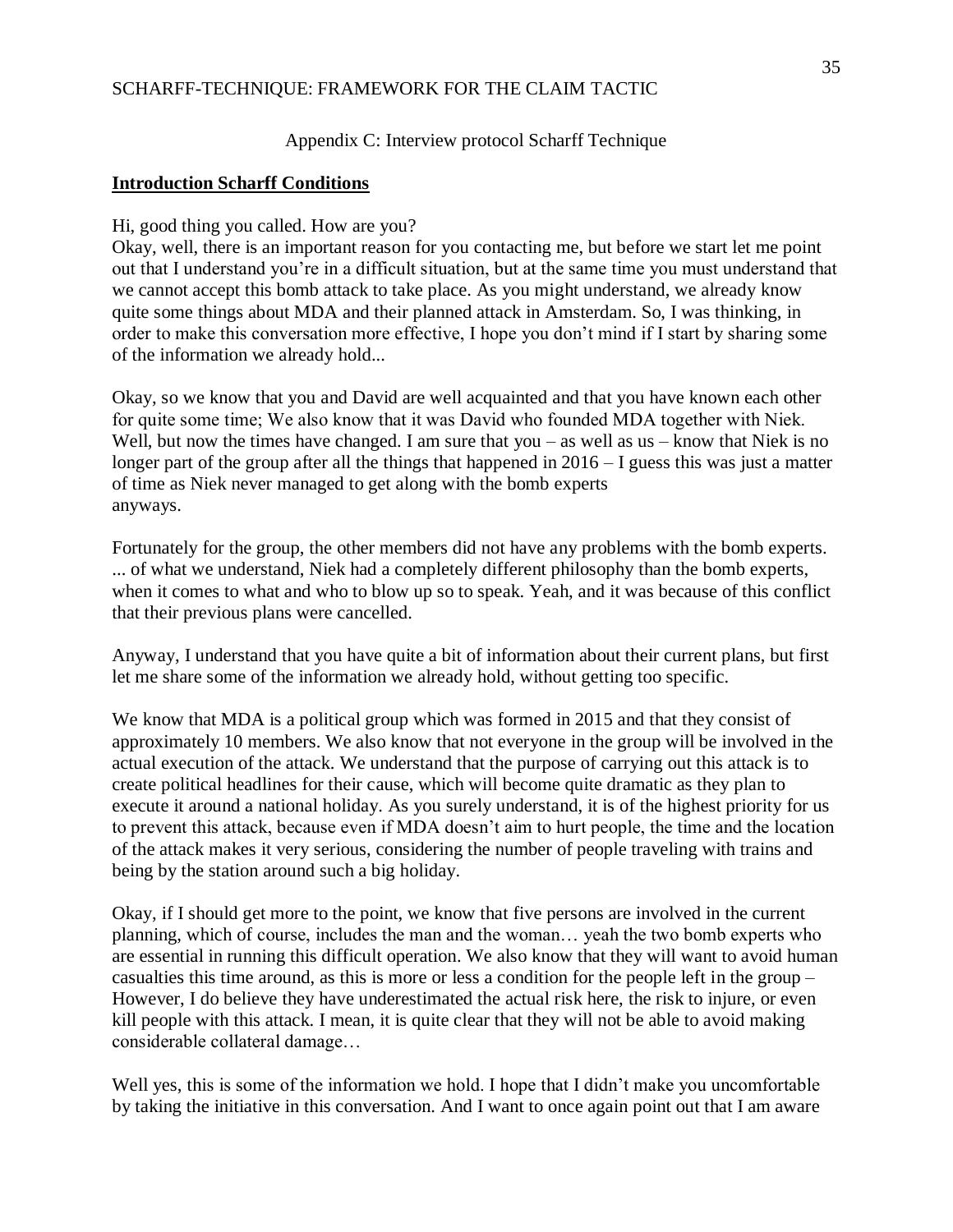of the situation that you are in, and that you feel threatened. But I hope you understand that I have no plans to sell you out and I guarantee to you that your identity and involvement will remain completely confidential. So, after you have heard some of the things we already know, you probably understand that we already possess information that is of direct value for us… but we are of course interested to hear what you know.

# **Claim one**

...and we are aware that the members of the group are quite clever, so we take this all extremely seriously, so...we were pleased to come to know that they plan to execute this attack on King's day the 27th of April…

# **Claim two**

...we are aware that the bomb will be detonated using a cell phone…

# **Claim three**

**LR-LC:** ...we have information that suggests that they are going to blow the bomb at Amsterdam Central Station…

**LR-HC:** ...we know that they are going to blow the bomb at Amsterdam Central Station…

**HR-LC:** ...what would you say if I told you that we have information that suggests that they are going to blow the bomb at the Amsterdam Central Station…

**HR-HC:** ...what would you say if I told you that we know that they are going to blow the bomb at Amsterdam Central Station...

# **Claim four**

...we also know that they will place the bomb in a suitcase...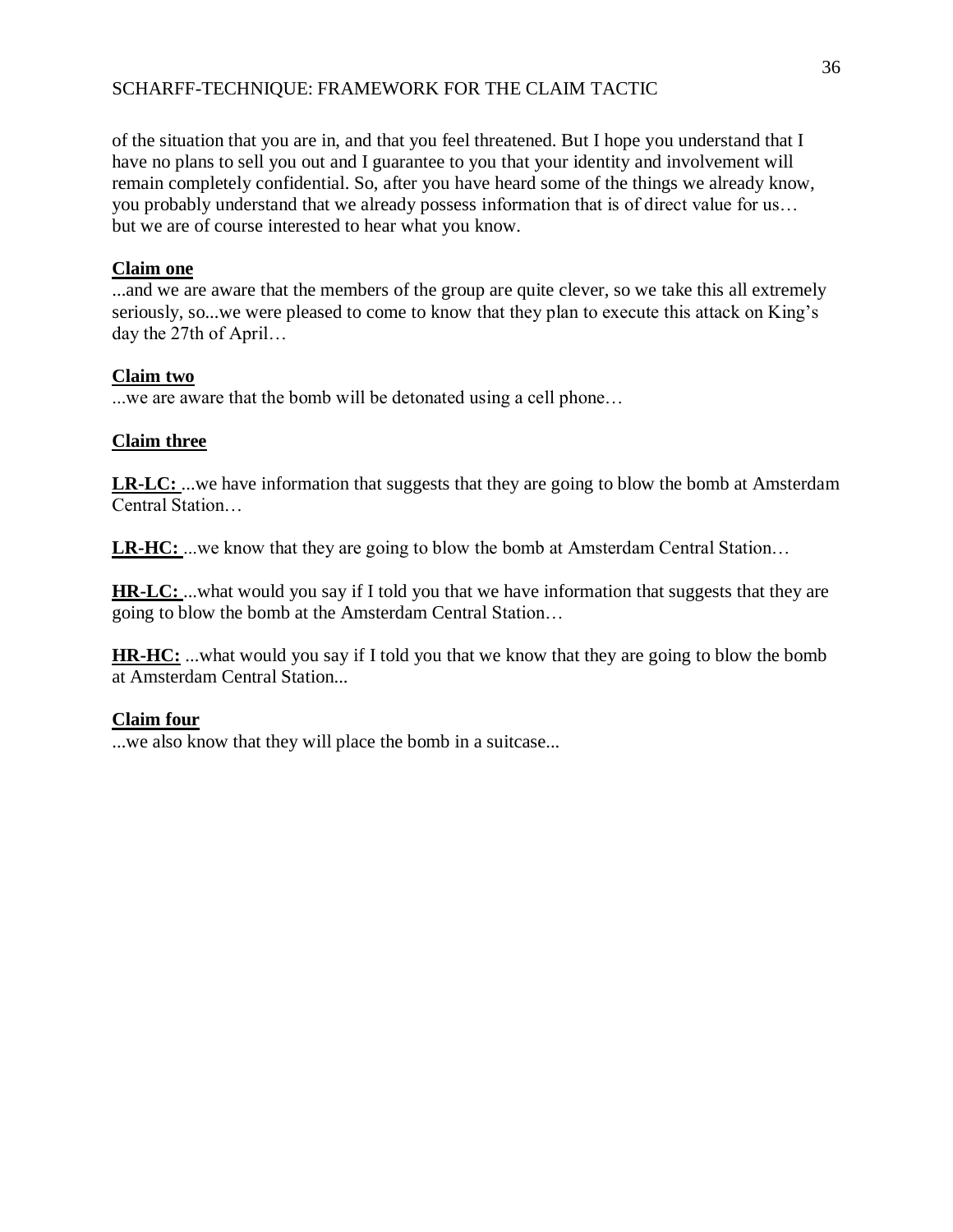Appendix D: Interview protocol Direct Approach

# **Introduction Direct Approach**

"Hi, good thing you called. Take it you are well? Ok, shall we start talking about what we are supposed to talk about?"

# **Question one**

When are they planning on executing the bombing?

# **Question two**

What device are they planning on detonating the bomb with?

# **Question three**

Where will the attack take place?

# **Question four**

How will the bomb be masked?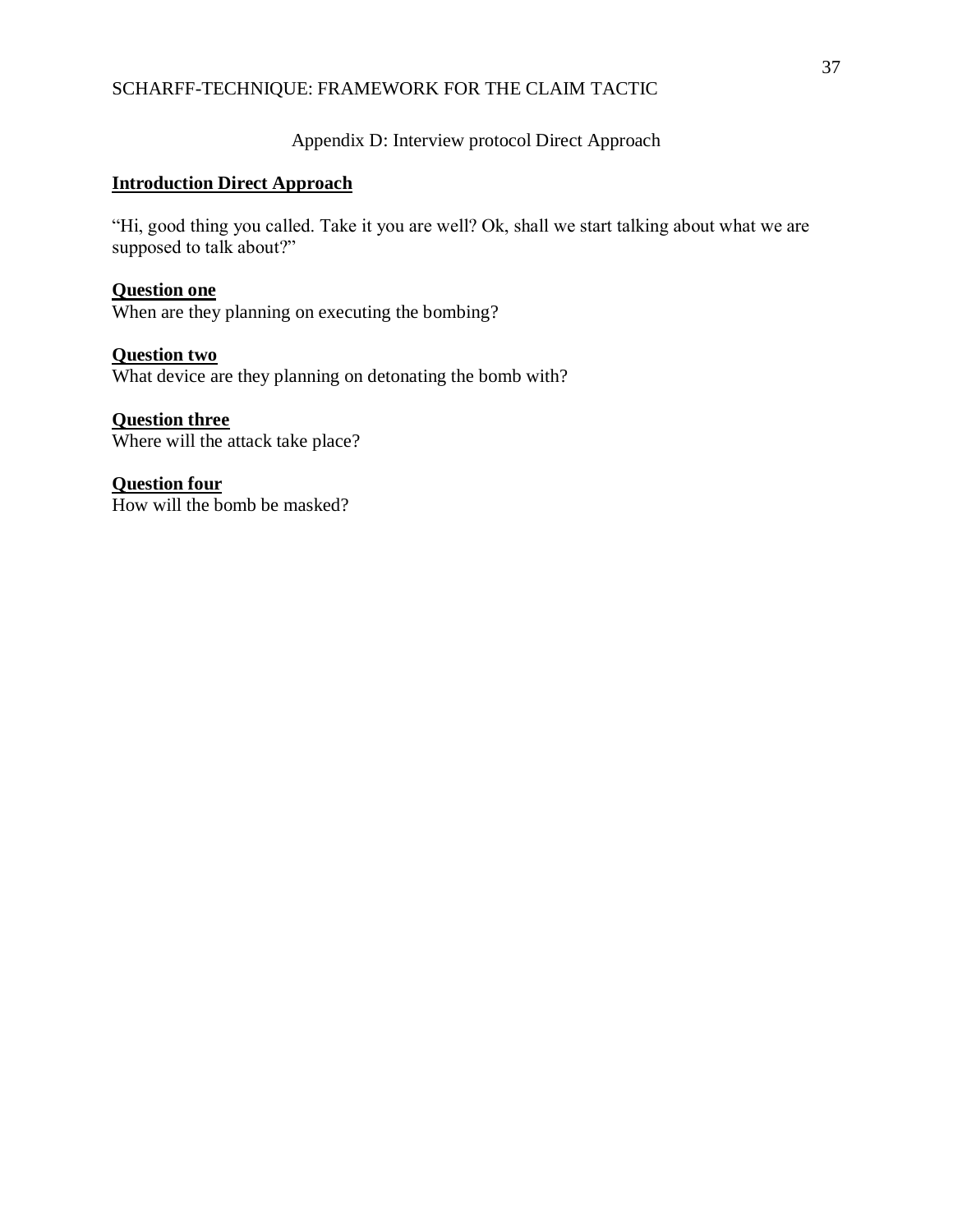# Appendix E: Checklist

| <b>GROUP</b>           | П<br>П<br>□<br>$\Box$      | Called MDA<br>10 members<br>From Amsterdam<br>Founded after immigration riots across NL (2015)                                                                                                                                         |
|------------------------|----------------------------|----------------------------------------------------------------------------------------------------------------------------------------------------------------------------------------------------------------------------------------|
| <b>HISTORY</b>         | □<br>□<br>□<br>□<br>□<br>□ | Planned an earlier attack<br>Planned bomb attack in Den Hauge<br>Planned bomb attack in 2016<br>The planned attack was cancelled<br>Cancellation due to internal conflict<br>Niek Jansen left the group after the internal<br>conflict |
| <b>ACTIVE GROUP</b>    | □<br>П<br>□                | 5 persons are planning the attack<br>3 Dutch<br>2 Germans                                                                                                                                                                              |
| <b>EXPERTISE</b>       | □<br>□<br>$\Box$<br>□      | There are members with specific expertise<br>There are bomb experts<br>The Germans are the bomb experts<br>There is one female and one male bomb expert                                                                                |
| <b>AREA</b>            | □<br>□<br>$\Box$<br>□      | Amsterdam<br>Somewhere in Amsterdam city centre<br><b>Amsterdam Central Station</b><br>The east end of Amsterdam Central Station                                                                                                       |
| <b>BOMB PLACEMENT</b>  | □<br>□<br>□                | A self-storage room<br>Luggage storage<br>In a locker in the storage area                                                                                                                                                              |
| <b>DATE</b>            | □<br>□<br>□                | Last week in April<br>Around King's Day<br>King's Day, 27th of April                                                                                                                                                                   |
| <b>BOMB PLACEMENT</b>  | □<br>П<br>□                | At night time<br>Sometime past midnight<br>2 AM (02:00)                                                                                                                                                                                |
| <b>BOMB MASKING</b>    | □<br>П<br>$\Box$           | Placed in some sort of bag<br>Placed in a suitcase<br>Placed in a black suitcase                                                                                                                                                       |
| <b>DETONATION TIME</b> | □<br>□<br>□                | Day time<br>Sometime before noon<br>7 AM (07:00)                                                                                                                                                                                       |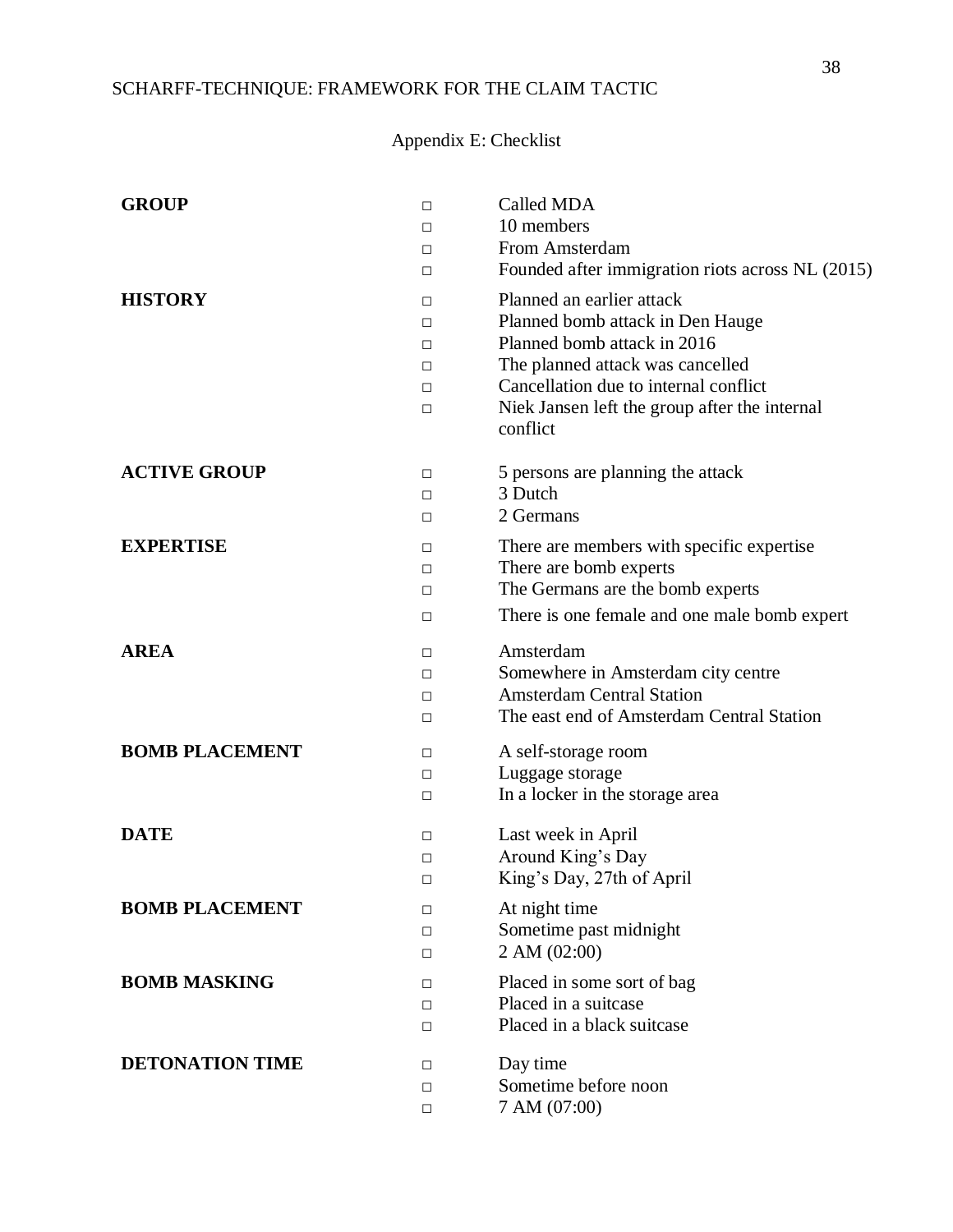Appendix F: Post-Questionnaire

**Questionnaire for informants** 

**Finally, we ask you to answer the following questions regarding the conversation with your contact person. We ask that you answer the questions honestly and correctly (meaning you are no longer "playing a role").**

| Gender: Male                               |                                    | Female                      |                                                  |  |           |                                                                                                                                                                                |
|--------------------------------------------|------------------------------------|-----------------------------|--------------------------------------------------|--|-----------|--------------------------------------------------------------------------------------------------------------------------------------------------------------------------------|
| Age : $\qquad \qquad$                      |                                    |                             |                                                  |  | Semester: |                                                                                                                                                                                |
|                                            |                                    |                             |                                                  |  |           |                                                                                                                                                                                |
|                                            |                                    |                             |                                                  |  |           |                                                                                                                                                                                |
|                                            |                                    |                             |                                                  |  |           |                                                                                                                                                                                |
|                                            |                                    |                             |                                                  |  |           | 1. If you think back to the conversation, how much of the total information did you share<br>with you contact person? (circle the number which represents your own perception) |
| No information                             |                                    |                             |                                                  |  |           | All the                                                                                                                                                                        |
|                                            |                                    | $1 \t2 \t3 \t4 \t5 \t6 \t7$ |                                                  |  |           | information                                                                                                                                                                    |
|                                            | your conversation?                 |                             |                                                  |  |           | 2. How much information do you think your contact person had about the attack prior to                                                                                         |
| Very little                                |                                    |                             |                                                  |  |           | A lot of                                                                                                                                                                       |
| information                                |                                    | $1 \quad \blacksquare$      | $2 \qquad 3 \qquad 4 \qquad 5 \qquad 6 \qquad 7$ |  |           | information                                                                                                                                                                    |
|                                            | information to you contact person? |                             |                                                  |  |           | 3. Of all the information you shared, how much of it do you think was completely new                                                                                           |
| Nothing was                                |                                    |                             |                                                  |  |           | All of it was                                                                                                                                                                  |
| completely new $1 \t2 \t3 \t4 \t5 \t6 \t7$ |                                    |                             |                                                  |  |           | completely<br>new                                                                                                                                                              |
|                                            | contact person was after?          |                             |                                                  |  |           | 4. To what extent was it easy/difficult for you to understand the specific information your                                                                                    |
| Very easy to                               |                                    |                             |                                                  |  |           | Very difficult                                                                                                                                                                 |
| understand                                 |                                    | $1 \t2 \t3 \t4 \t5 \t6 \t7$ |                                                  |  |           | to understand                                                                                                                                                                  |
| below.                                     |                                    |                             |                                                  |  |           | 5. Briefly list the information you experienced your contact person wanted you to disclose                                                                                     |
|                                            |                                    |                             |                                                  |  |           |                                                                                                                                                                                |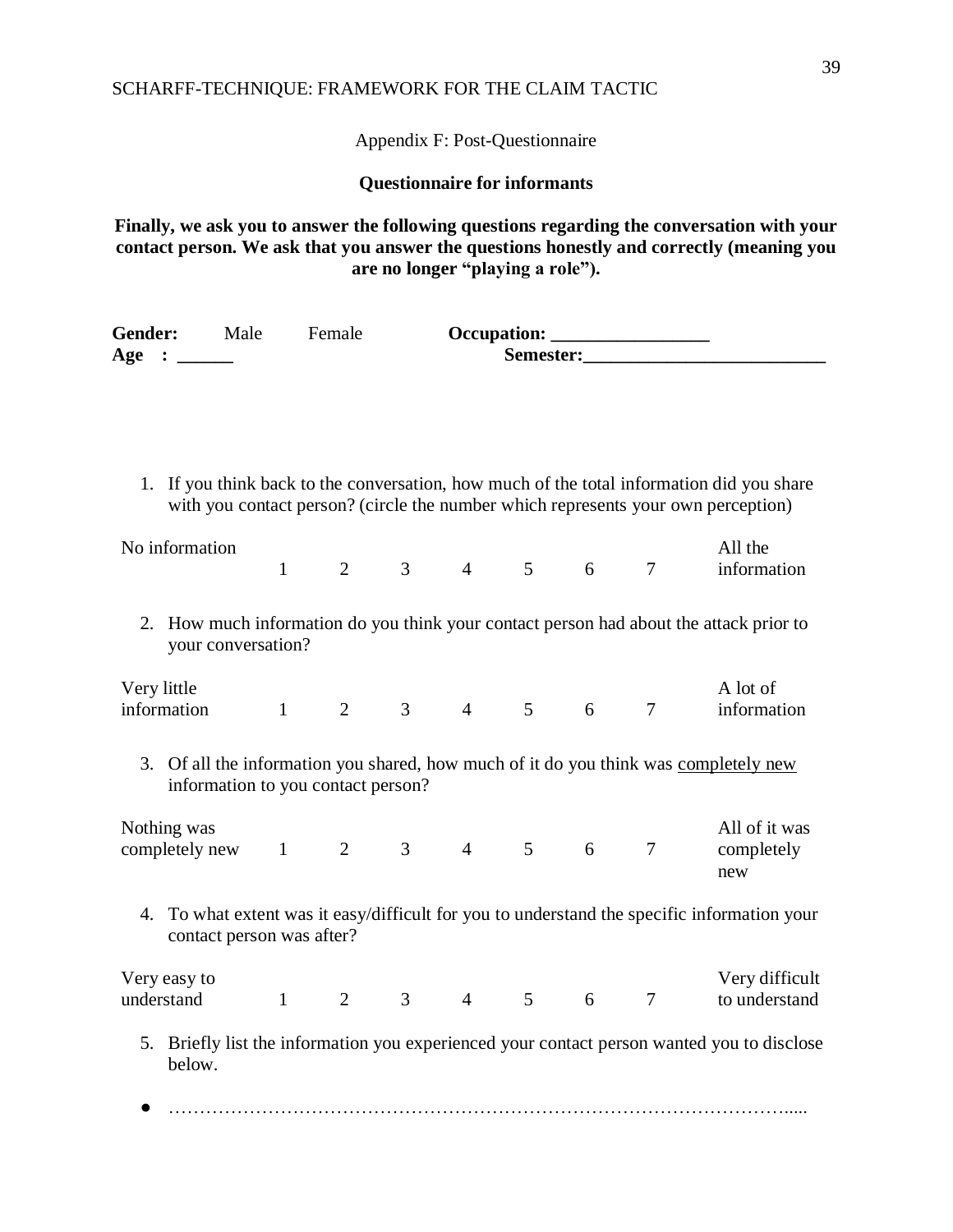| 6. To what extent did you perceive your contact person as friendly?                                                                                                       |              |                |                              |                |                |   |                 |                                                                                             |
|---------------------------------------------------------------------------------------------------------------------------------------------------------------------------|--------------|----------------|------------------------------|----------------|----------------|---|-----------------|---------------------------------------------------------------------------------------------|
| Not pleasant at<br>all                                                                                                                                                    | $\mathbf{1}$ | $\overline{2}$ | 3 <sup>7</sup>               |                | $4 \quad 5$    | 6 | $\tau$          | Very pleasant                                                                               |
| contact person again?                                                                                                                                                     |              |                |                              |                |                |   |                 | 7. If you imagine you really were an "informant", how likely would you be to talk with your |
| Not likely at all                                                                                                                                                         | $\mathbf{1}$ | $\overline{2}$ | 3 <sup>7</sup>               |                | $4\quad 5$     | 6 | 7               | Very likely                                                                                 |
| 8. How demanding (strenuous) did you think the conversation was?                                                                                                          |              |                |                              |                |                |   |                 |                                                                                             |
| Not demanding<br>at all                                                                                                                                                   |              |                | $1 \t 2 \t 3 \t 4 \t 5 \t 6$ |                |                |   | $7\phantom{.0}$ | Very<br>demanding                                                                           |
| 9. How nervous were you during the conversation?                                                                                                                          |              |                |                              |                |                |   |                 |                                                                                             |
| Not nervous at<br>all                                                                                                                                                     |              |                | $1 \t 2 \t 3 \t 4 \t 5 \t 6$ |                |                |   | $7\phantom{.0}$ | Very nervous                                                                                |
| not sharing too much/too little information with your contact person)?                                                                                                    |              |                |                              |                |                |   |                 | 10. How motivated were you to complete your "mission" (i.e. keeping the balance between     |
| Not motivated at<br>all                                                                                                                                                   | $\mathbf{1}$ | $\overline{2}$ | 3 <sup>7</sup>               | $\overline{4}$ | 5 <sup>5</sup> | 6 | $\tau$          | Very<br>motivated                                                                           |
| during the actual conversation (than planned)?                                                                                                                            |              |                |                              |                |                |   |                 | 11. In comparison to what you had initially planned, did you give more or less information  |
| Less information                                                                                                                                                          | $\mathbf{1}$ |                |                              |                |                |   | 2 3 4 5 6 7     | More<br>information                                                                         |
| 12. If you think back to what you initially planned: did you intend to give your contact<br>person wrong information (to mislead) if a good opportunity presented itself? |              |                |                              |                |                |   |                 |                                                                                             |
| 13. If you gave your contact person false information (or ended up saying something<br>wrong), which false information did you give?                                      |              |                |                              | <b>YES</b>     | N <sub>O</sub> |   |                 |                                                                                             |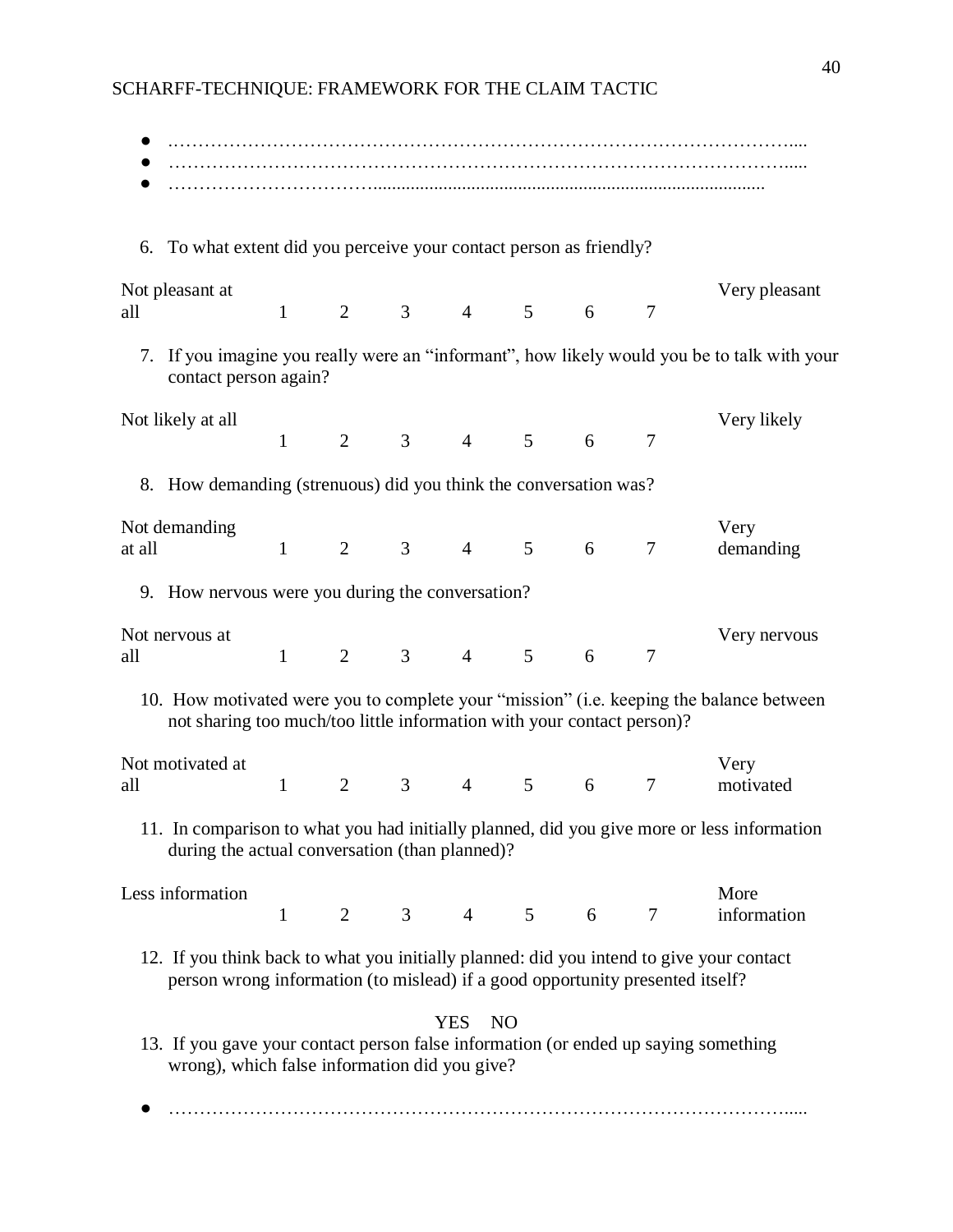| question 16.                                                                                              |              |                |                |                |                                         |   |                | 14. Relative to how much information you revealed during the conversation, to what extent<br>did you lie (give false information) to your contact person? If you did not lie, skip to |
|-----------------------------------------------------------------------------------------------------------|--------------|----------------|----------------|----------------|-----------------------------------------|---|----------------|---------------------------------------------------------------------------------------------------------------------------------------------------------------------------------------|
| Lied very rarely                                                                                          | $\mathbf{1}$ | 2              | $\mathfrak{Z}$ | $\overline{4}$ | $5\overline{)}$                         | 6 | $\overline{7}$ | Lied very<br>frequently                                                                                                                                                               |
| getting away with the lie?                                                                                |              |                |                |                |                                         |   |                | 15. If you ever lied throughout the conversation, how successful do you think you were at                                                                                             |
| Not successful at<br>all                                                                                  | $\mathbf{1}$ | $\overline{2}$ | 3              | $\overline{4}$ | 5                                       | 6 | 7              | Very<br>successful                                                                                                                                                                    |
| you?                                                                                                      |              |                |                |                |                                         |   |                | 16. To what extent were you surprised by the method your contact person used to interview                                                                                             |
| Not surprised at<br>all                                                                                   | $\mathbf{1}$ | 2              | 3 <sup>7</sup> | $\overline{4}$ | 5 <sup>5</sup>                          | 6 | $\tau$         | Very<br>surprised                                                                                                                                                                     |
| the conversation?                                                                                         |              |                |                |                |                                         |   |                | 17. To what extent did you plan what you were going to say during the conversation prior to                                                                                           |
| Very low degree                                                                                           |              | $\overline{2}$ | 3              | $\overline{4}$ | $5\overline{)}$                         | 6 |                | Very high<br>degree                                                                                                                                                                   |
| 18. To what extent are you pleased with your own efforts during the interview?                            |              |                |                |                |                                         |   |                |                                                                                                                                                                                       |
| Not pleased at<br>all                                                                                     | $\mathbf{1}$ |                |                |                | $2 \qquad 3 \qquad 4 \qquad 5 \qquad 6$ |   | $\overline{7}$ | Very pleased                                                                                                                                                                          |
| 19. How eager did you experience your contact person as, in regard to extracting<br>information from you? |              |                |                |                |                                         |   |                |                                                                                                                                                                                       |
| Not eager at all                                                                                          | $\mathbf{1}$ | $\overline{2}$ | 3 <sup>7</sup> | $\overline{4}$ | 5 <sup>5</sup>                          | 6 | $\tau$         | Very eager                                                                                                                                                                            |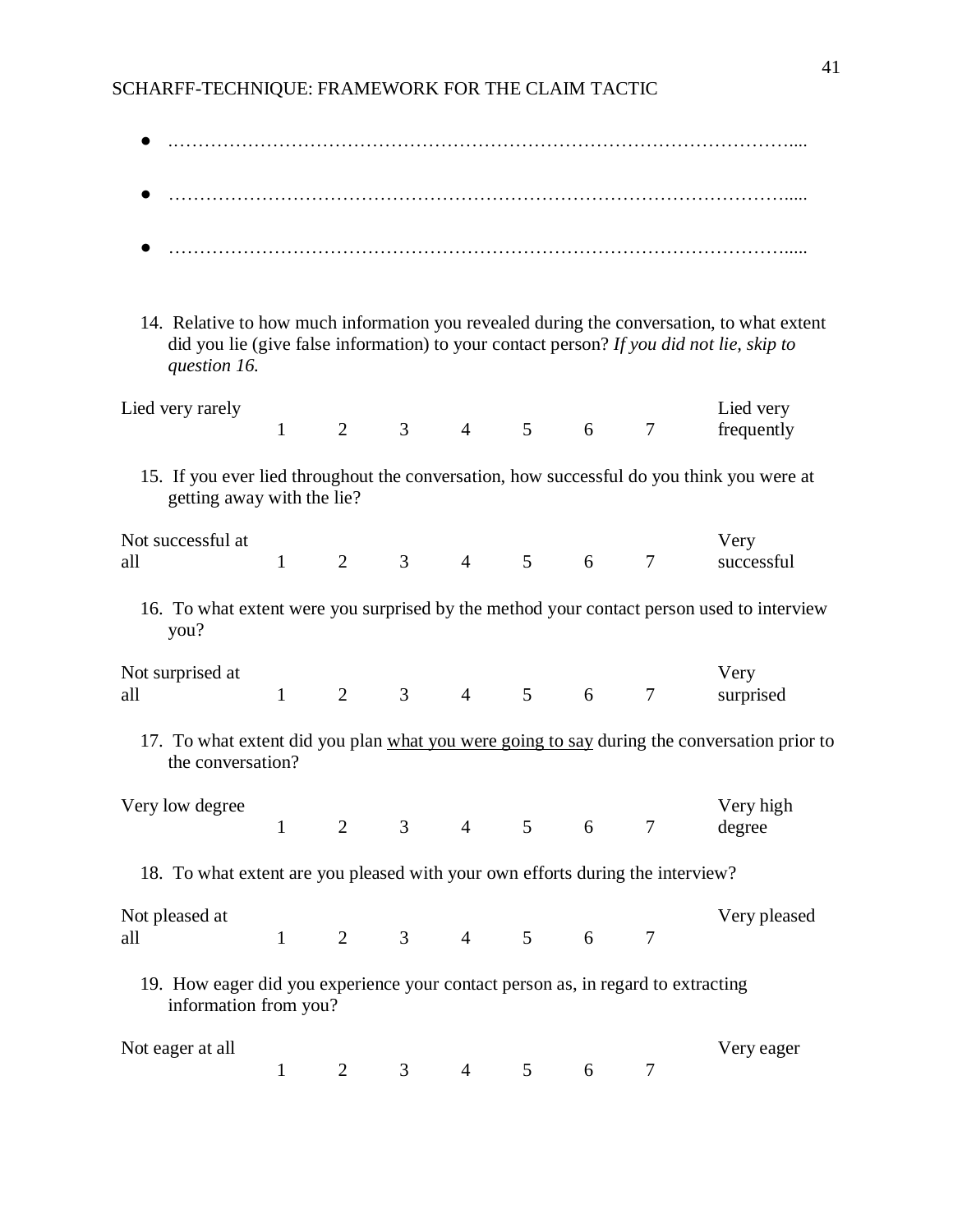20. At the end of the interview, to what extent did you feel trust toward your contact person?

| Very low degree |  |  |  | Very high |
|-----------------|--|--|--|-----------|
|                 |  |  |  | degree    |

21. What information did you share with you contact person? Select the alternatives that describe *the information you gave your contact person* during the conversation. It is important you only select the alternatives you are sure you said during the conversation. *This information will be compared to what you actually shared during the interview.*

# *\*Checklist from Appendix A was provided\**

22. What specific information regarding the attack did you perceive as your contact person knowing *prior* to your conversation? Select the alternatives that describe *the information you perceived your contact person as already knowing* prior to your conversation. It is important you select only the alternatives you are sure your contact person already knew. *This information will be compared to what your contact person actually knew prior to your conversation.*

# *\*Checklist from Appendix A was provided\**

# *Finally, we would like to know what you thought of your contact person's presentation and the instructions given in the study*

| 23. How skilled did you think your contact person was at interviewing you?                  |  |  |  |  |  |                             |                |
|---------------------------------------------------------------------------------------------|--|--|--|--|--|-----------------------------|----------------|
| Not skilled                                                                                 |  |  |  |  |  | $1 \t2 \t3 \t4 \t5 \t6 \t7$ | Very skilled   |
| 24. How difficult did you think it was to understand the instructions of the study?         |  |  |  |  |  |                             |                |
| Not difficult                                                                               |  |  |  |  |  | $1 \t2 \t3 \t4 \t5 \t6 \t7$ | Very difficult |
| 25. How difficult was it to put yourself in the role of an informant?                       |  |  |  |  |  |                             |                |
| Not difficult                                                                               |  |  |  |  |  | $1 \t2 \t3 \t4 \t5 \t6 \t7$ | Very difficult |
| 26. To what extent did you experience your contact person using a form of tactic (strategy) |  |  |  |  |  |                             |                |

26. To what extent did you experience your contact person using a form of tactic (strategy) during the conversation?